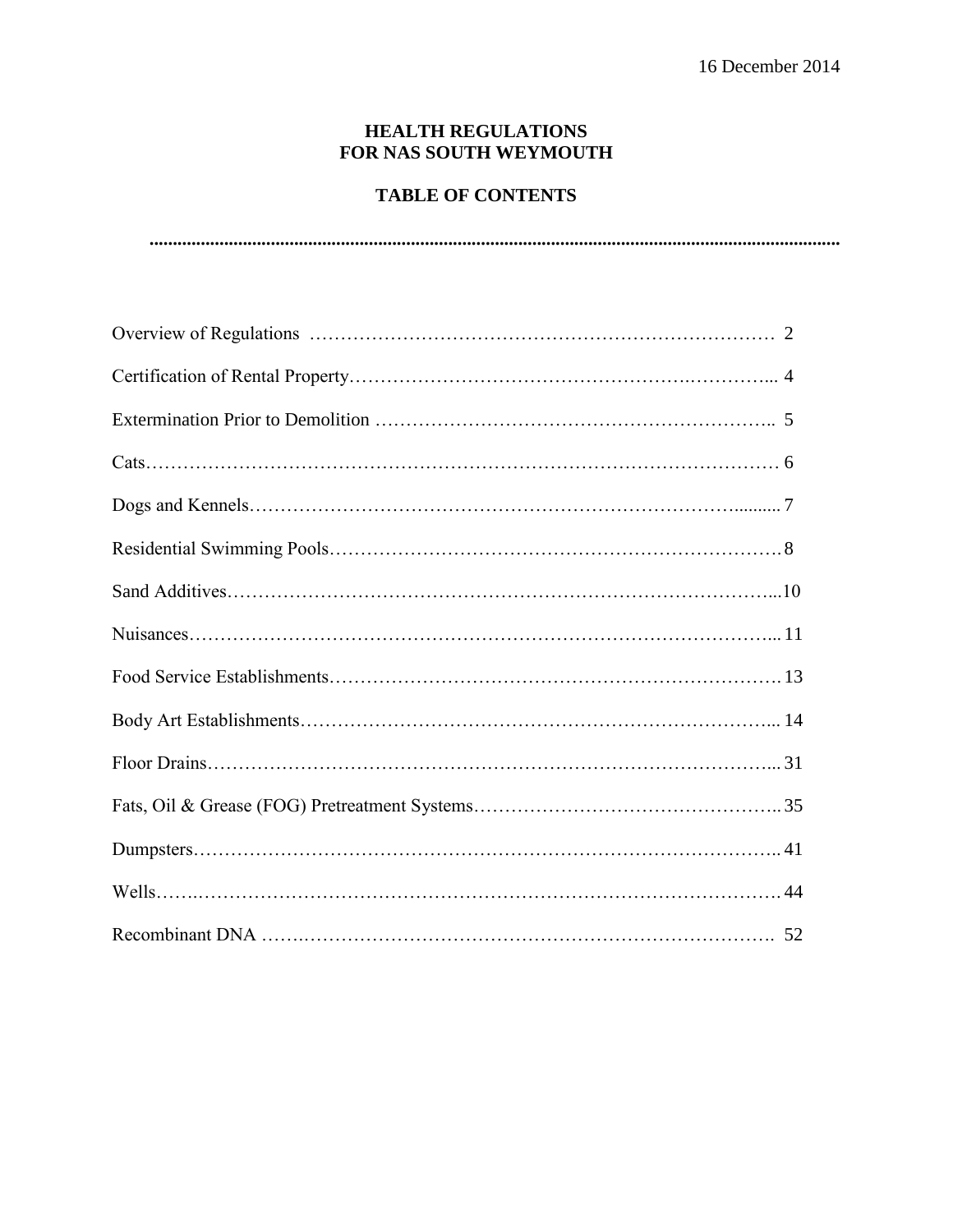## **ARTICLE I - OVERVIEW OF REGULATIONS**

## **1.1 Authority**

These Health Regulations for NAS South Weymouth (the "Regulations") are adopted in accordance with Section 14(h) of Chapter 291 of the Acts of 2014 (the "Enabling Legislation"), which vests the Southfield Redevelopment Authority (the "Authority") with the broad regulatory authority to develop and adopt "[r]egulations for the effective implementation and enforcement of the zoning by-laws and revisions thereof." In addition, these Regulations are adopted in accordance with Section 2.8 of the Zoning and Land Use By-Laws of Naval Air Station (NAS) South Weymouth (the "By-Laws"). These Regulations shall be implemented and interpreted keeping in mind the purpose of the Enabling Legislation to "promote the expeditious and orderly conversion and redevelopment of NAS South Weymouth." The Applicable Board (as hereinafter defined) shall have all the powers of a Board of Health under Massachusetts General Laws and all regulations promulgated thereunder.

### **1.2 Scope; Interrelationship with Zoning**

The scope of the Regulations and the intended interrelationship of the Regulations with the By-Laws is set forth in Section 1.4.C of the By-Laws which provides as follows:

"The Regulations shall be consistent with [the] By-Laws and shall provide additional substantive and procedural controls over the reuse of NAS South Weymouth; in the event of any inconsistency, the By-Laws shall control."

#### **1.3 Adoption/Amendments**

The procedure for adoption of the Regulations is set forth in Section 14(h) of the Enabling Legislation, which provides that "[n]o regulation shall be adopted by said Authority without first publishing notice of same in a newspaper of general circulation within the NAS South Weymouth Region, holding at least one public hearing in the NAS South Weymouth Redevelopment Area or in any one of the Towns of Abington, Rockland and Weymouth (the "Towns"), and affording the opportunity for public comment." No separate approval by the Towns of any Regulations adopted by the Authority in accordance with Section 14(h) is required. Amendments to these Regulations shall require the same procedure.

## **1.4 Administration**

The provisions of the Regulations shall apply in both the Central Redevelopment Area and the Perimeter Areas. Pursuant to Section 2.4(C)(10) of the By-Laws, the Authority has the "powers provided to a local board of health to make and enforce reasonable public health regulations, as provided in M.G.L. c. 111, including, but not limited to, the issuance of permits and the assessment of fines related to the violation of the By-Laws and Regulations." Pursuant to Section 2.5(C)(6) of the By-Laws, "[t]he Board of Health in each of the Towns shall be the Applicable Town Board with respect to the powers provided to a local board of health by M.G.L. c. 111 in the Perimeter Area." Therefore,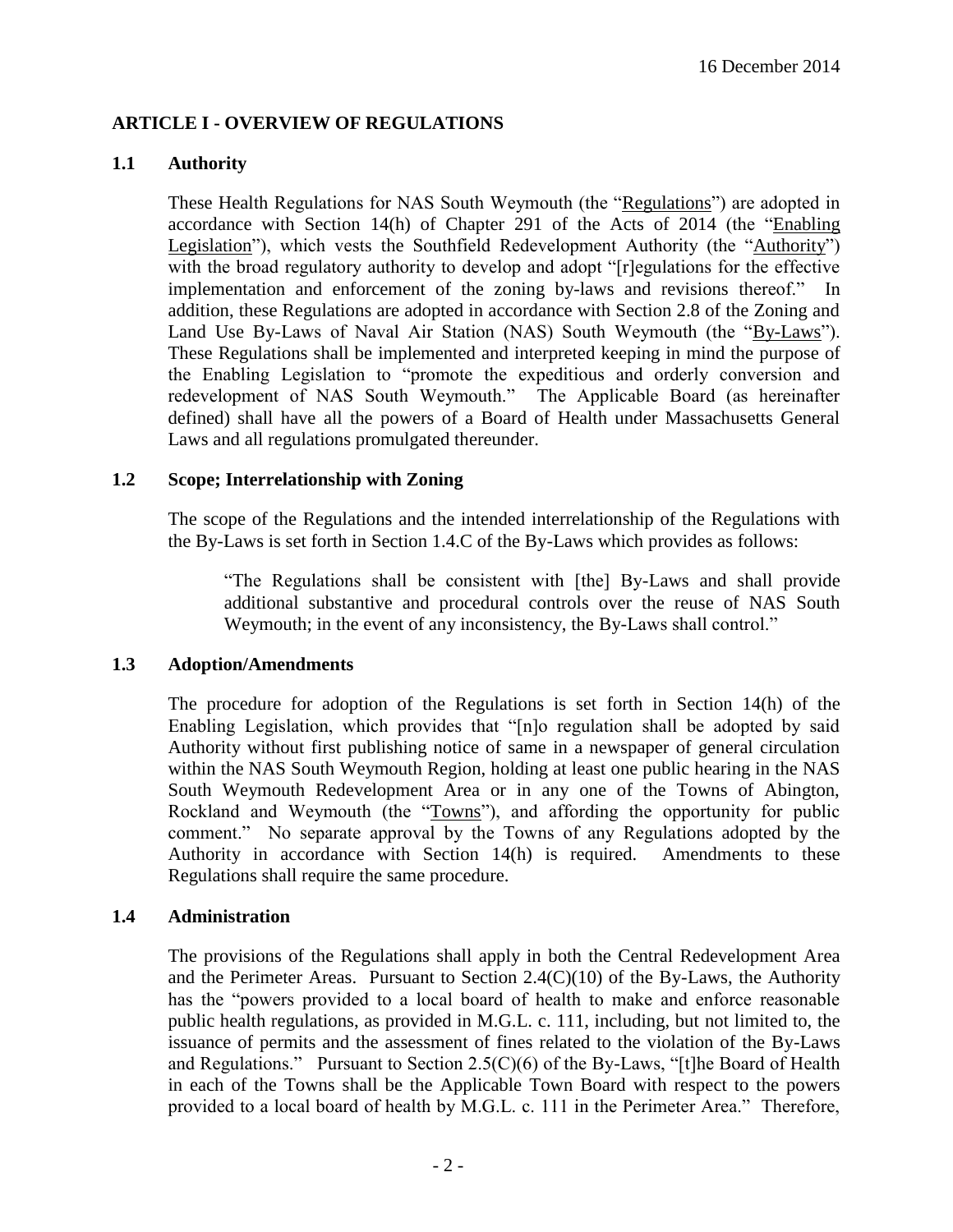for purposes of these Regulations, the term "Applicable Board" shall mean the Authority with respect to the Central Redevelopment Area (unless (i) such administration or enforcement power has been delegated pursuant to Section 2.8 of the By-Laws or (ii) the Towns assume responsibility for providing inspectional and other municipal services to their respective portions of NAS South Weymouth pursuant to Section 19(b) of the Enabling Legislation), and the Board of Health of each Town with respect to the portion of the Perimeter Area located within such Town. The term Health Department shall mean the Authority's Health Department with respect to the Central Redevelopment Area and the Towns' Health Department with respect to the portion of the Perimeter Area located within such Town.

## **1.5 Capitalized Terms**

Capitalized terms used but not defined in these Regulations shall have the meanings ascribed to such terms in the By-Laws.

### **1.6 Severability**

If any paragraph, sentence, clause, phrase or word of any portion of these Regulations shall be declared invalid for any reason whatsoever, that decision shall not affect any other portion of these Regulations, which shall remain in full force and effect; and to that end, the provisions of these Regulations are hereby declared severable.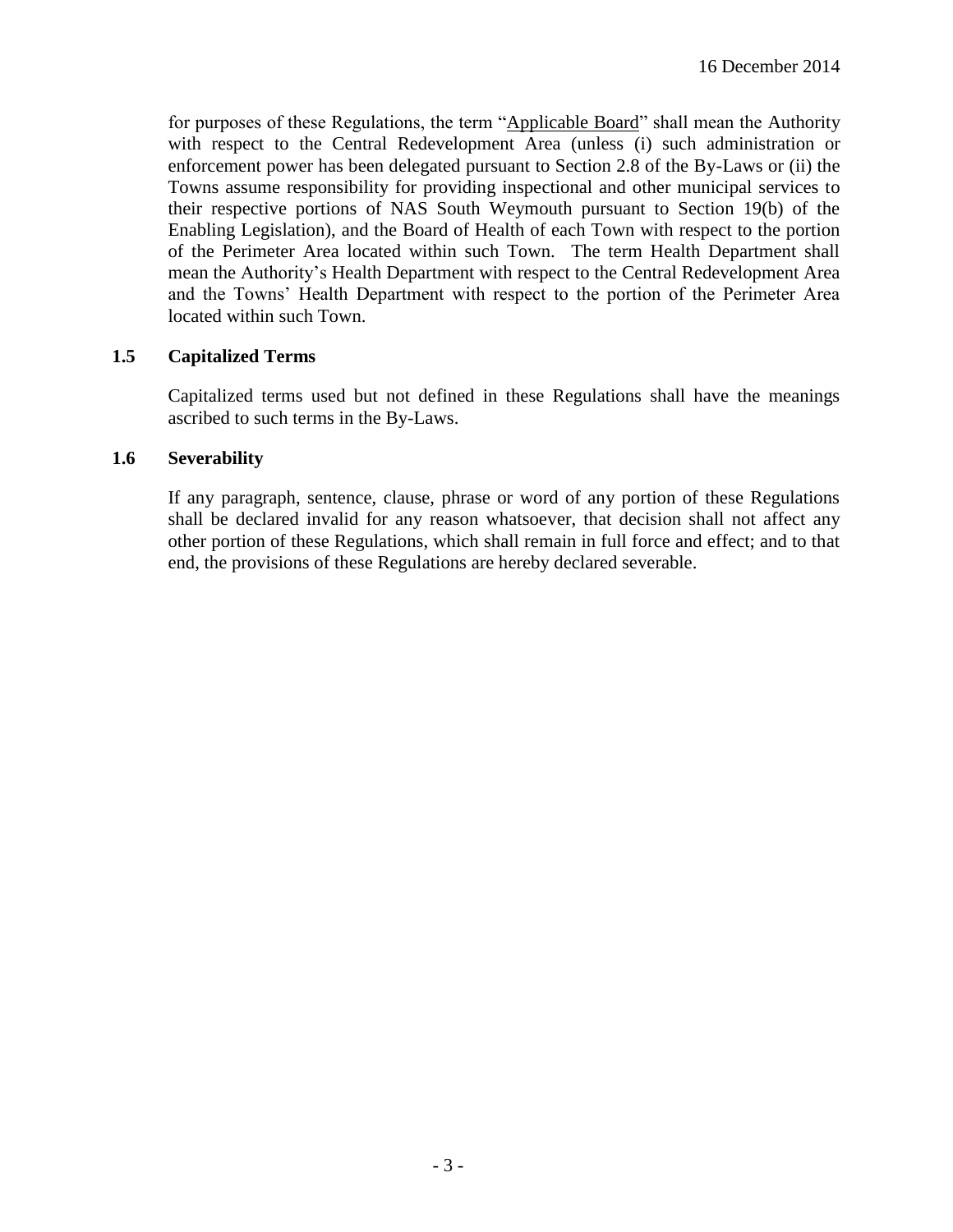# **ARTICLE II - CERTIFICATION OF RENTAL PROPERTY**

The Authority adopts this regulation under the authority granted by M.G.L. c. 111, § 31 and the provisions of the Sanitary Code, Article 1.

Whenever a rented dwelling unit, apartment or tenement other than a hotel, motel, or rooming house is permanently vacated by the occupant or occupants thereof, or within ten (10) days before the expiration date of the anticipated vacancy, it must be certified by the Applicable Board or its agents, prior to being re-occupied by a new occupant, as meeting the standards set forth in "The Sanitary Code, Article II, Minimum Standards of Fitness for Human Habitation" as promulgated and from time to time amended by the Department of Public Health of the Commonwealth of Massachusetts under the authority of M.G.L. c. 111, § 127A. However, regardless of the number of occupancy changes during any 12-month period, one such certification shall be sufficient for such 12-month period.

It is the responsibility of the unit owner, managing agent or person in possession to notify the Applicable Board of such vacancy. The unit owner shall pay an administrative fee of Fifty Dollars (\$50.00) to the Applicable Board for each inspection required under this regulation. If within seventy-two (72) hours, excluding Saturdays, Sundays and Holidays, after receipt of written notification of a vacancy from the owner, managing agent or person in possession, the Applicable Board or its agents fail to make an inspection, then the rented dwelling unit, apartment or tenement may be reoccupied without such certification.

This regulation shall not apply to new construction which is in compliance with the General Laws of the Commonwealth of Massachusetts and local by-laws pertaining thereto; nor shall it apply to new construction which was completed less than five (5) years prior to the date of which the rented dwelling unit, apartment or tenement becomes vacant.

Whoever violates any provision of the foregoing regulation or any order made thereunder shall be punished by a fine of not more than Fifty Dollars (\$50.00) for each and every day he allows any person or persons to live, occupy or inhabit the said premises without having received an occupancy permit from the Applicable Board.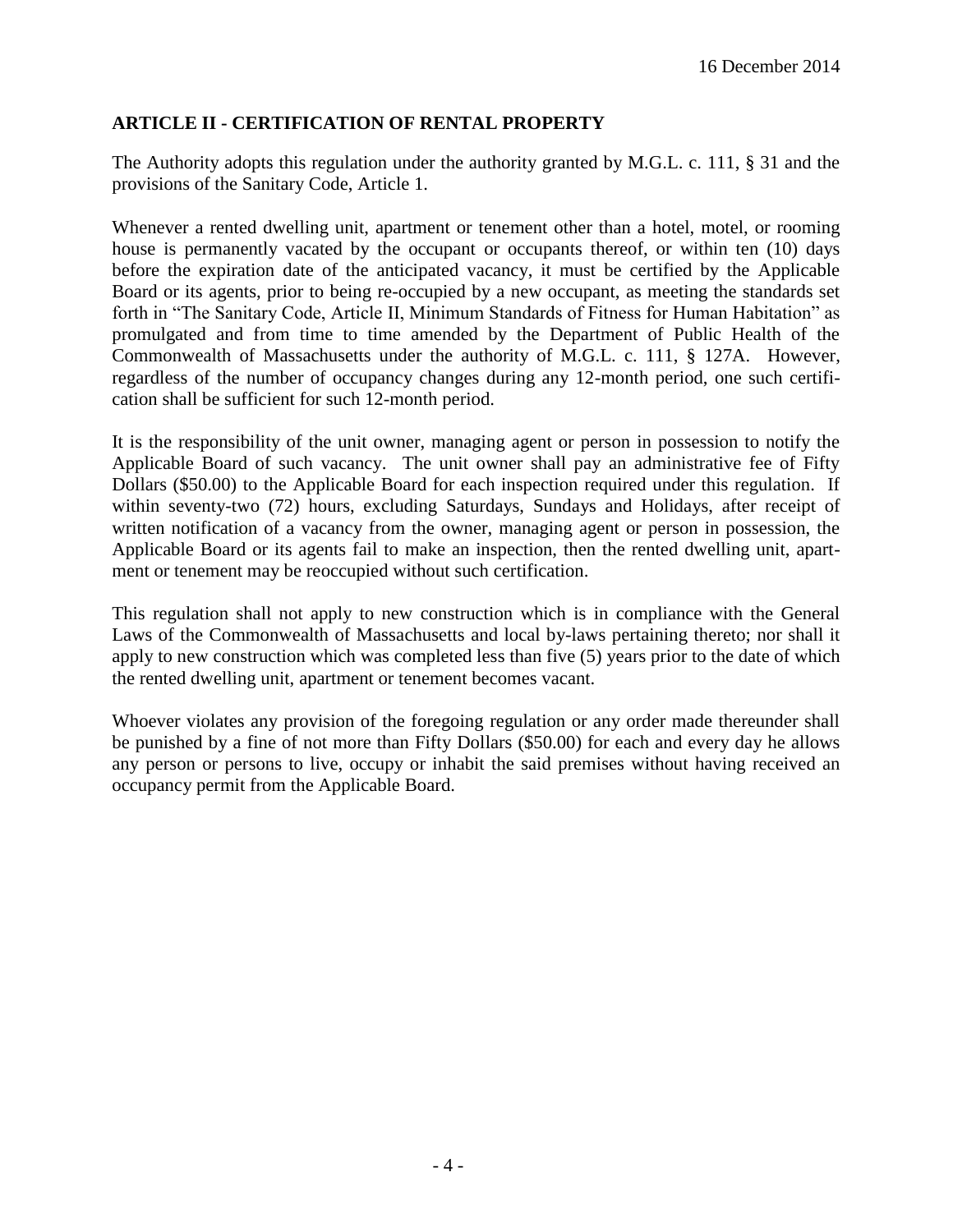## **ARTICLE III - EXTERMINATION PRIOR TO DEMOLITION**

Pursuant to M.G.L. c. 111, § 31 and in the interest of and for the preservation of public health, the Authority hereby adopts this regulation governing extermination for rodents and other pests of all types of structures prior to the issuance of a permit for demolition.

At the discretion of the Applicable Board or their designated agent, whenever any type of structure is to be demolished, extermination for rodents and other pests of said structure must be performed by a licensed fumigator prior to the issuance of a permit for demolition of said structure. Proof of extermination is to be provided to the Applicable Board in the form of a written receipt signed by said licensed fumigator containing a description of the extermination performed.

Whoever violates any provision of the foregoing regulation or any order made thereunder shall be punished by a fine of not more than Fifty Dollars (\$50.00).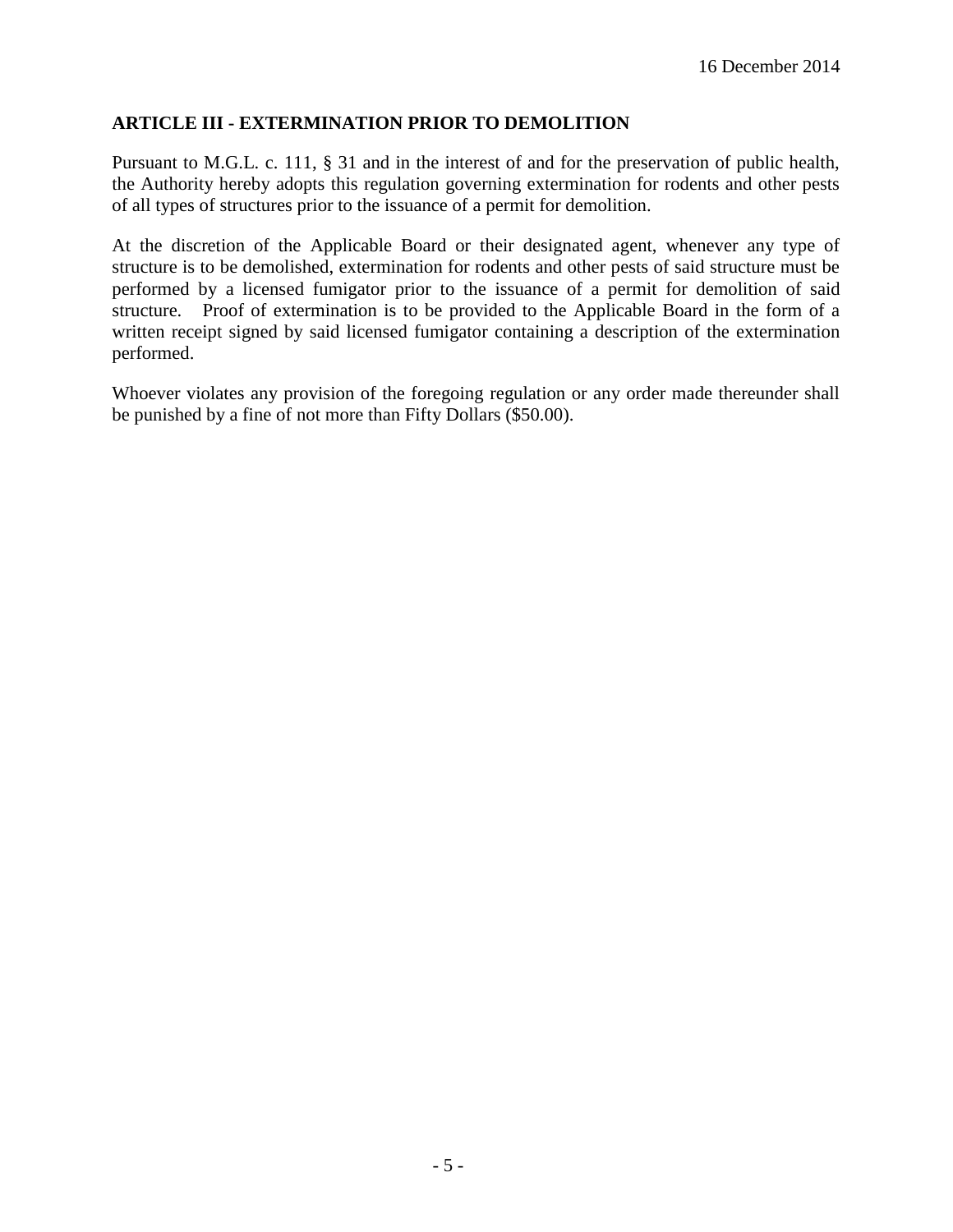## **ARTICLE IV - CATS**

The Authority adopts this regulation under the authority granted by M.G.L. c. 111, § 31 and M.G.L. c. 111, § 122, in the interest of and for the preservation of public health.

No person, firm or corporation shall keep or house within the Central Redevelopment Area or Perimeter Areas, in any housing unit, or on any premises on which he may be the owner, lessee, tenant or occupant, any more than three (3) cats/kittens for a period of time exceeding six (6) weeks except when such person, firm or corporation shall be licensed by the Applicable Board as a retail business establishment dealing in the keeping/sale of cats/kittens.

Whoever violates any provision of the foregoing regulation or any order made thereunder shall be punished by a fine of not more than Fifty Dollars (\$50.00) for each day such violation continues.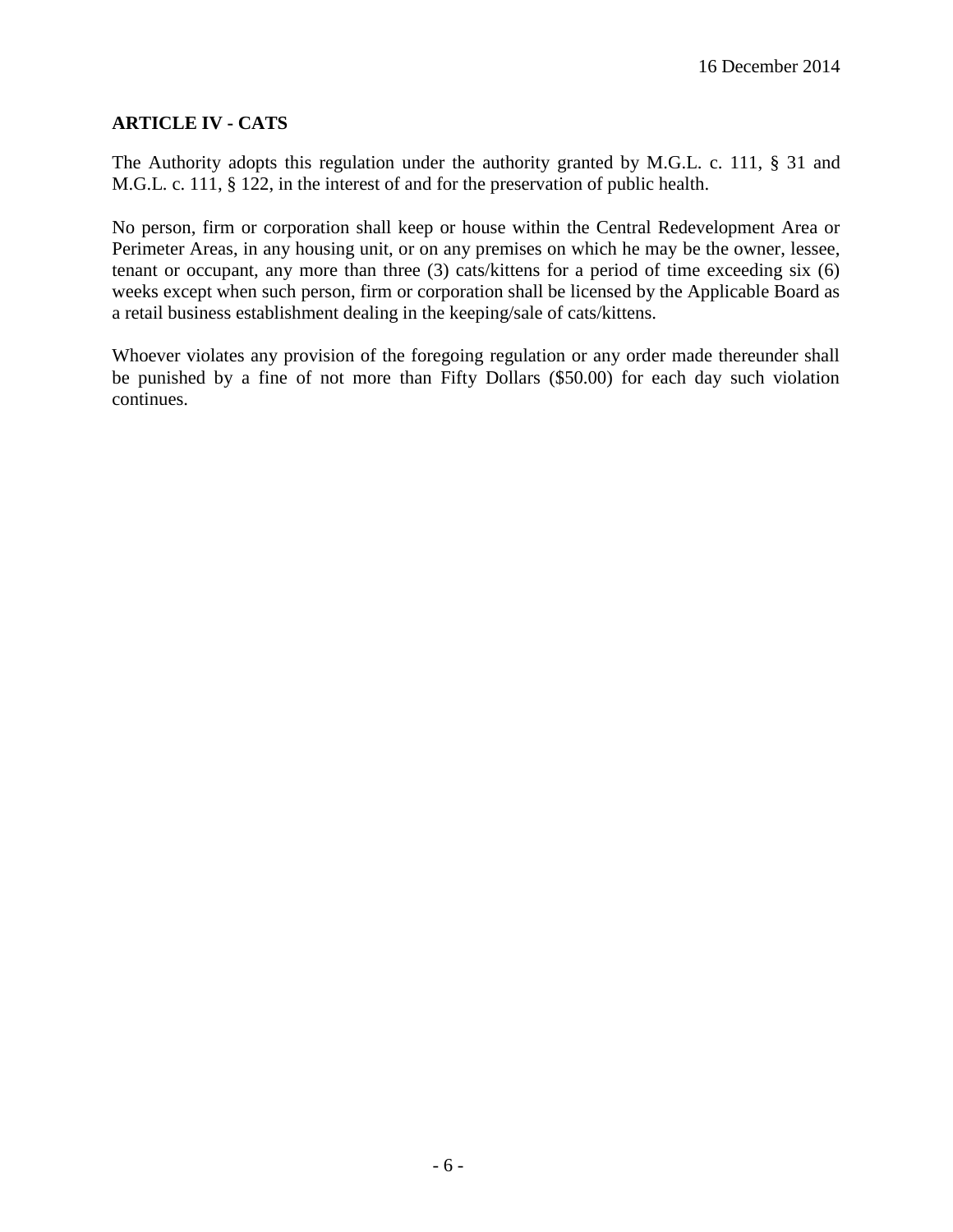# **ARTICLE V - DOGS AND KENNELS**

- **5.1** No person firm or corporation shall keep within the limits of NAS South Weymouth, in any building or on any housing unit on which he may be the owner, lessee, tenant or occupant, shall keep or house any more than three (3) dogs without an appropriate kennel license issued by the Clerk of the Authority or the Town Clerk of the applicable Town, subject to prior written approval of the Applicable Board, except when such firm, person or corporation shall be licensed by the applicable licensing board of the Authority or the Towns as a retail business establishment dealing in the keeping/sale of dogs.
- **5.2** For the purpose of this regulation, the term "dog" shall refer to the dog member of the canine family over the age of three (3) months.
- **5.3** The Applicable Board shall not approve any kennel license or license for a retail business establishment dealing in the keeping/sale of dogs unless the distance from any portion of the area considered a part of the kennel facility shall not be less than:
	- (a) Fifty (50) feet from any adjoining property lot line, the line of any street, court, passageway, swamp, marsh, stream or pond.
	- (b) Twenty-five (25) feet from any dwelling used for human habitation.
	- (c) Two hundred (200) feet from the high water mark of any source of drinking water supply or any tributary thereof, and one hundred (100) feet from the high water mark of any open waters flowing directly or ultimately into any source of water supply.
- **5.4** All feces shall be disposed of a minimum of once daily in a manner that does not create a public nuisance, create a source of filth, cause sickness or, in any manner, endanger the public health of the occupant or the general public.
- **5.5** Any kennel license granted by the Clerk of the Authority or the Town Clerk in the Towns, upon prior written approval of the Applicable Board, may be revoked whenever, in the opinion of said Applicable Board, revocation is deemed necessary due to a public nuisance.
- **5.6** Whoever violates any provision of the foregoing regulation or any order made thereunder shall be punished by a fine of not more than Fifty Dollars (\$50.00) for each day such violation continues.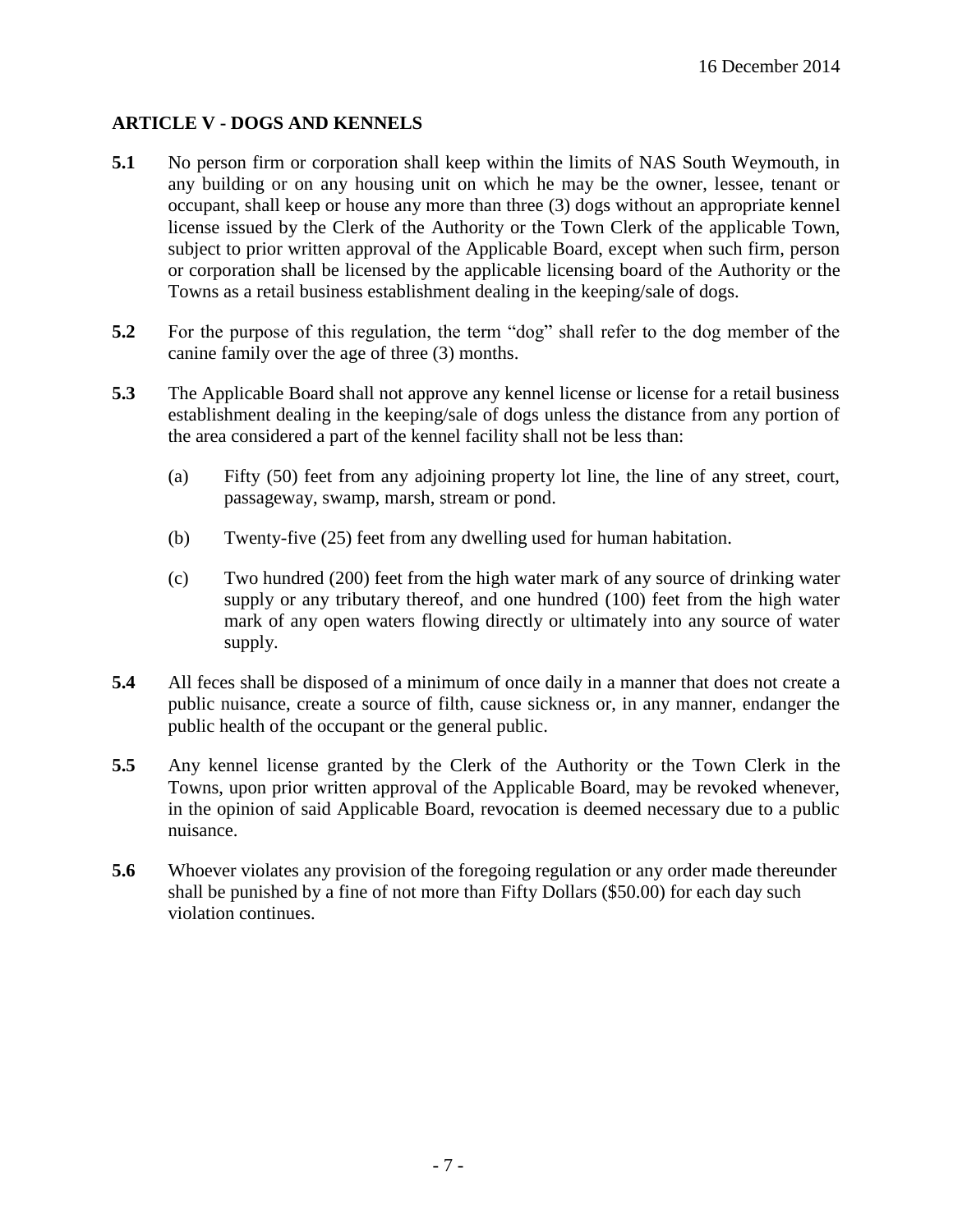## **ARTICLE VI - RESIDENTIAL SWIMMING POOLS**

#### **6.1 Authority**

The Authority adopts this regulation under the authority granted by M.G.L. c. 111, § 31 in the interest of and for the preservation of public health.

#### **6.2 Definitions**

In this Article, the following words shall be defined as follows:

Residential Pool means a Swimming Pool established or maintained by an individual for his or her own or family's use, or for use of personal guests of his or her household.

Swimming Pool means and includes every artificial pool of water having a capacity greater than 2,540 gallons and used for swimming or bathing, located indoors or outdoors, together with the bathhouses, equipment and appurtenances used in connection with the pool.

#### **6.3 Approval**

No person shall construct or install or remodel or otherwise make any structural or operational change in an existing Residential Pool until the Applicable Board has approved, in writing, such construction, installation, remodeling or change as not in reasonable likelihood endangering the public health. Adequate plans and specifications for such construction, installation, remodeling or change shall be submitted to the Applicable Board at the time of request for its approval thereof. The Applicable Board shall be notified of completion of the construction, installation, or remodeling of, or structural or operational change in a Residential Pool, approved by it under the immediately preceding section, and no use shall be made of such Residential Pool until such construction, installation, remodeling or change has been inspected by it and found to have been done in accordance with the proposal therefor approved by it.

#### **6.4 Filtration Systems**

All Residential Pools shall be equipped with and operated with a system for recirculation and purification of the pool water, approved by the Applicable Board as not in reasonable likelihood endangering the public health.

### **6.5 Water Source**

Water to be used in any Residential Pool shall be obtained from a source approved by the Applicable Board.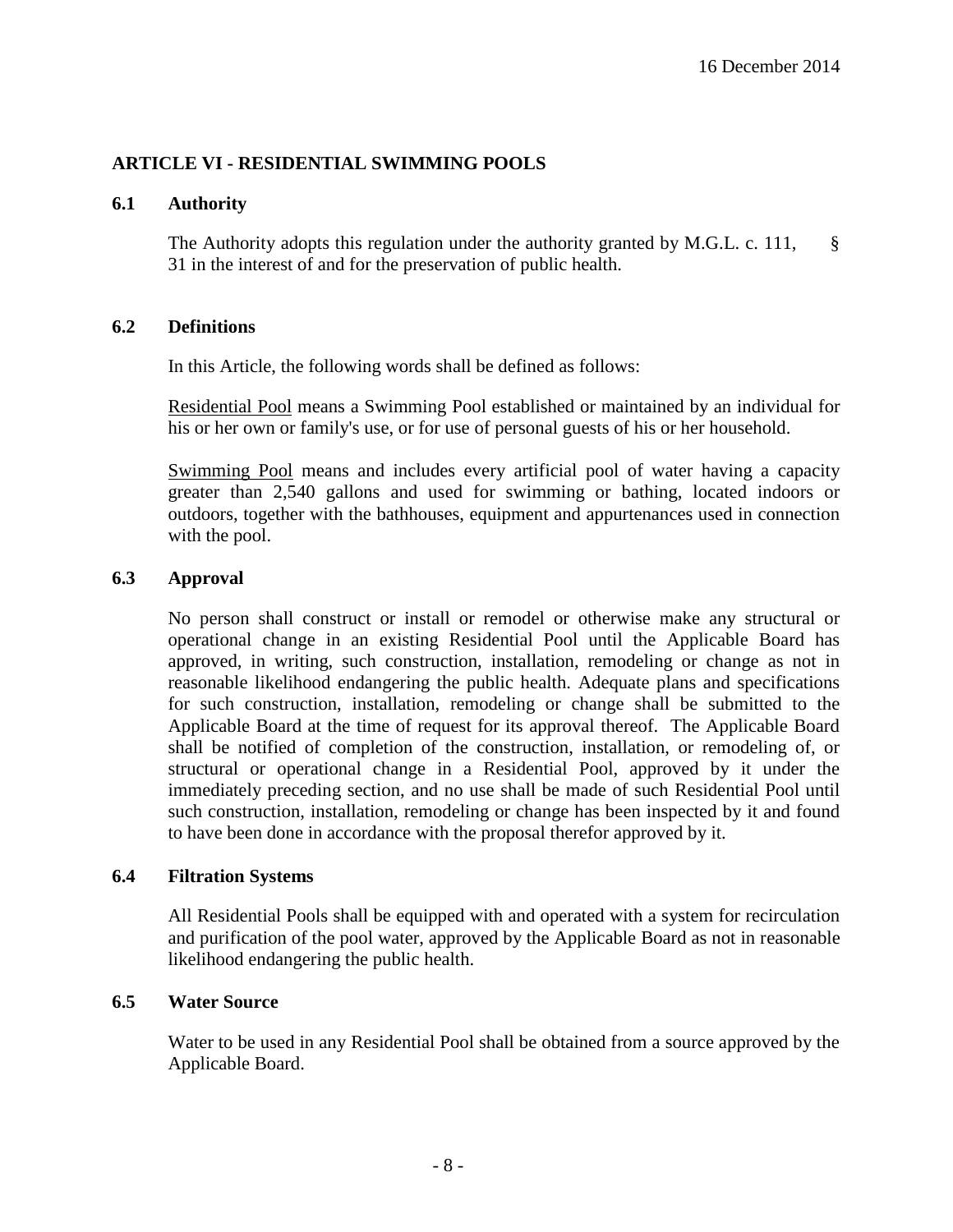## **6.6 Cross Connections**

No piping arrangement shall exist which under any circumstance will permit water from any Residential Pool or recirculation system to enter any domestic water supply, or will permit sewage, wastewater, or any water of unknown or questionable quality to enter the Residential Pool or Residential Pool piping system.

## **6.7 Location**

Every Residential Pool shall be located at least twenty (20) feet from a cesspool, septic tank, or subsurface leaching field.

### **6.8 Waste Water Disposal**

Waste water resulting from the draining and cleaning of a Residential Pool or back-wash water resulting from the cleaning of the filter apparatus may be discharged to a stream or a storm drain, under such conditions as may be imposed by the applicable Director of Public Works or his authorized agent.

## **6.9 Other Applicable Laws and Regulations**

Residential Pools are subject to applicable local buildings, plumbing and electrical code requirements.

#### **6.10 Penalties**

Whoever violates any provision of the foregoing regulation or any order made thereunder shall be punished by a fine of not more than Fifty Dollars (\$50.00) for each day such violation continues.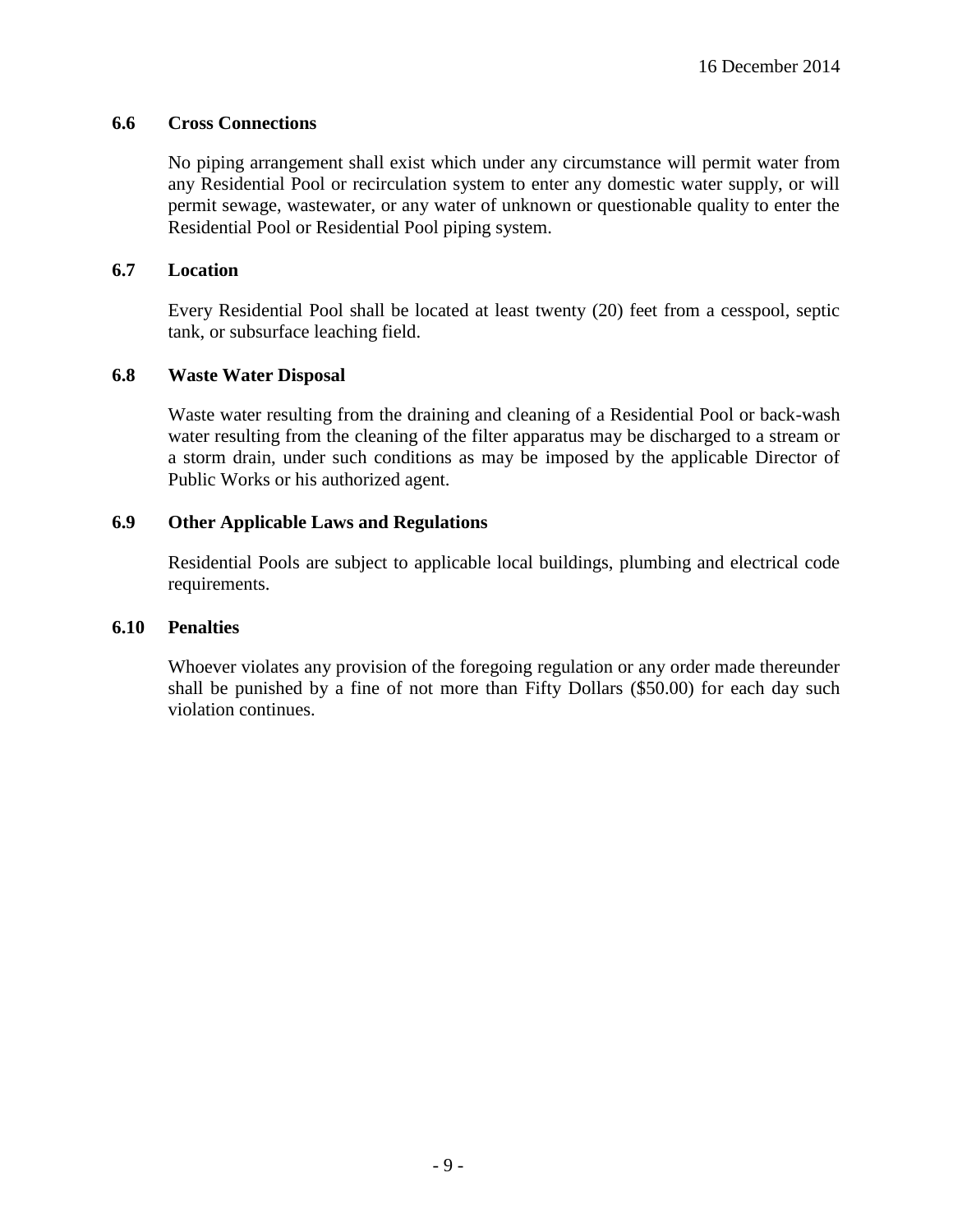# **ARTICLE VII - SAND ADDITIVES**

Except in emergency situations (as determined by the Director of the applicable Department of Public Works or his or her designated agent), no person, firm, corporation or developer engaged in sanding of private ways, private roadways, private parking lots and any other private areas whereupon vehicular or pedestrian traffic is permitted, where such locations are within the NAS South Weymouth Water Resources Protection Overlay District, as such term is defined in the By-Laws, may use any additive to sand or gravel for the purpose of accelerating the melting process of ice and/or snow in said areas.

The Applicable Board or any of its duly authorized representatives, may request on a bi-monthly basis of any person, firm, corporation or developer, a report of pollutants that may be injurious to resources within the Water Resources Protection Overlay District that may be contained in the run-off from any private roadway, private parking area and/or any other private areas whereupon vehicular and/or pedestrian traffic is allowed. Upon such request, the person, firm, corporation or developer, at his own expense, shall supply the Applicable Board or its duly authorized representative, a copy of the results obtained from the testing of water run-off, such testing to be done by a qualified laboratory.

Whoever violates any provision of the foregoing regulation or any order made thereunder shall be punished by a fine of not more than Fifty Dollars (\$50.00) for each occasion such violation occurs.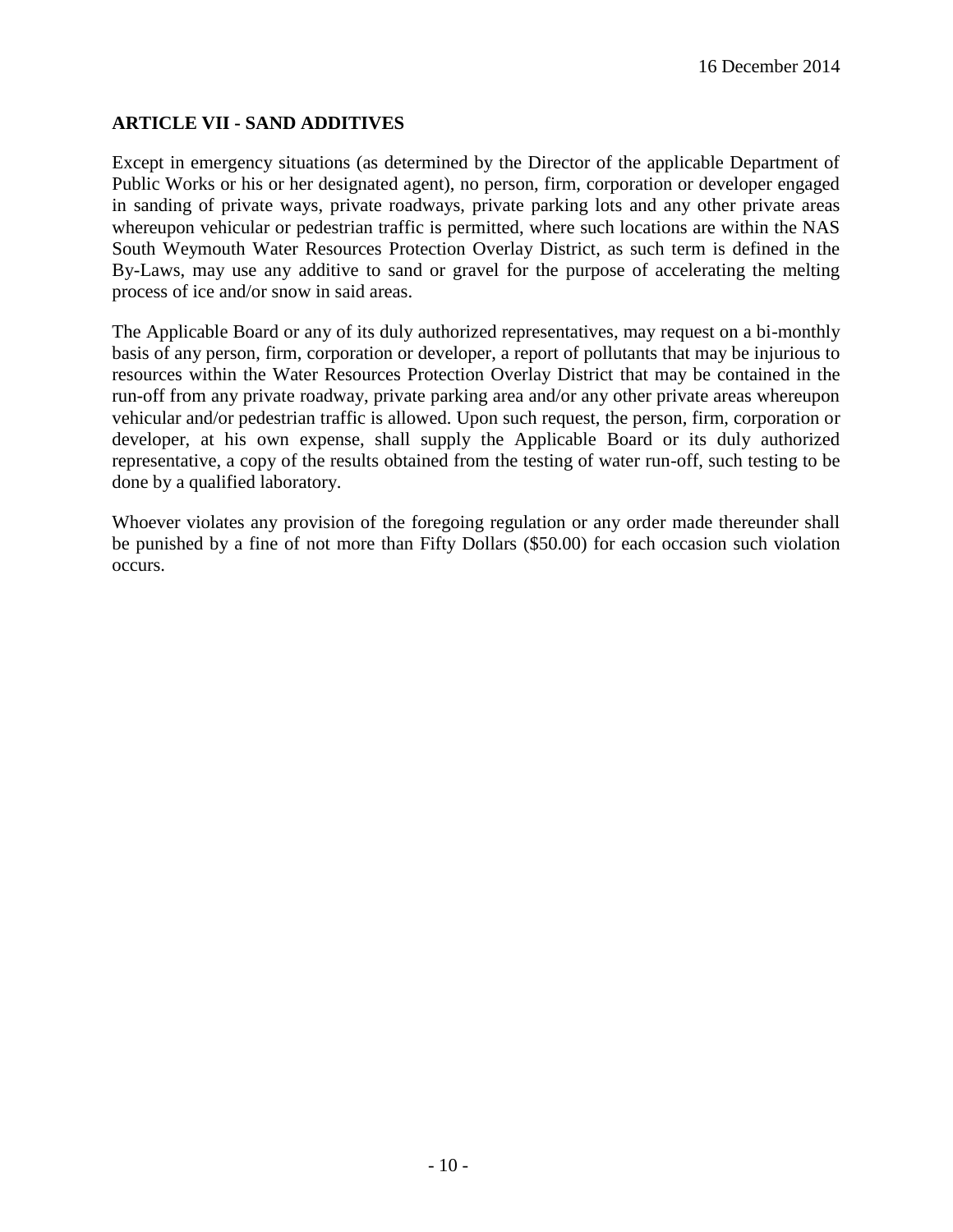## **ARTICLE VIII - NUISANCES**

Under the inspection authority of M.G.L. c. 111, § 122, the Applicable Board by means of a duly appointed officer, acting as its agent, shall make inspections, by complaint or otherwise, into all nuisances, odors, noise, sources of filth, causes of sickness, etc. within the Central Redevelopment Area or Perimeter Areas, especially seeking to mitigate overflowing sewers, septic systems, accumulations of rubbish or garbage or animal feces which are not contained in durable watertight containers or other containers deemed appropriate by the registered sanitarian.

The Applicable Board, by means of a duly appointed officer, acting as its agent, shall make inspections by complaint or otherwise, into releases of chemical substances whether in solid, liquid, or gaseous states, or any combination thereof, which are recognized (by placement on the Massachusetts Substances List, as amended) as toxic, neurotoxic, carcinogenic, mutagenic or teratogenic.

No person, firm, corporation, or other entity owning any parcel of land with or without a structure, and with or without plumbing, shall pump, lead, or allow to flow any rain water, clear water, sump water, or flood water into the municipal sewer system.

The following list shall serve to state those conditions, among others, that will be considered a nuisance:

- A. Overflowing sewage.
- B. Accumulated manure, dung, or feces from any animal.
- C. Accumulated rubbish or garbage.
- D. Release of any harmful chemical substance.
- E. Subject to 310 CMR 7.10, sound levels more than 10 dB(A) over ambient, measured at the property line of the source facility or at the nearest inhabited buildings.
- F. Sickening and/or obnoxious odors.
- G. Existence of accident/injury hazard.
- H. Pumping or leading clear water into a municipal or other sewer system.

In the event of any finding of a nuisance, the agent shall notify the person, firm, or corporation most responsible that such condition is considered a nuisance and shall order abatement on behalf of the Applicable Board within twenty-four (24) hours or within whatever time the agent considers reasonable.

Whoever violates any provision of the foregoing regulation or any order made thereunder shall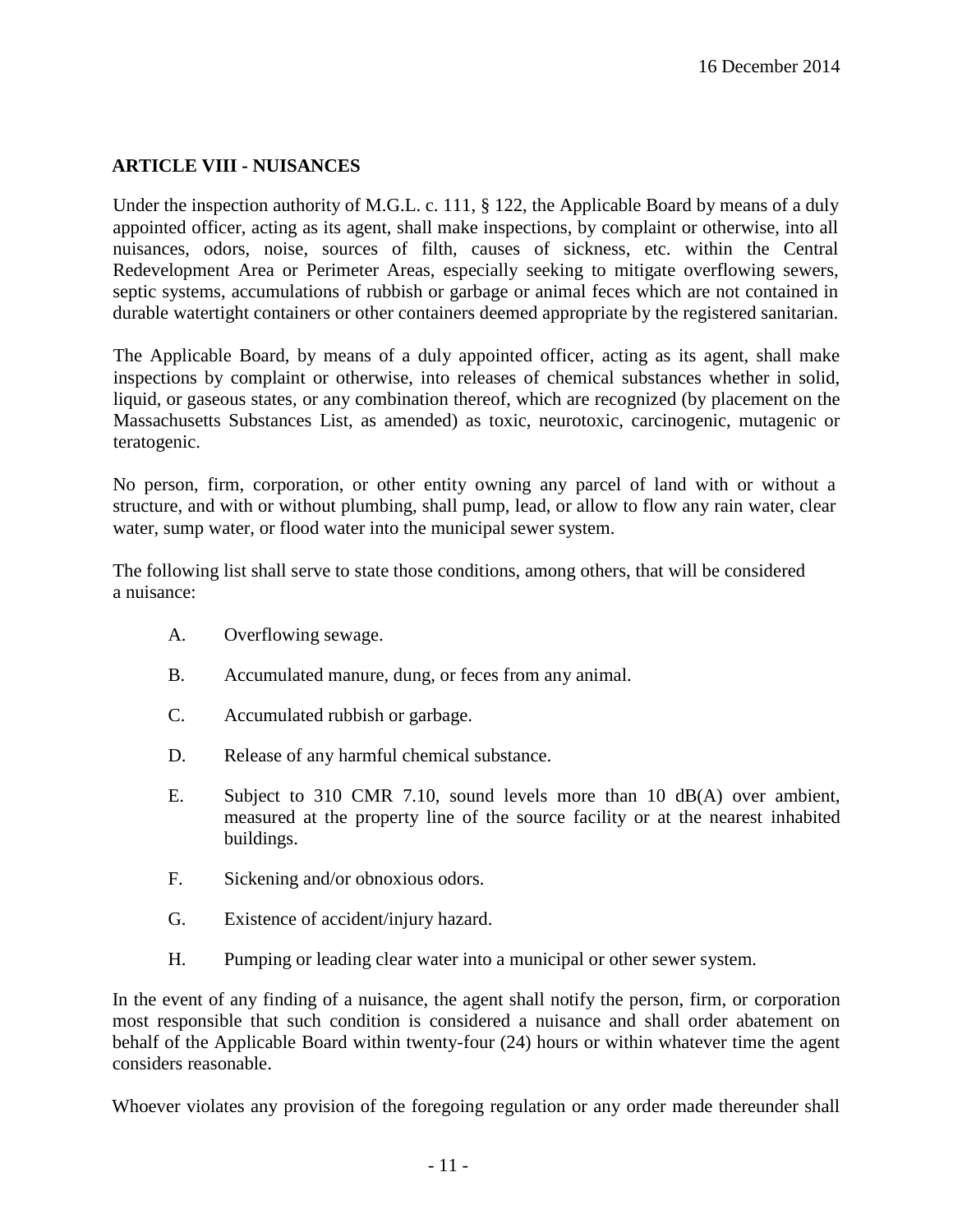be punished by (i) a fine of not more than One Thousand Dollars (\$1,000.00) for each day such violation occurs, and/or (ii) a criminal complaint as provided by M.G.L. c. 111, § 31.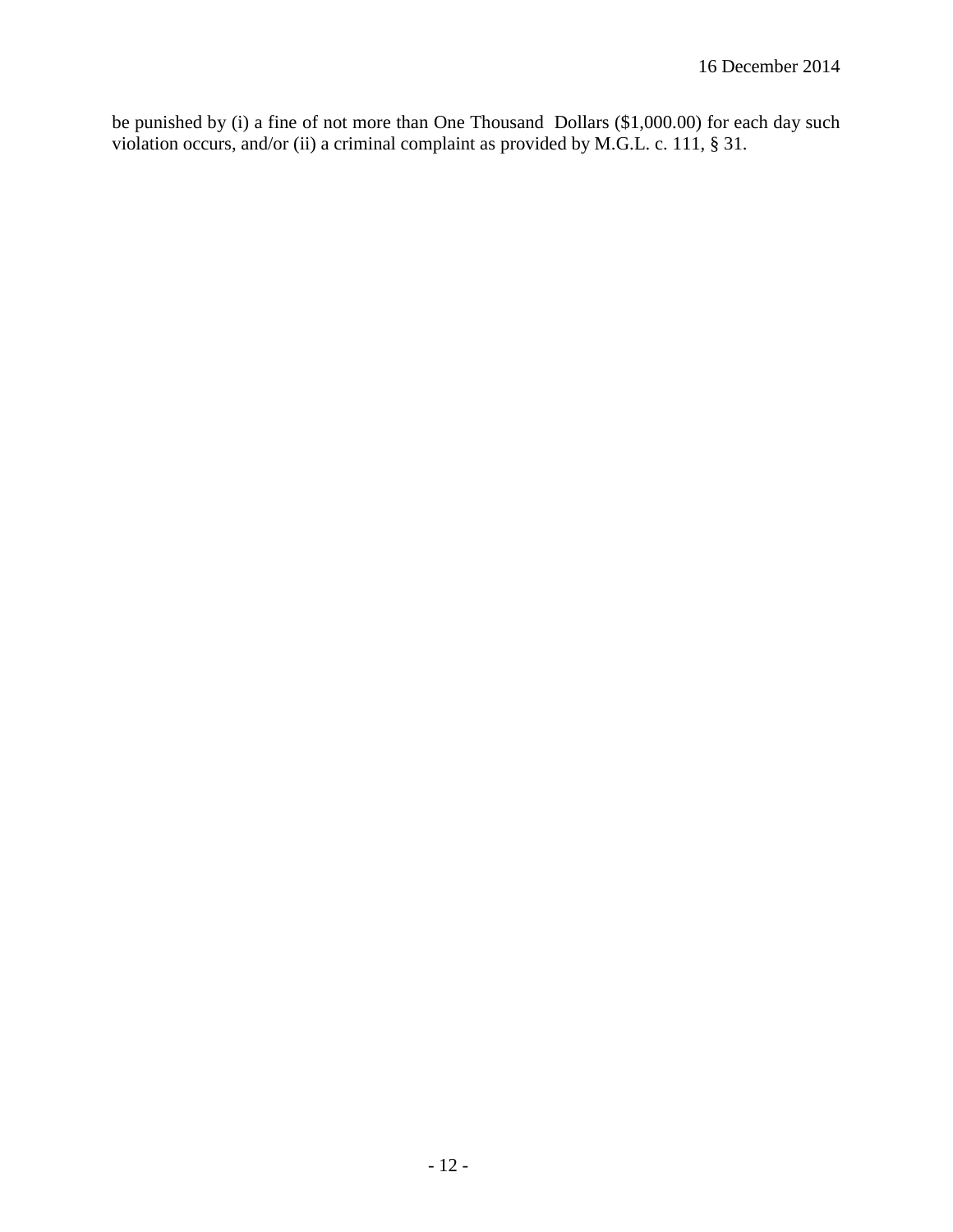### **ARTICLE IX - FOOD SERVICE ESTABLISHMENTS**

In addition to the requirements contained in Article X of the State Sanitary Code, food service establishments shall comply with the following regulations regarding certification of food permit holders:

- A. In order to be eligible to hold a food service permit, the proprietor and/or each shift manager must be certified in food handling by a training and/or testing program before the issuance of a food service permit. Such programs need to be approved by the Applicable Board.
- B. The Applicable Board will decide minimum criteria for certification. The Applicable Board may choose to provide such program or may choose to approve existing programs in other communities or by private providers.
- C. Certification must be renewed every two (2) years.
- D. Proof of certification of the appropriate persons will become part of the inspectional process.
- E. Any individual who cannot accomplish the certification requirement may request in writing to participate in an equivalent training program.
- F. Whoever violates any provision of the foregoing regulation or any order made thereunder shall be punished by a fine of not more than Fifty Dollars (\$50.00) for each day such violation occurs.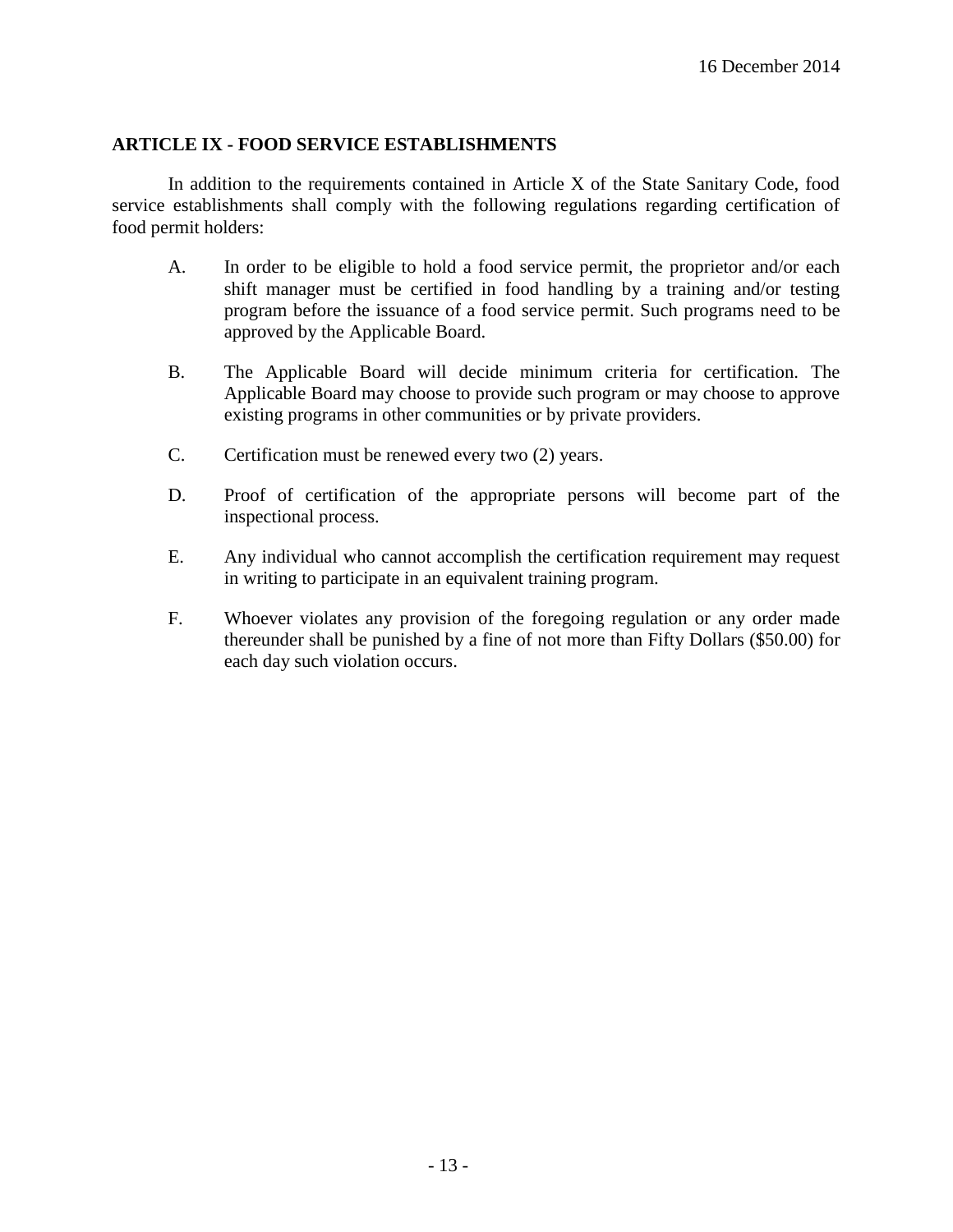# **ARTICLE X - BODY ART ESTABLISHMENTS**

For purposes of comparison, these section numbers closely parallel the Model Regulation for Body Art Establishments of the Massachusetts Department of Public Health

Section 10.001: Authority 10.002: Purpose and Scope 10.003: Definitions 10.004: Operation of Body Art Establishments 10.004A: Prohibited Activities 10.005: Exemptions 10.006: Public Notification Requirements 10.007: Client Records 10.008: Injury Reports 10.009: Records Retention 10.010: Preparation and Care of the Body Art Area 10.011: Sanitation and Sterilization Procedures 10.012: Requirements for Single Use Items 10.013: Permit Requirements 10.014: Complaints 10.015: Grounds for Denial of Permit 10.016: Grounds for Suspension of Permit 10.017: Grounds for Revocation of Permit, or Refusal to Renew Permit 10.018: Procedure for Hearings 10.019: Unauthorized Practice of Body Art 10.020 : General Administration

## **10.001 Authority**

This regulation is adopted under the authority of M.G.L. c. 111, § 31.

## **10.002 Purpose and Scope**

The purpose of this regulation is to govern the practice of body art in order to prevent the transmission of disease.

## **10.003 Definitions**

Aftercare means written instructions given to the client, specific to the body art procedure(s) rendered, about caring for the body art and surrounding area. These instructions will include information about when to seek medical treatment, if necessary.

Bloodborne Pathogens Standard means OSHA Regulations 29 CFR 1910.1030.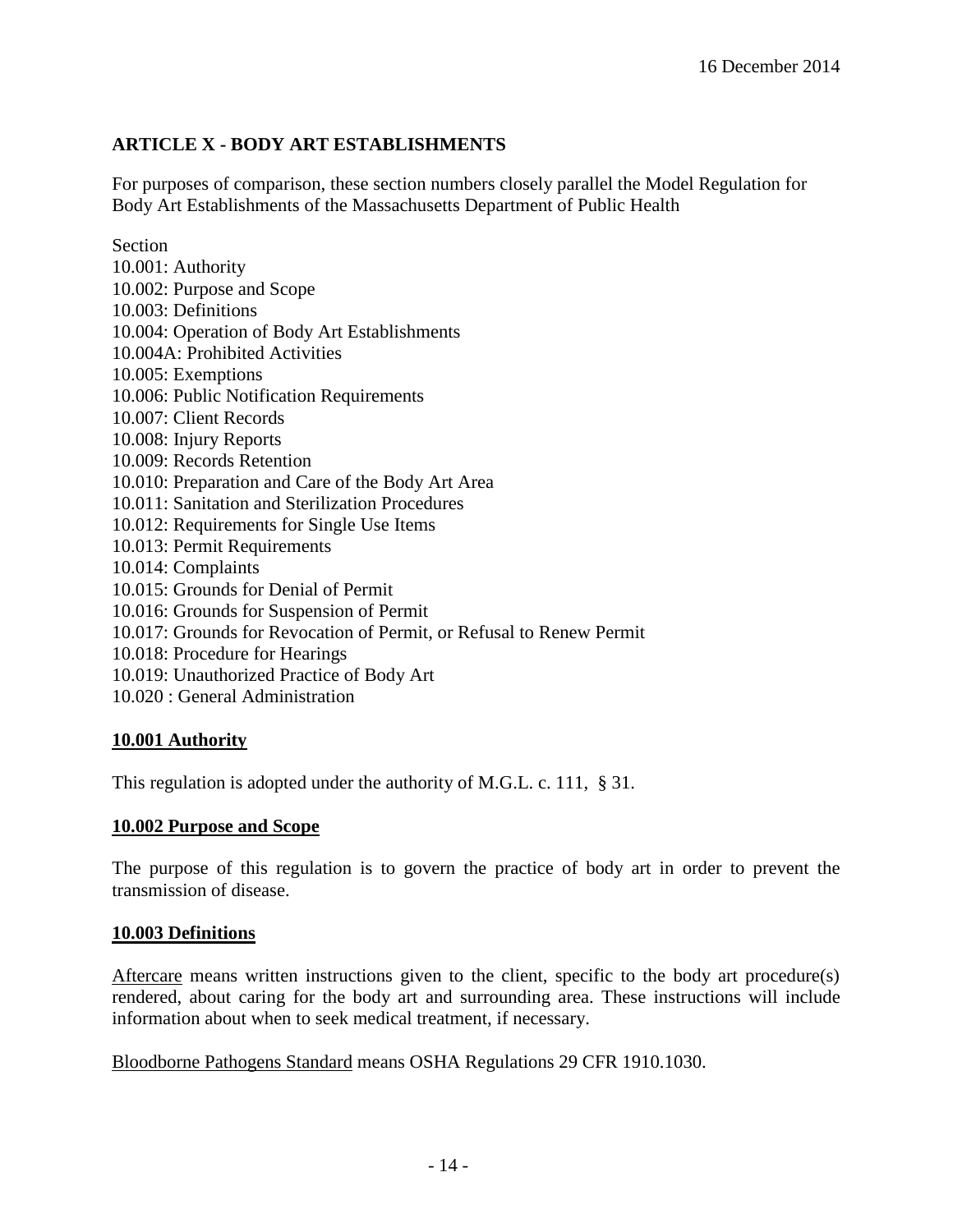Body art means the practice of physical body adornment by permitted establishments and practitioners using, but not limited to, the following techniques: body piercing, tattooing, cosmetic tattooing, branding, and scarification. This definition does not include practices that are considered medical procedures by the Board of Registration in Medicine in the Commonwealth, such as implants under the skin, which shall not be performed in a body art establishment.

Body Art Establishment or establishment means a specified place or premise that has been granted a permit by the Applicable Board, whether public or private, where the practices of body art are performed, whether or not for profit.

Body Art Practitioner or practitioner means a specified person who has been granted a permit by the Applicable Board to perform body art in a body art establishment that has been granted a valid permit by the Applicable Board.

Body piercing means puncturing or penetration of the skin of a person with presterilized singleuse needles and the insertion of presterilized jewelry or other adornment thereto in the opening. This definition includes piercing of the outer perimeter of the ear, but does not include piercing of the earlobe with presterilized single-use stud-and-clasp ear-piercing systems.

Branding means inducing a pattern of scar tissue by use of a heated material (usually metal) to the skin, making a serious burn, which eventually becomes a scar.

Client means any person who has requested a body art procedure at a body art establishment.

Contaminated Waste means any liquid or semi-liquid blood or other potentially infectious materials; contaminated items that would release blood or other potentially infectious materials in a liquid or semi-liquid state if compressed; items that are caked with dried blood or other potentially infectious materials and are capable of releasing these materials during handling; sharps and any wastes containing blood and other potentially infectious materials, as defined in 29 C.F.R. Part 1910.1030 (latest edition), known as "Occupational Exposure to Bloodborne Pathogens", or as defined as "infectious or physically dangerous medical or biological waste" in accordance with in 105 CMR 480.000: Storage and Disposal of Infectious or Physically dangerous Medical or Biological Waste, State Sanitary Code, Chapter VIII.

Cosmetic tattooing means permanent cosmetics, micro pigment implantation or dermal pigmentation.

Department means the Department of Public Health or its authorized representatives.

Disinfectant means a product registered as a disinfectant by the U.S. Environmental Protection Agency.

Disinfection means the destruction of disease-causing microorganisms on inanimate objects or surfaces, thereby rendering these objects safe for use or handling.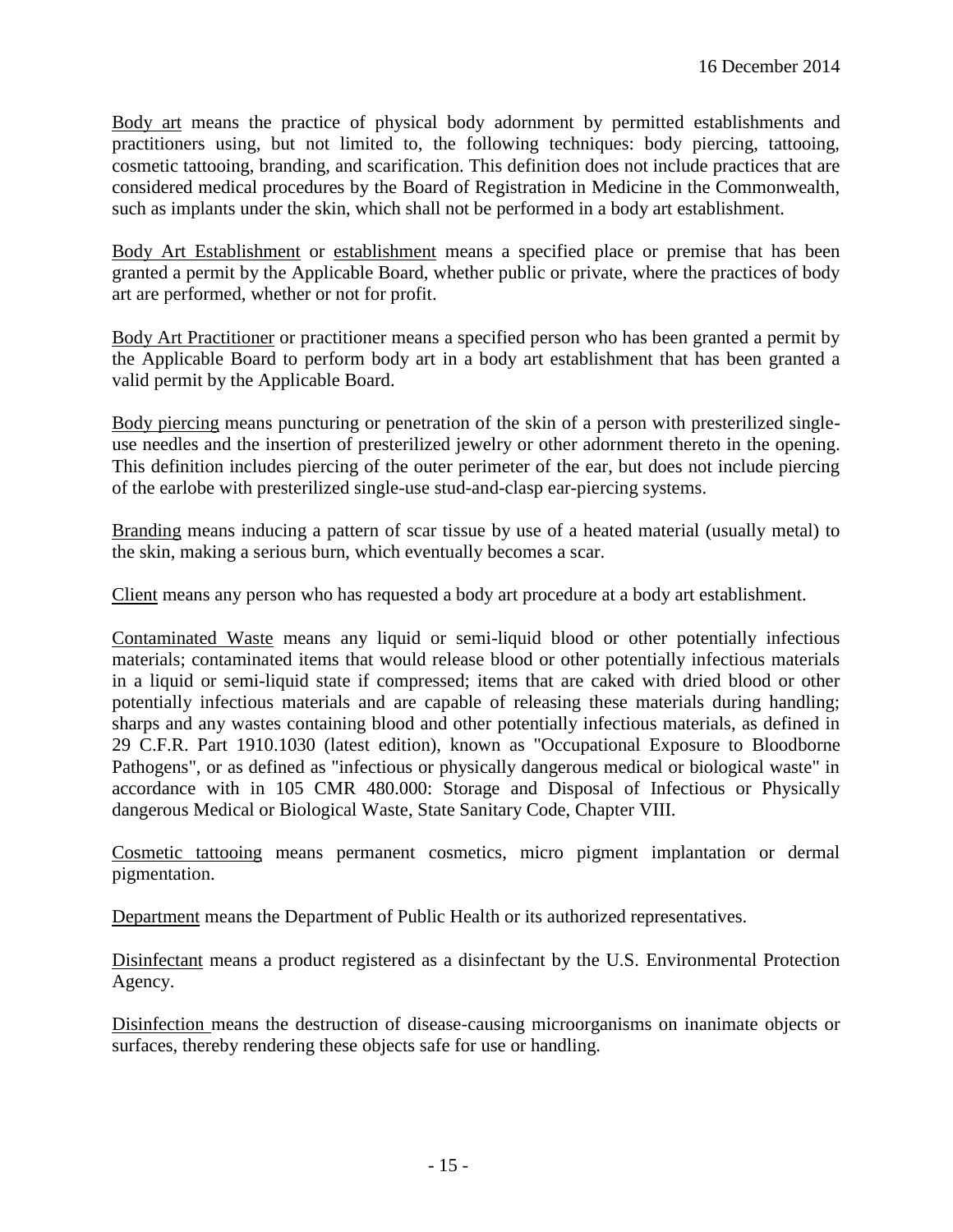Ear piercing means the puncturing of the lobe of the ear with a pre-sterilized single-use stud-andclasp ear-piercing system following manufacturer's instructions.

Equipment means all machinery, including fixtures, containers, vessels, tools, devices, implements, furniture, display and storage areas, sinks, and all other apparatus and appurtenances used in connection with the operation of a body art establishment.

Hand sink means a lavatory equipped with hot and cold running water under pressure, used solely for washing hands, arms, or other portions of the body.

Hot water means water that attains and maintains a temperature 110º-130ºF.

Instruments used for body art means hand pieces, needles, needle bars, and other instruments that may come in contact with a client's body or may be exposed to bodily fluids during body art procedures.

Invasive means entry into the client's body either by incision or insertion of any instruments into or through the skin or mucosa, or by any other means intended to puncture, break, or otherwise compromise the skin or mucosa.

Jewelry means any personal ornament inserted into a newly pierced area, which must be made of surgical implant-grade stainless steel; solid 14k or 18k white or yellow gold, niobium, titanium, or platinum; or a dense, low-porosity plastic, which is free of nicks, scratches, or irregular surfaces and has been properly sterilized prior to use.

Minor means any person under the age of eighteen (18) years.

Operator means any person who alone, jointly or severally with others owns, has care, charge, or control of any body art establishment as agent or lessee of the owner or as an independent contractor, but is not a body art practitioner.

Permit means approval in writing by the Applicable Board either (1) to operate a body art establishment or (2) to operate as a body art practitioner within a body art establishment. Approval is granted in accordance with 105 CMR 10.000 and is separate from any other licensing requirement that may exist within communities or political subdivisions comprising the Applicable Board's jurisdiction.

Person means an individual, any form of business or social organization or any other nongovernmental legal entity, including but not limited to corporations, partnerships, limitedliability companies, associations, trusts or unincorporated organizations.

Physician means an individual registered by the Board of Registration in Medicine pursuant to M.G.L. c. 112, § 2 as a qualified physician.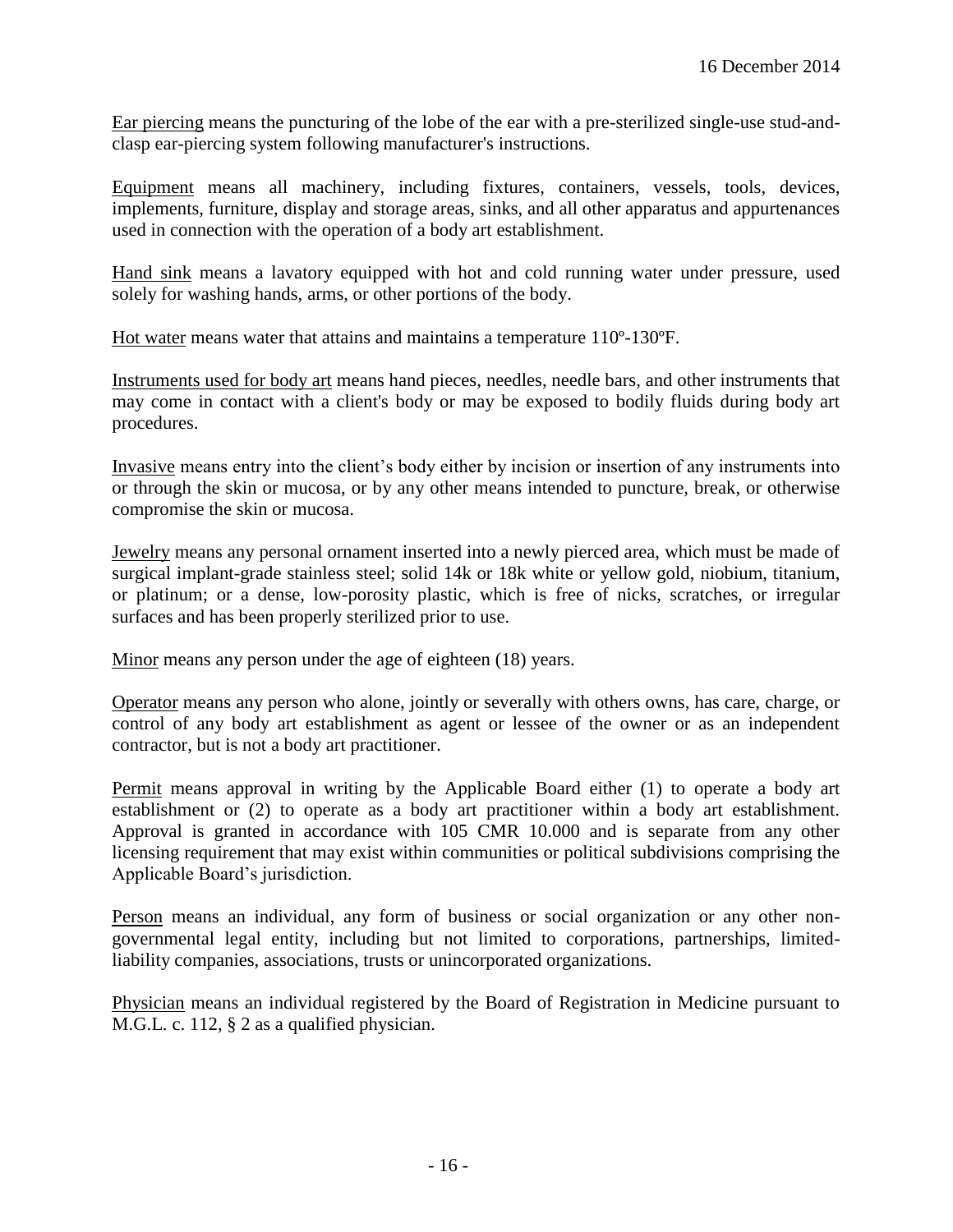Procedure surface means any surface of an inanimate object that contacts the client's unclothed body during a body art procedure, skin preparation of the area adjacent to and including the body art procedure, or any associated work area which may require sanitizing.

Sanitization procedure means a process of reducing the numbers of micro-organisms on cleaned surfaces and equipment to a safe level as judged by public health standards and which has been approved by the Department.

Sanitary means clean and free of agents of infection or disease.

Sanitized means effective disinfectant treatment by a process using intermediate disinfectants for enough time to reduce the bacteria count including pathogens to a safe level on semi-critical or non-critical equipment.

Scarification means altering skin texture by cutting the skin and controlling the body's healing process in order to produce wounds, which result in permanently raised wheals or bumps known as keloids.

Sharps means any objects (sterile or contaminated) that may purposefully or accidentally cut or penetrate the skin or mucosa, including, but not limited to, needle devices, lancets, scalpel blades, razor blades, and broken glass.

Sharps container means a puncture-resistant, leak-proof container that can be closed for handling, storage, transportation, and disposal and that is labeled with the International Biohazard Symbol.

Single use means products or items that are intended for one-time, one-person use and are disposed of after use on each client, including, but not limited to, cotton swabs or balls, tissues or paper products, paper or plastic cups, gauze and sanitary coverings, razors, piercing needles, scalpel blades, stencils, ink cups, and protective gloves.

Sterilize means the use of a physical or chemical procedure to destroy all microbial life including highly resistant bacterial endospores.

Tattoo means the indelible mark, figure or decorative design introduced by insertion of dyes or pigments into or under the subcutaneous portion of the skin.

Tattooing means any method of placing ink or other pigment into or under the skin or mucosa by the aid of needles or any other instrument used to puncture the skin, resulting in permanent coloration of the skin or mucosa. This term does not include cosmetic tattooing.

Universal precautions means a set of guidelines and controls, published by the Centers for Disease Control and Prevention (CDC), as "Guidelines for Prevention of Transmission of Human Immunodeficiency Virus and Hepatitis B Virus to Health-Care and Public-Safety Workers" in Morbidity and Mortality Weekly Report) (MMWR), June 23, 1989, Vo1.38 No. S-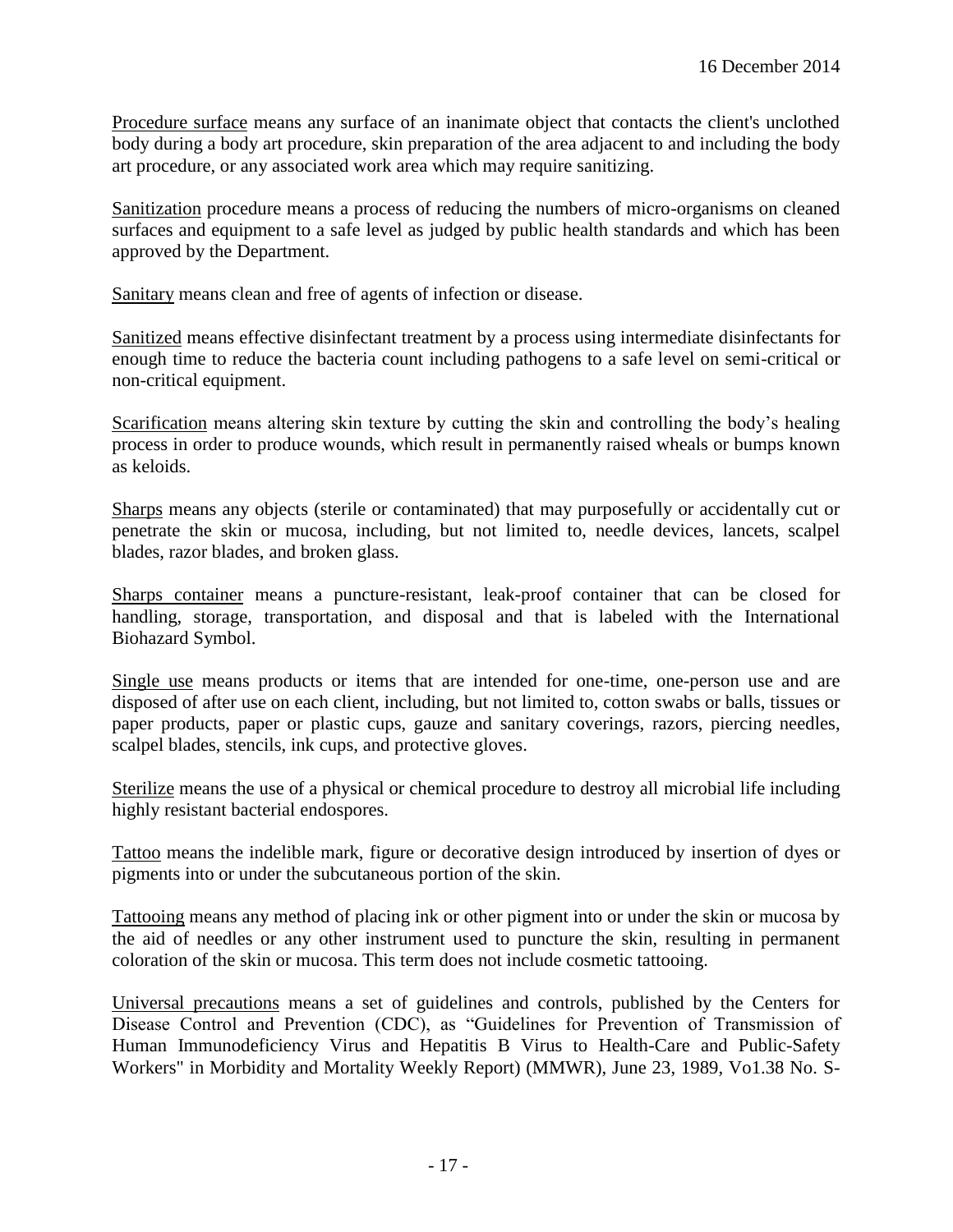6, and as "Recommendations for Preventing Transmission of Human Immunodeficiency Virus and Hepatitis B Virus to Patients During Exposure-Prone Invasive Procedures" in MMWR, July 12,1991, Vo1.40, No. RR-8. This method of infection control requires the employer and the employee to assume that all human blood and specified human body fluids are infectious for HIV, HBV, and other blood pathogens. Precautions include hand washing; gloving; personal protective equipment; injury prevention; and proper handling and disposal of needles, other sharp instruments, and blood and body fluid-contaminated products.

### **10.004 Operation of Body Art Establishments**

Unless otherwise ordered or approved by the Applicable Board, each body art establishment shall be constructed, operated and maintained to meet the following minimum requirements:

### (A) Physical Plant

- (1) All walls, floors, ceilings, and procedure surfaces within the body art establishment shall be smooth, free of open holes or cracks, light-colored, washable, and in good repair. Walls, floors, and ceilings shall be maintained in a clean condition. All procedure surfaces, including client chairs/benches, shall be of such construction as to be easily cleaned and sanitized after each client.
- (2) All body art establishments shall be completely separated by solid partitions or by walls extending from floor to ceiling, from any room used for human habitation, any food establishment or room where food is prepared, any hair salon, any retail sales, or any other such activity that may cause potential contamination of work surfaces.
- (3) Effective measures shall be taken by the body art operator to protect against entrance into the establishment and against the breeding or presence on the premises of insects, vermin, and rodents. Insects, vermin, and rodents shall not be present in any part of the establishment, its appurtenances, or appertaining premises.
- (4) There shall be a minimum of 45 square feet of floor space for each practitioner in the establishment. Each establishment shall have an area that may be screened from public view for clients requesting privacy. Multiple body art stations shall be separated by dividers, curtains, or partitions, at a minimum.
- (5) The establishment shall be well-ventilated and provided with an artificial light source equivalent to at least 20 foot candles 3 feet off the floor, except that at least 100 foot candles shall be provided at the level where the body art procedure is being performed, and where instruments and sharps are assembled.
- (6) A separate, readily accessible handsink with hot and cold running water, under pressure, preferably equipped with wrist- or foot-operated controls and supplied with liquid soap, and disposable paper towels shall be readily accessible within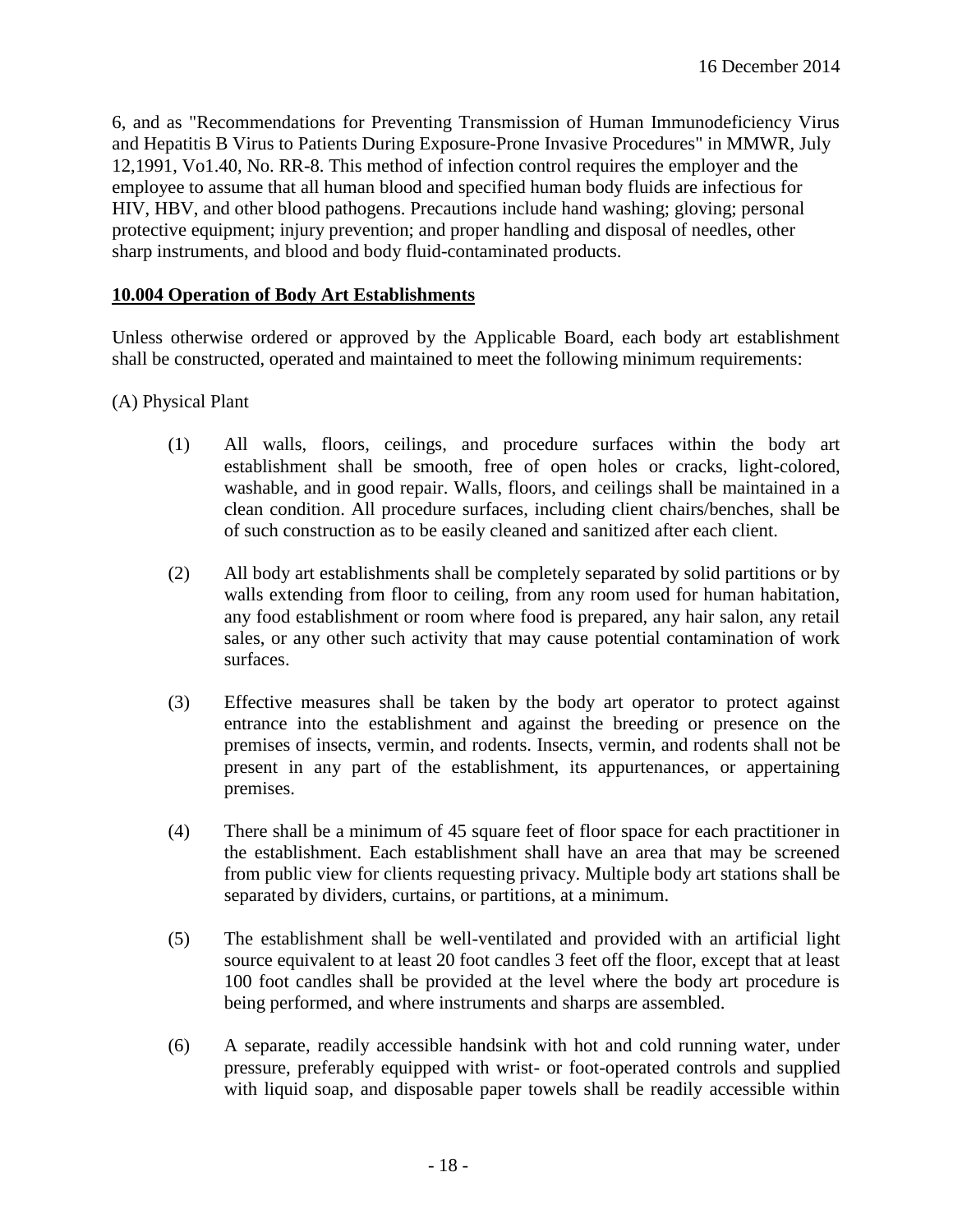the body art establishment. One handsink shall serve no more than three practitioners.

- (7) There shall be a minimum of one lavatory, excluding any service sinks, and one working toilet in a body art establishment.
- (8) At least one covered waste receptacle shall be provided in each operator area and each toilet room. Receptacles in the operator area shall be emptied daily, and solid waste shall be removed from the premises at least weekly. All refuse containers shall be lidded, cleanable, and kept clean.
- (9) All instruments and supplies shall be stored in clean, dry, and covered containers.
- (10) Practitioners who use ear-piercing systems must conform to the manufacturer's directions for use and applicable U.S. Food and Drug Administration requirements.
- (11) Reusable cloth items shall be mechanically washed with detergent and dried after each use. The cloth items shall be stored in a dry, clean environment until used.
- (12) No animals of any kind shall be allowed in a body art establishment except service animals used by persons with disabilities (e.g., Seeing Eye dogs). Fish aquariums shall be allowed in waiting rooms and nonprocedural areas.
- (B) Information to be Kept on File

The following information shall be kept on file on the premises of a body art establishment and available for inspection by the Board:

- (1) Employee Information:
	- (a) full names and exact duties;
	- (b) date of birth;
	- (c) gender;
	- (d) home address;
	- (e) home /work phone numbers;
	- (f) identification photos of all body art practitioners.
	- (g) establishment information
	- (h) establishment name;
	- (i) hours of operation;
	- (j) owner's name and address;
- (2) A complete description of all body art procedures performed.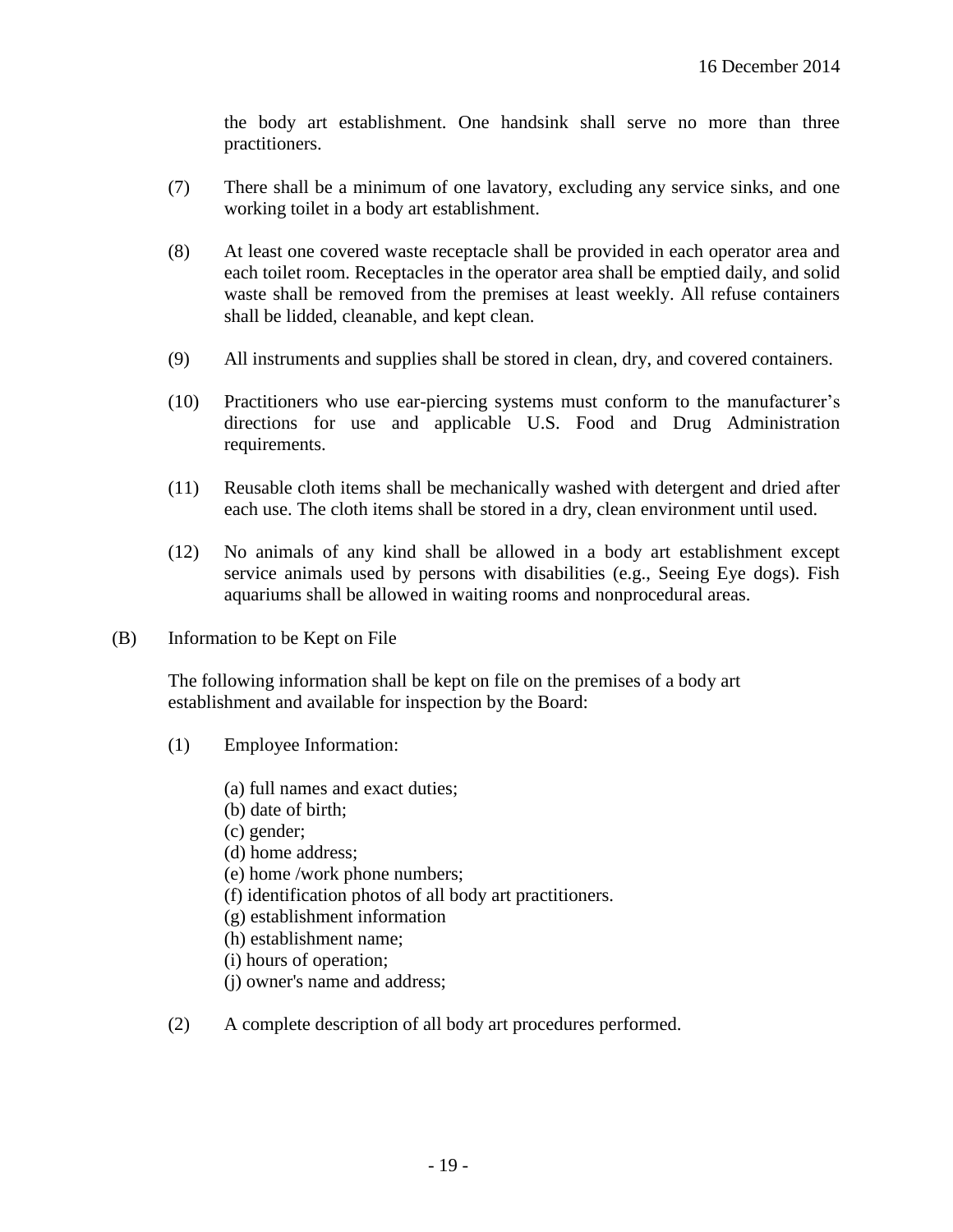- (3) An inventory of all instruments and body jewelry, all sharps, and all inks used for any and all body art procedures, including names of manufacturers and serial or lot numbers, if applicable. Invoices or orders shall satisfy this requirement.
- (4) A copy of these regulations.
- (C) It shall be unlawful for any person to perform body art procedures unless such procedures are performed in a body art establishment with a current permit.
- (D) Each body art practitioner must be a minimum of 18 years of age.
- (E) Each practitioner shall perform all body art procedures in accordance with Universal Precautions set forth by the U.S. Centers for Disease Control and Prevention.
- (F) Smoking, eating, or drinking is prohibited in the area where body art is performed.
- (G) Operators/practitioners shall refuse service to any person who, in the opinion of the operator/practitioner, is under the influence of alcohol or drugs.
- (H) The practitioner shall maintain a high degree of personal cleanliness, conform to hygienic practices, and wear clean clothes when performing body art procedures. Before performing body art procedures, the practitioner must thoroughly wash their hands in hot running water with liquid soap, then rinse hands and dry with disposable paper towel. This shall be done as often as necessary to remove contaminants.
- (I) In performing body art procedures, the practitioner shall wear disposable single-use nonlatex gloves. Gloves must be changed if they become contaminated by contact with any unclean surfaces or objects or by contact with a third person. The gloves shall be discarded, at a minimum, after the completion of each procedure on an individual client, and hands shall be washed before the next set of gloves is donned. Under no circumstances shall a single pair of gloves be used on more than one person. The use of disposable single-use gloves does not preclude or substitute for handwashing procedures as part of a good personnel hygiene program.
- (J) If, while performing a body art procedure, the practitioner's glove is pierced, torn, or otherwise contaminated, the procedure delineated in section (I) shall be repeated immediately. The contaminated gloves shall be immediately discarded, and the hands washed thoroughly (see I above) before a fresh pair of gloves is applied. Any item or instrument used for body art that is contaminated during the procedure shall be discarded and replaced immediately with a new disposable item or a new sterilized instrument or item before the procedure resumes.
- (K) Contaminated waste as defined in this code, that may release liquid blood or body fluids when compressed or may release dried blood or body fluids when handled must be placed in an approved "red" bag marked with the International Biohazard Symbol. It must then be disposed in accordance with 105 CMR 480.00: Storage and Disposal of Infectious or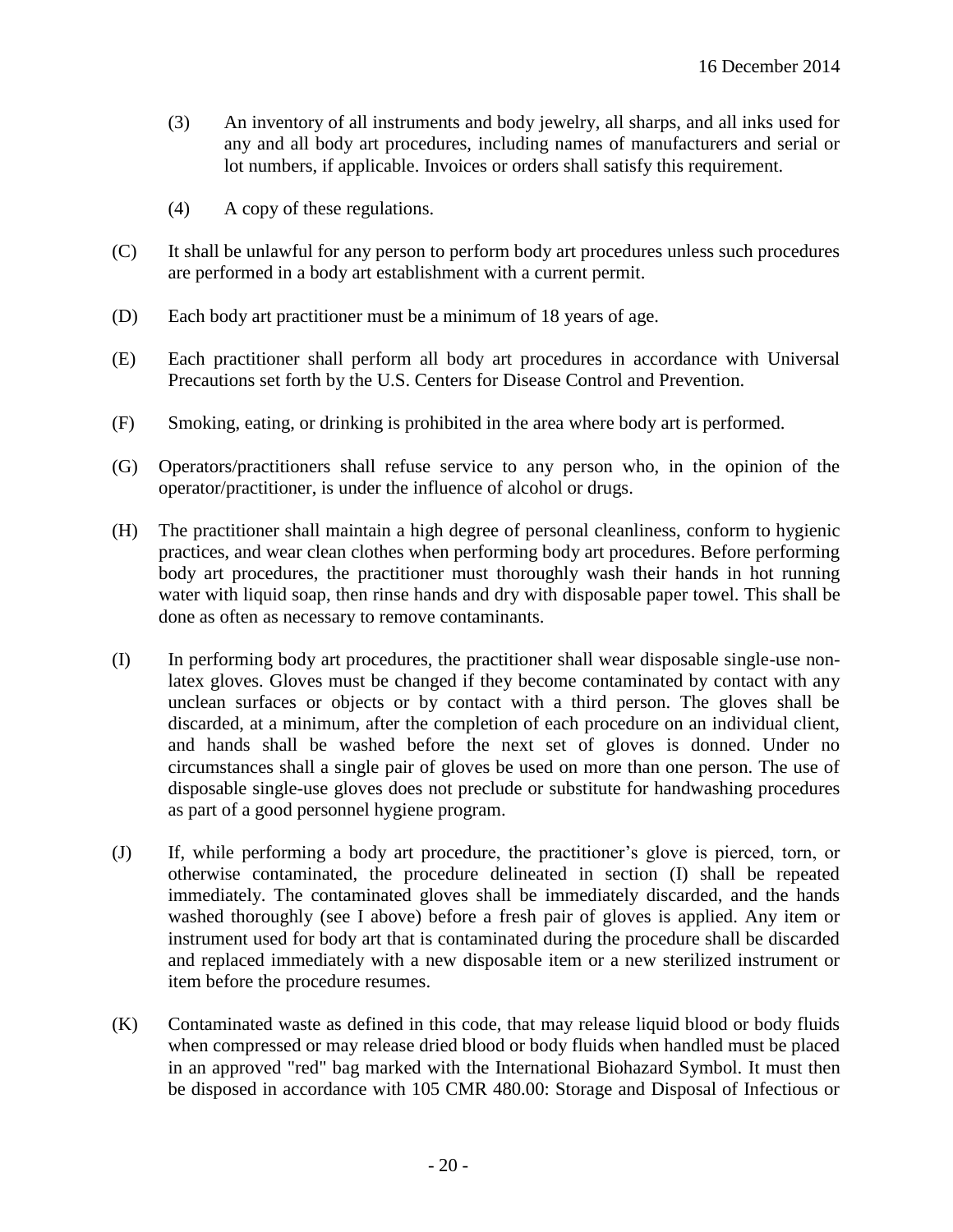Physically Dangerous Medical or Biological Waste, State Sanitary Code, Chapter VIII, or, at a minimum, in compliance with 29 CFR Part 1910.1030, "Occupational Exposure to Bloodborne Pathogens". Used sharps ready for disposal shall be disposed of in approved sharps containers. Contaminated waste that does not release liquid blood or body fluids when compressed or does not release dried blood or body fluids when handled may be placed in a covered receptacle and disposed of through normal, approved disposal methods. Storage of contaminated waste on site shall not exceed 30 days, as specified in 29 CFR Part 1910.1030.

- (L) Proof of age is required for all clients. No practitioner shall perform any body art procedure upon a client under the age of 18 years without the presence, consent, and proper identification of a parent, legal custodial parent, or legal guardian. Nothing in this section is intended to require a practitioner to perform any body art procedure on a person under 18 years of age regardless of parental or guardian consent.
- (M) Any skin or mucosa surface to receive a body art procedure shall be free of rash or any visible infection.
- (N) The skin of the practitioner shall be free of rash or infection. No person or operator affected with boils, infected wounds, open sores, abrasions, weeping dermatological lesions or acute respiratory infection shall work in any area of a body art establishment in any capacity in which there is a likelihood that that person could contaminate body art equipment, supplies, or working surfaces with body substances or pathogenic organisms.
- (O) Hepatitis B vaccine series is highly recommended. Proof shall be provided upon request of the Board that all practitioners have either completed or were offered and declined, in writing, the hepatitis B vaccination series. This offering should be included as a preemployment requirement.

#### **10.004A Prohibited Activities**

The following activities shall be prohibited within NAS South Weymouth:

- (A) Branding or scarring unless it is performed by a Physician.
- (B) Cosmetic tattooing unless it is performed by a Physician or such other person that receives a license, permit or registration by the Commonwealth of Massachusetts specifically to perform such activities.

#### **10.005 Exemptions**

- (A) Physicians who perform body art procedures as part of patient treatment are exempt from these regulations.
- (B) Individuals who pierce only the lobe of the ear with a pre-sterilized single-use stud-andclasp ear-piercing system are exempt from these regulations.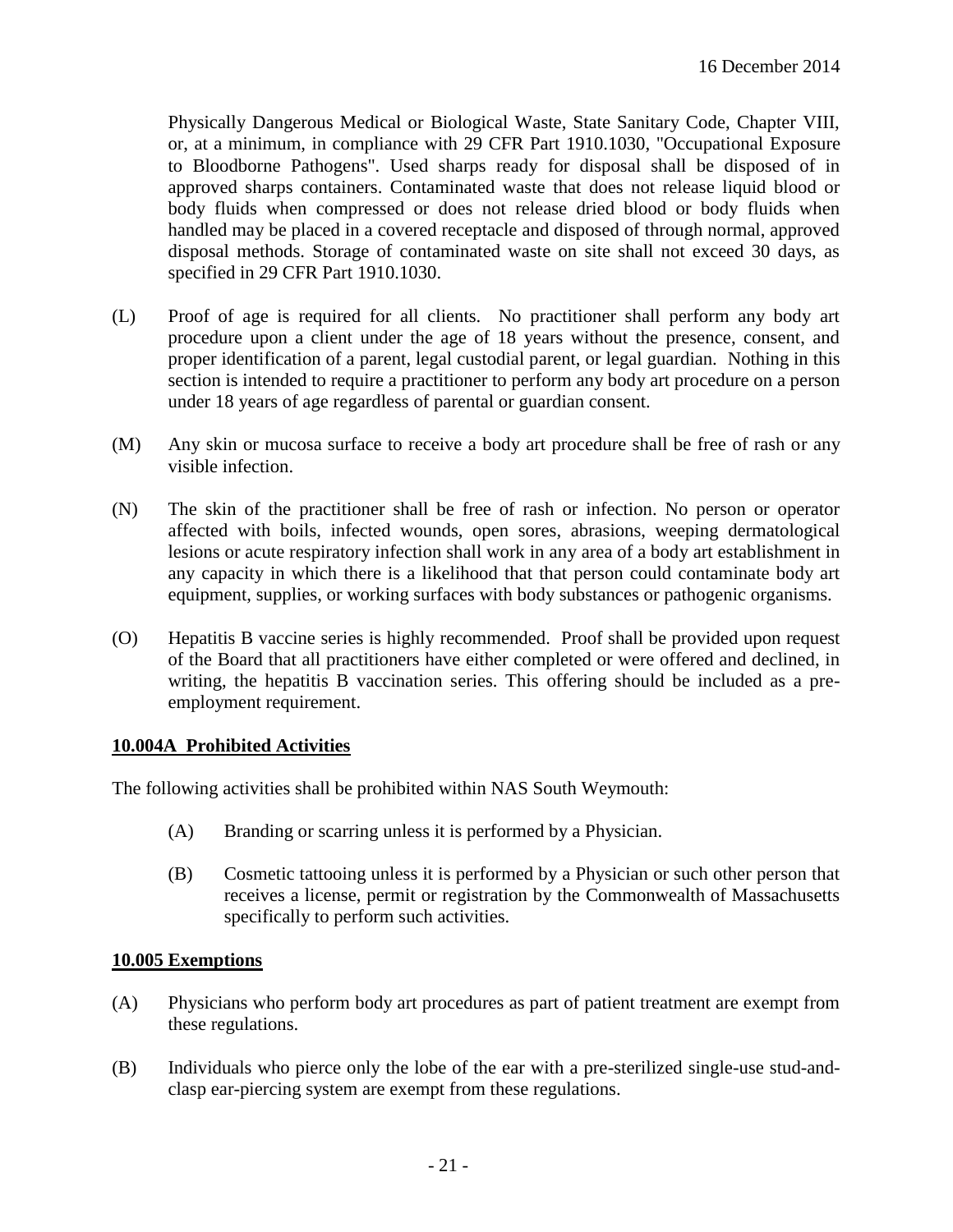## **10.006 Public Notification Requirements**

- (A) All establishments shall prominently display, and give to each client, a Disclosure Statement, provided by the Department, which advises the public of the risks and possible consequences of body art procedures
- (B) Verbal and written instructions, provided by the Department, for the aftercare of the body art procedure site shall be provided to each client by the operator/practitioner upon completion of the procedure.
	- (1) The written instructions shall advise the client (a) on the proper cleansing and of the area which received the body art, and (b) to consult a health care provider for: 1. unexpected redness, tenderness or swelling at the site of the body art procedure 2. rash

3. drainage or bleeding not controlled with light pressure at or from the site of the body art procedure

4. fever within 24 hours of the body art procedure

5. problems with urination or heavy vaginal bleeding (for genital body piercing or tattooing)

- (2) address, and phone number of the establishment.
- (3) These documents shall be signed and dated by both parties, with a copy given to the client and the operator retaining the original with all other required records.
- (C) The facility permit holder shall also post in public view the name, address and phone number of the Applicable Board that has jurisdiction over this program and the procedure for filing a complaint.

#### **10.007 Client Records**

- (A) Prior to performing any body art procedure, the body art practitioner shall request from the client, verbally and in writing, the following health history information:
	- (1) history of diabetes;
	- (2) history of hemophilia (bleeding);
	- (3) history of skin diseases, skin lesions, or skin sensitivities to soaps, disinfectants etc.;
	- (4) history of allergies or adverse reactions to pigments, dyes, or other sensitivities;
	- (5) history of epilepsy, seizures, fainting, or narcolepsy;
	- (6) use of medications such as anticoagulants, which thin the blood and/or interfere with blood clotting; and
	- (7) pregnancy or possibility of pregnancy.
- (B) The practitioner shall have the client sign a Release Form confirming that the above information was obtained or that the practitioner attempted to obtain it. The client should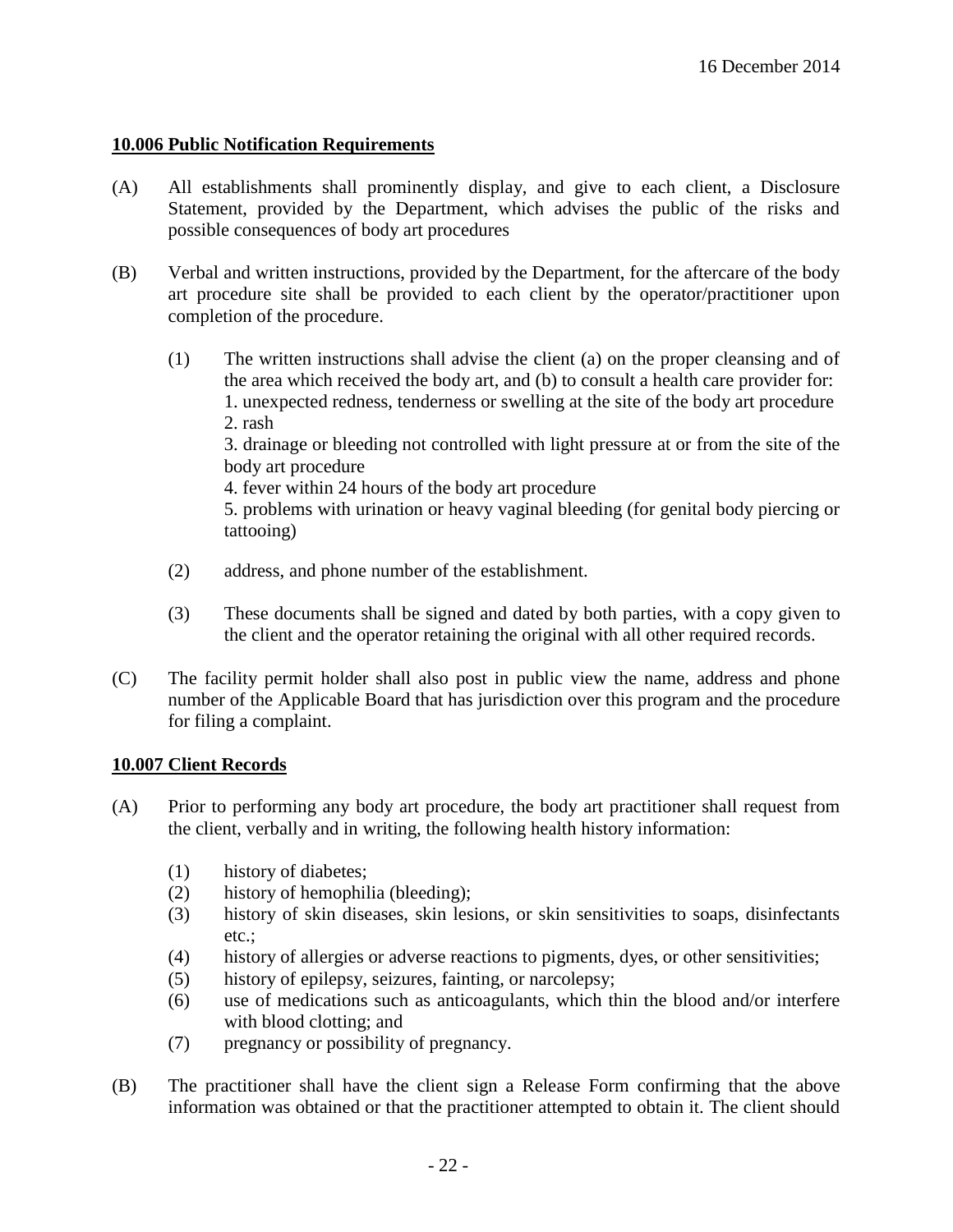be asked to disclose any other information that would aid the practitioner in evaluating the client's suitability for body art procedures.

- (C) Each operator shall keep records of all body art procedures administered, including date, time, identification and location of the body art procedure(s) performed, and practitioner's name. All client records shall be confidential and be retained for a minimum of three (3) years and made available to the Applicable Board upon notification.
- (D) Nothing in this section shall be construed to require the practitioner to perform a body art procedure upon a client.

### **10.008 Injury Reports**

A written report of any injury, infection complication or disease to a client as a result of a body art procedure, or complaint of injury, infection complication or disease, shall be forwarded by the operator or practitioner to the Applicable Board which issued the permit and to the Department with a copy to the complainant or injured client within five working days of its occurrence or knowledge thereof. The report shall include:

- (A) the name of the affected client;
- (B) the name and location of the body art establishment involved;
- (C) the nature of the injury, infection complication or disease;
- (D) the name and address of the affected client's health care provider, if any;
- (E) any other information considered relevant to the situation.

#### **10.009 Records Retention**

The body art establishment shall keep a record of all persons who have had body art procedures performed. The record shall include the name, date of birth, and address of the client, the date of the procedure, the name of the practitioner who performed the procedure(s), type and location of procedure performed, and signature of client, and, if the client is a minor, proof of parental or guardian presence and consent. Such records shall be retained for a minimum of three (3) years and shall be available to the Applicable Board upon request. The Applicable Board and the body art establishment shall keep such records confidential.

#### **10.010 Preparation and Care of the Body Art Area**

(A) Before a body art procedure is performed, the immediate skin area and the areas of skin surrounding where the body art procedure is to be placed shall be washed with soap and water or an approved surgical skin preparation. If shaving is necessary, single-use disposable razors or safety razors with single-service blades shall be used. Blades shall be discarded after each use, and reusable holders shall be autoclaved after use. Following shaving, the skin and surrounding area shall be washed with soap and water. The washing pad shall be discarded after a single use.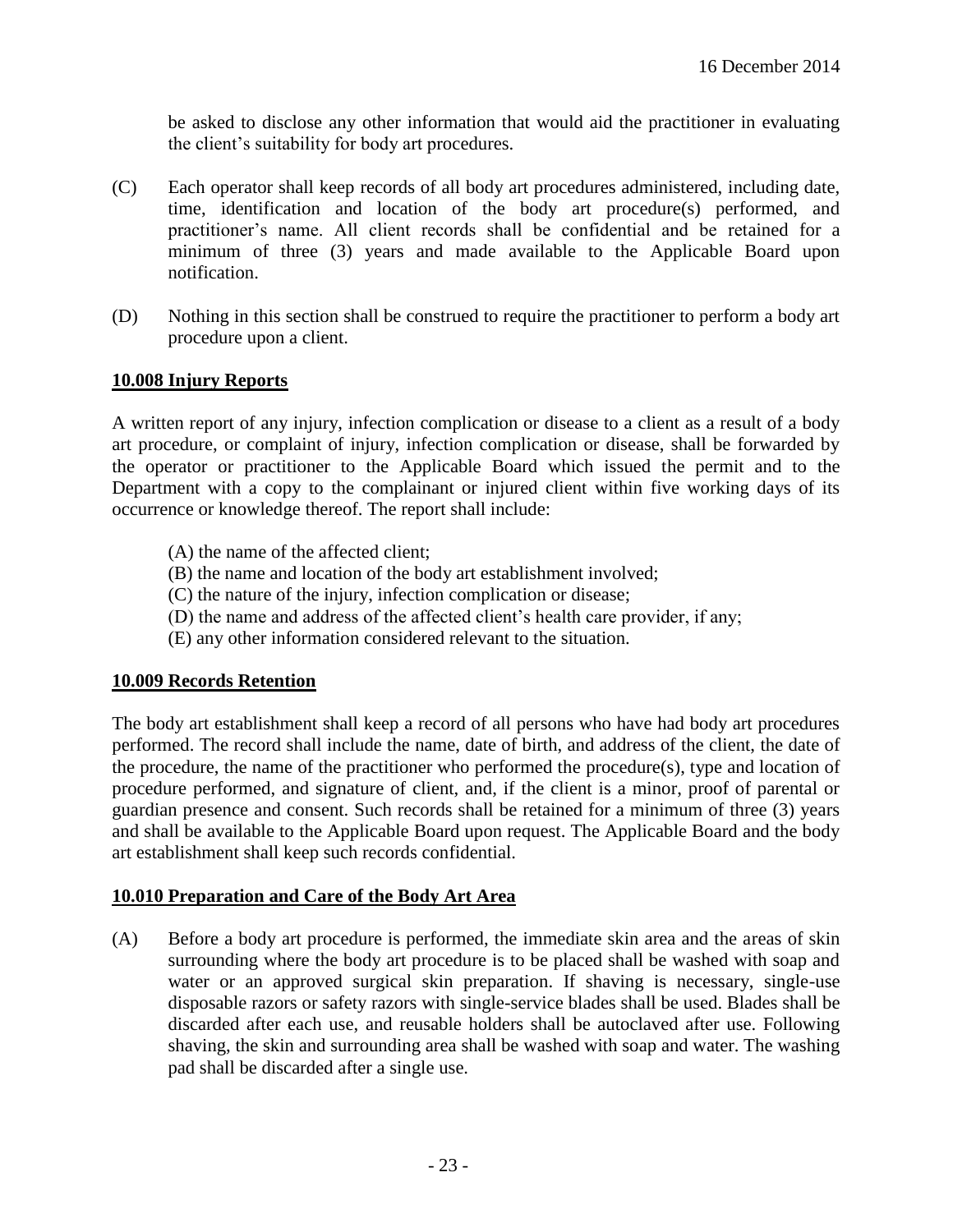(B) In the event of bleeding, all products used to stop the bleeding or to absorb blood shall be single use, discarded immediately after use in appropriate covered containers, and disposed of in accordance with 105 CMR 480.000.

### **10.011 Sanitation and Sterilization Procedures**

- (A) All non-single-use, non-disposable instruments used for body art shall be cleaned thoroughly after each use by scrubbing with an appropriate soap or disinfectant solution and hot water, a solution of household chlorine bleach as recommended by the CDC or by following the manufacturer's instructions to remove blood and tissue residue, and shall be placed in an ultrasonic unit operated in accordance with manufacturer's instructions.
- (B) After being cleaned, all non-disposable instruments used for body art shall be packed individually in peel-packs and subsequently sterilized. All peel-packs shall contain either a sterilizer indicator or internal temperature indicator. Peel-packs must be dated with an expiration date not to exceed six (6) months.
- (C) All cleaned, non-disposable instruments used for body art shall be sterilized in a steam autoclave or dry-heat sterilizer. The sterilizer shall be used, cleaned, and maintained according to manufacturer's instruction. A copy of the manufacturer's recommended procedures for the operation of the sterilization unit must be available for inspection by the Applicable Board.
- (D) Sterile equipment may not be used if the package has been breached or after the expiration date without first repackaging and resterilizing. Sterilizers shall be located away from workstations or areas frequented by the public. If the body art establishment uses only single-use, disposable instruments and products, and uses sterile supplies, an autoclave shall not be required.
- (E) Each holder of a permit to operate a body art establishment shall demonstrate that the sterilizer used is capable of attaining sterilization by weekly spore destruction tests. These tests shall be verified through an independent laboratory. The permit shall not be issued or renewed until documentation of the sterilizer's ability to destroy spores is received by the Applicable Board. These test records shall be retained by the operator for a period of three (3) years and made available to the Department upon request.
- (F) All reusable needles used in body art procedures shall be cleaned and sterilized prior to use and stored in peel-packs. After sterilization, the instruments used in body art procedures shall be stored in a dry, clean cabinet or other tightly covered container reserved for the storage of such instruments.
- (G) All instruments used for body art procedures shall remain stored in sterile packages until just prior to the performance of a body art procedure. When assembling instruments used for body art procedures, the operator shall wear disposable medical gloves and use medically recognized techniques to ensure that the instruments and gloves are not contaminated.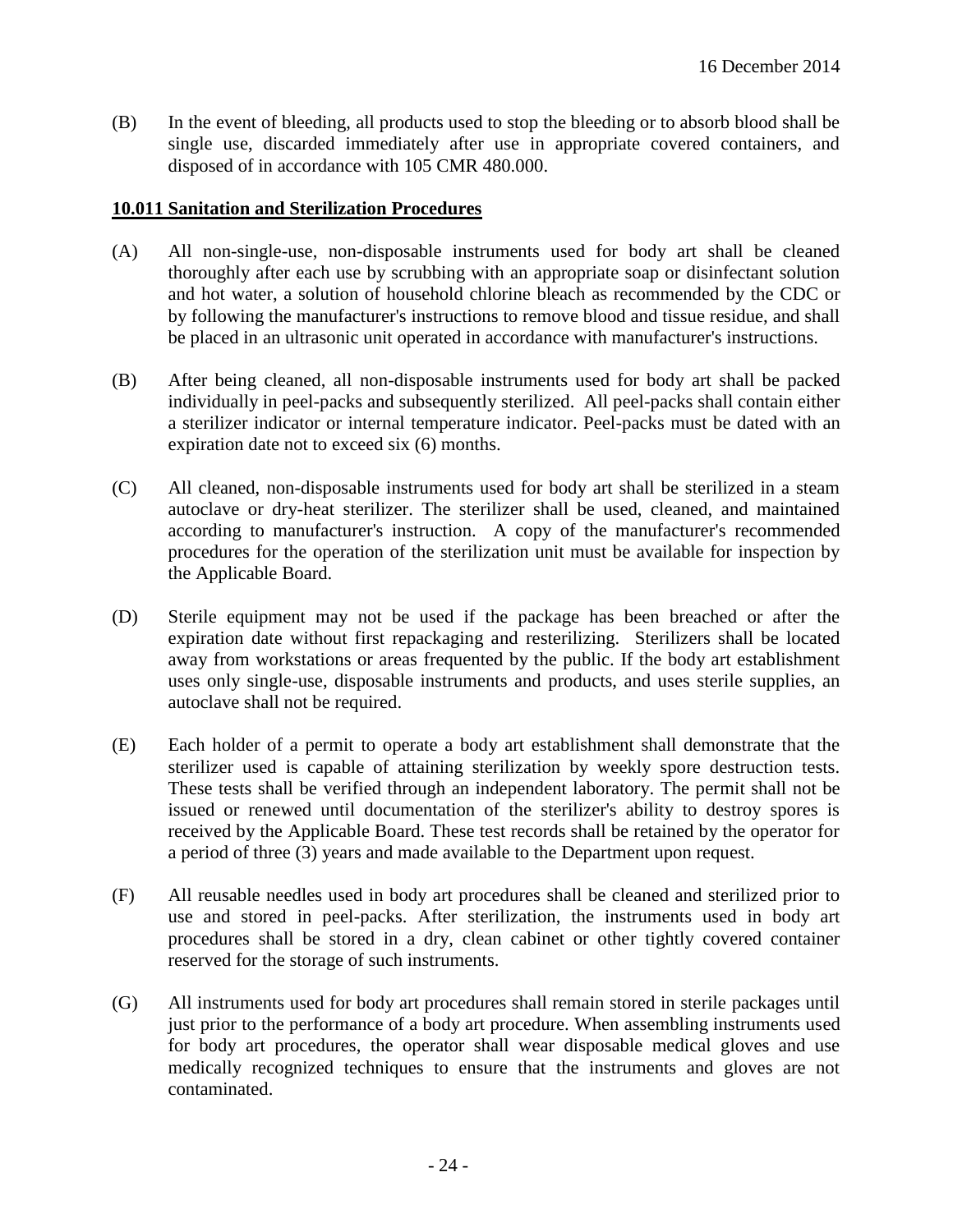- (H) All inks, dyes, pigments, needles, and equipment shall be specifically manufactured for performing body art procedures and shall be used according to manufacturer's instructions.
- (I) The mixing of approved inks, dyes, or pigments or their dilution with potable water is acceptable. Immediately before a tattoo is applied, the quantity of the dye to be used shall be transferred from the dye bottle and placed into single-use paper cups or plastic cups. Upon completion of the tattoo, these single cups or caps and their contents shall be discarded.

#### **10.012 Requirements for Single Use Items**

- (A) Single-use items shall not be used on more than one client for any reason. After use, all single-use sharps shall be immediately disposed of in approved sharps containers and in accordance with 105 CMR 480.000.
- (B) All products applied to the skin, including body art stencils, shall be single use and disposable. Acetate stencils may be re-used if approved by the Board. Sanitization procedures in accordance with 105 CMR 10.011 shall be performed between uses.
- (C) Petroleum jellies, soaps, and other products used in the application of stencils shall be dispensed and applied on the area to be tattooed with sterile gauze or other sterile applicator to prevent contamination of the original container and its contents. The applicator or gauze shall be used only once and then discarded.

#### **10.013 Permit Requirements**

Body art establishments shall submit a scale drawing and floor plan of the proposed establishment for a plan review by the Applicable Board, as part of the permit application process.

- (A) Establishment Permit
	- (1) No person, firm, partnership, joint venture, association, business trust, corporation or organized group of persons may operate a body art establishment except with a body art establishment permit from the Applicable Board.
	- (2) Any person operating a body art establishment shall obtain an annual permit from the Applicable Board. The Applicable Board shall set a Two Hundred Dollar (\$200.00) fee for such permit, subject to amendment.
	- (3) A permit for a body art establishment shall not be transferable from one place or person to another.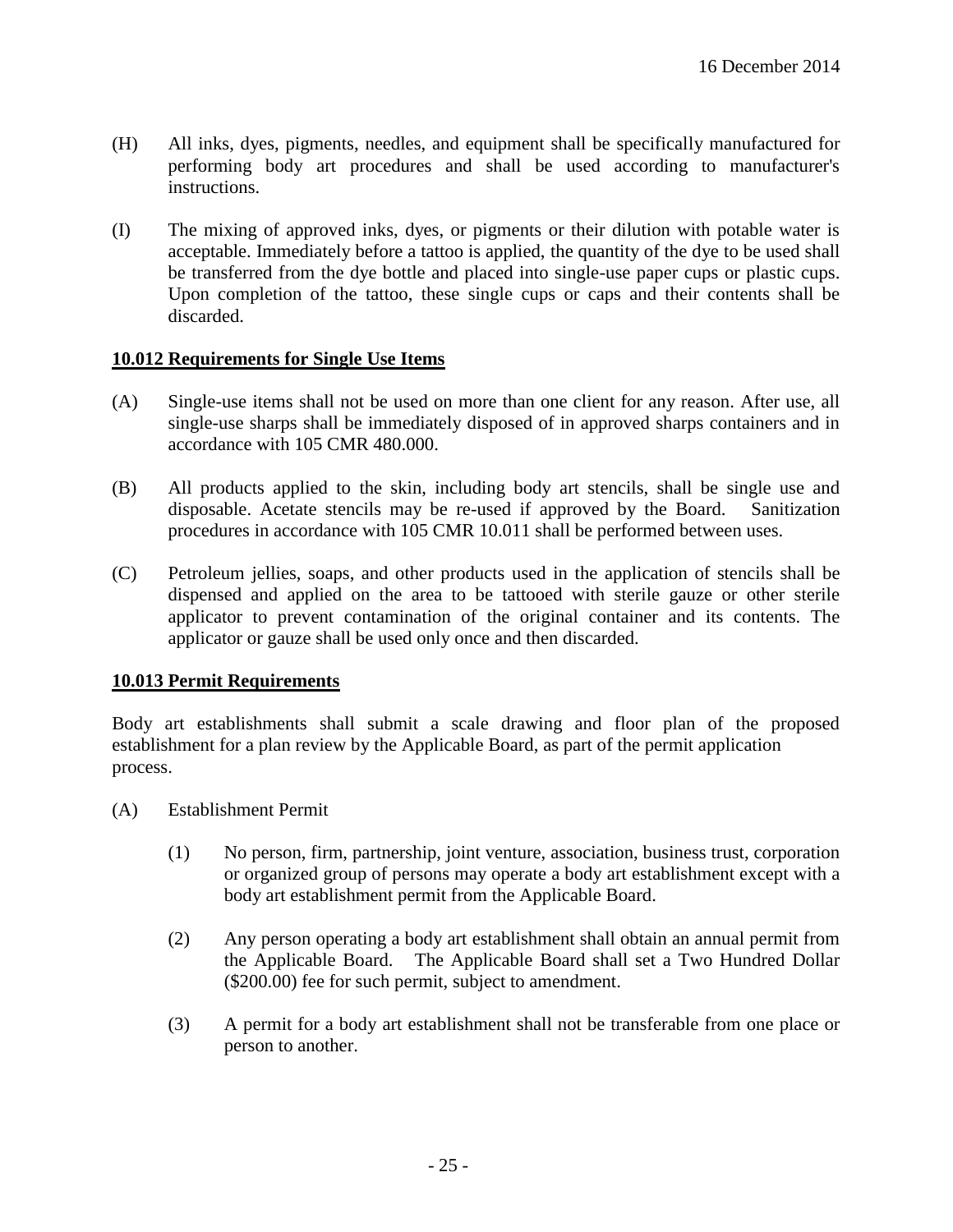- (4) A current body art establishment permit shall be posted in a prominent and conspicuous area where clients may readily observe it.
- (5) The holder of a body art establishment permit must only hire practitioners who have complied with the practitioner permit requirements of this code.
- (B) Body Art Practitioner Permit
	- (1) No person shall practice body art procedures without first obtaining an operator permit from the Applicable Board. The Applicable Board shall set a Two Hundred Dollar (\$200.00) fee for such permit, subject to amendment.
	- (2) The practitioner permit shall be valid from the date of issuance and shall automatically expire one year from the date of issuance unless revoked sooner by the Applicable Board.
- (C) Application for a practitioner permit shall include:
	- (1) name;
	- (2) date of birth;
	- (3) gender;
	- (4) residence address;
	- (5) mailing address;
	- (6) phone number;
	- (7) place(s) of employment as a practitioner;
	- (8) training and/or experience; Body art practitioners must show evidence or current certification and completing of courses in the areas below, prior to receipt of a permit:
		- (a) Basic Training in First Aid and advanced CPR as well as proof of attendance at required renewal courses.
		- (b) proof of completion at a bloodborne pathogen training program (or equivalent), given or approved by the Applicable Board. Examples of courses approved by the Applicable Board include courses such as "Preventing Disease Transmission" (American Red Cross) and "Bloodborne Pathogen Training" (U.S. OSHA) and must include the requirements of standards 29 CFR 19010.1030. Training/courses provided by professional body art organizations or associations or by equipment manufacturers may also be submitted to the Applicable Board for approval.
		- (c) The applicant shall provide documentation of attendance and completion of courses approved by the Applicable Board, or completion of an examination, on the following subjects: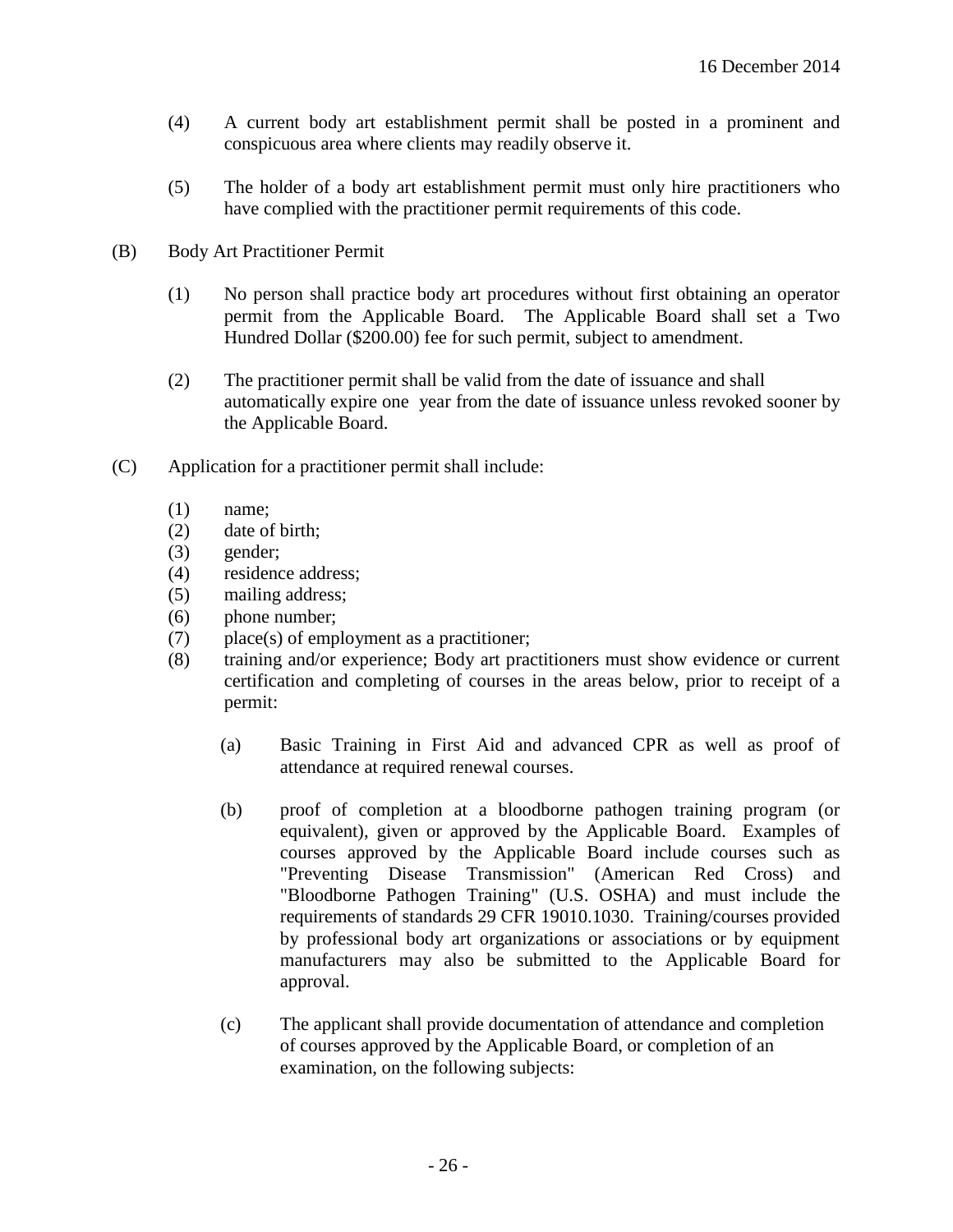- (i) anatomy
- (ii) skin diseases, disorders and conditions (including diabetes)
- (iii) infectious disease control, including waste disposal, handwashing, techniques, sterilization equipment operation and methods, and sanitization/disinfection/sterilization methods and techniques.
- (D) No permit shall be issued unless, following reasonable investigation by the Applicable Board, the body art establishment or practitioner has demonstrated compliance with the provisions of this section and all other provisions of these regulations.
- (E) All permits shall be conditioned upon continued compliance with the provisions of this section as well as all applicable provisions of these regulations.
- (F) All permits shall be posted in a prominent and conspicuous area where clients may readily observe them.
- (G) Body artists must present evidence of at least one year of apprenticeship experience with no history of their artistry causing short or long term health problems.
- (H) Apprentices must register with the Applicable Board when beginning the apprenticeship and have completed items (a), (b), and (c) of Section  $10.1013(C)(8)$ . Apprentices may not perform any activities unless the permitted operator is present. Before a person acting as an apprentice conducts any form of body art activity upon a client, that client shall be advised that the person conducting the activity is in fact an apprentice.

#### **10.014 Complaints**

- (A) The Applicable Board shall investigate complaints received about an establishment or practitioner's practices or acts, which may violate any provision of these regulations.
- (B) If the Applicable Board finds that an investigation is not required because the alleged act or practice is not in violation of these regulations, then the Applicable Board shall notify the complainant of this finding and the reasons on which it is based.
- (C) If the Applicable Board finds that an investigation is required, because the alleged act or practice may be in violation of these regulations, the Applicable Board shall investigate and if a finding is made that the act or practice is in violation of these regulations, then the Applicable Board shall apply whatever enforcement action is appropriate to remedy the situation and shall notify the complainant of its action in this manner.
- (D) Investigation of complaints may lead to enforcement actions including revocation, suspension, or refusal to renew a permit, by the Applicable Board.

#### **10.015 Grounds for Denial of Permit**

(A) The Applicable Board may deny a permit on any of the following grounds: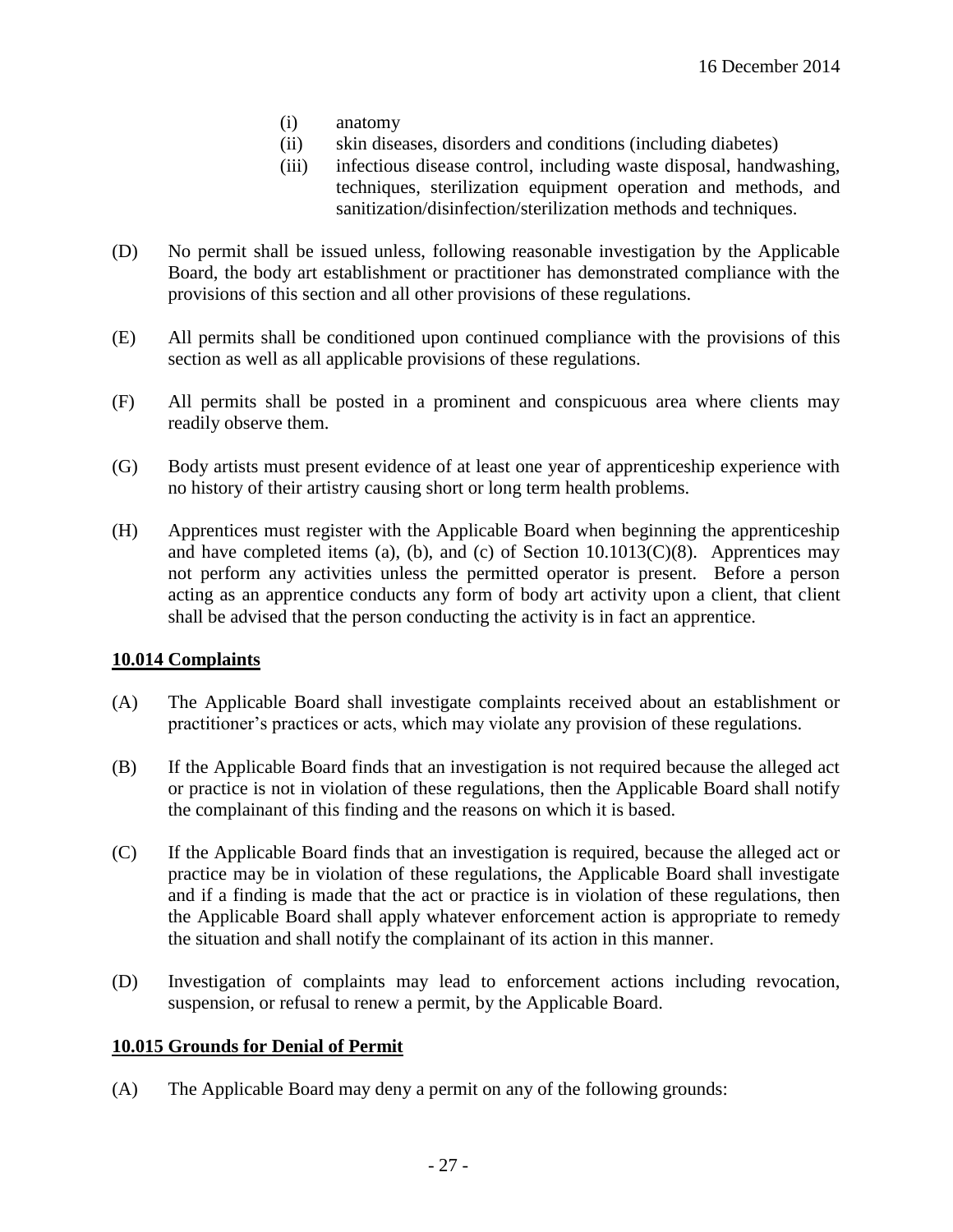- (1) Failure to conform to the requirements of these regulations;
- (2) Any actions or omissions which would indicate that the health or safety of the public would be at risk should a permit be approved;
- (3) Any previous violation of these regulations;
- (4) Any attempt to practice or obtain a permit through fraud, deceit, or misrepresentation;
- (5) Criminal conduct which the Applicable Board determines to be of such a nature as to render the establishment or practitioner unfit to practice body art as evidenced by criminal proceedings resulting in a conviction, guilty plea, or plea of nolo contendere or an admission of sufficient facts;
- (6) Other just and sufficient cause which the Applicable Board may determine would render the establishment or practitioner unfit to practice body art;.
- (7) Practicing body art while the ability to practice is impaired by alcohol, drugs, physical disability or mental instability;
- (8) Being habitually drunk or being dependent on, or a habitual user of narcotics, barbiturates, amphetamines, hallucinogens, or other drugs having similar effects;
- (9) Knowingly permitting, aiding or abetting an unauthorized person to perform activities requiring a permit; and,
- (10) Having been disciplined in another jurisdiction in any way by the proper permitting authority for reasons substantially the same as those set forth in these regulations.
- (B) Applicants denied a permit may reapply any time after denial.

#### **10.016 Grounds for Suspension of Permit**

The Applicable Board may summarily suspend a permit pending a final hearing on the merits on the question of revocation if, based on the evidence before it, the Applicable Board determines that an establishment and/ or a practitioner is an immediate and serious threat to the public health, safety or welfare. The suspension of a permit shall take effect immediately upon written notice of such suspension by the Applicable Board.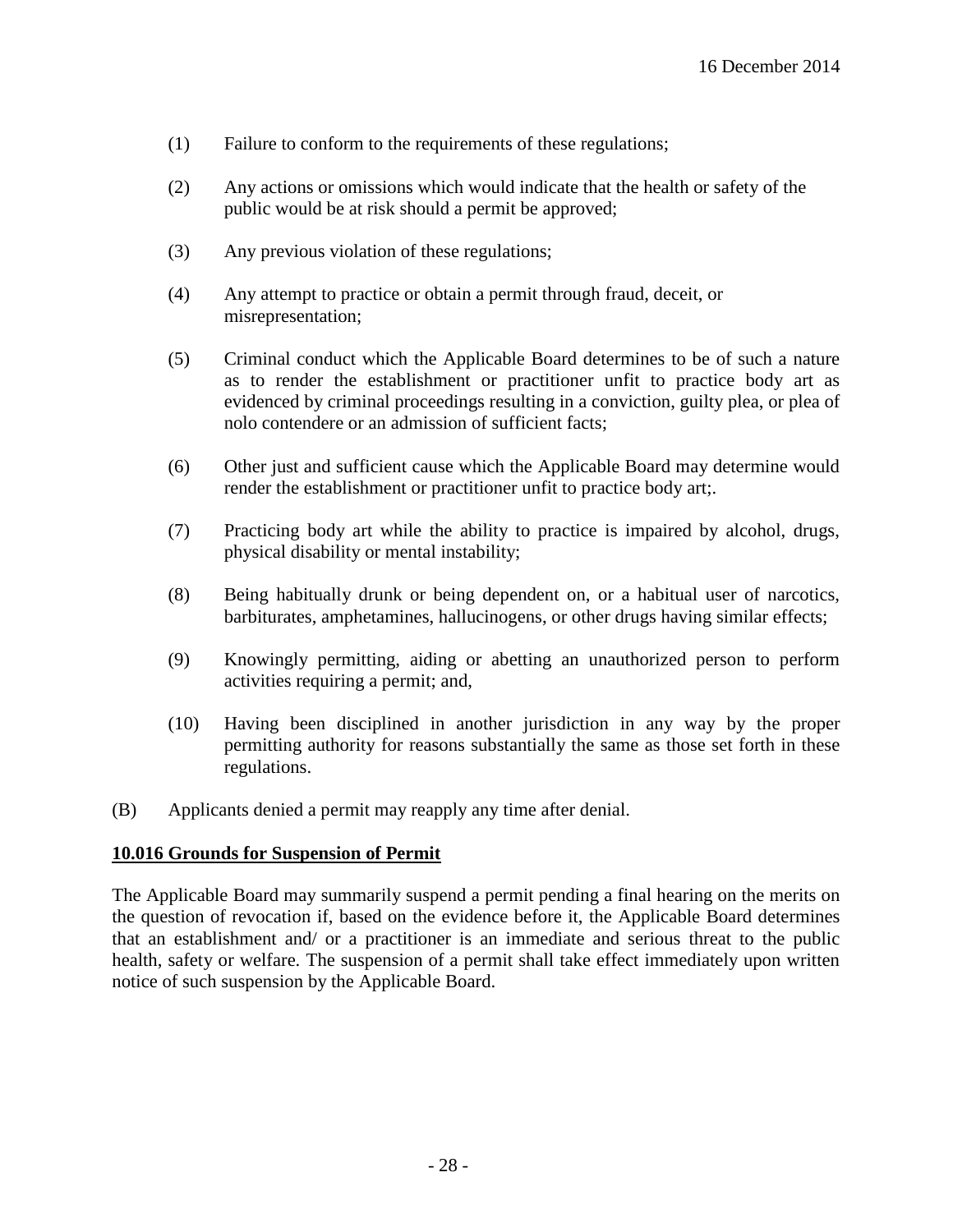### **10.017 Grounds for Revocation of Permit, or Refusal to Renew Permit**

- (A) The Applicable Board may revoke a permit or refuse to renew a permit on the following grounds, each of which, in and of itself, shall constitute full and adequate grounds for revocation or refusal to renew:
	- (1) Fraud or misrepresentation in obtaining a permit, or its renewal;
	- (2) Criminal conduct which the Applicable Board determines to be of such a nature as to render the establishment or practitioner unfit to practice body art as evidenced by criminal proceedings resulting in a conviction, guilty plea, or plea of nolo contendere or an admission of sufficient facts;
	- (3) Violation of any rule or regulation of the Applicable Board governing the practice of body art;
	- (4) Other just and sufficient cause which the Applicable Board may determine would render the establishment or practitioner unfit to practice body art;
	- (5) Practicing body art while the ability to practice is impaired by alcohol, drugs, physical disability or mental instability;
	- (6) Being habitually drunk or being dependent on, or a habitual user of narcotics, barbiturates, amphetamines, hallucinogens, or other drugs having similar effects;
	- (7) Knowingly permitting, aiding or abetting an unauthorized person to perform activities requiring a permit;
	- (8) Continuing to practice while his/her permit is lapsed, suspended, or revoked;
	- (9) Having been disciplined in another jurisdiction in any way by the proper permitting authority for reasons substantially the same as those set forth in these regulations, and,
	- (10) Refusing to practice body art on a person because of such person's race, creed, color, gender, age, disability, national origin, or sexual orientation.
- (B) The Applicable Board shall notify an applicant, establishment or practitioner in writing of any violation of these regulations, for which the Applicable Board intends to deny, revoke, or refuse to renew a permit. The applicant, establishment or practitioner shall have seven (7) days after receipt of such written notice in which to comply with these regulations. The Applicable Board may deny, revoke or refuse to renew a permit, if the applicant, establishment or practitioner fails to comply after said seven (7) days.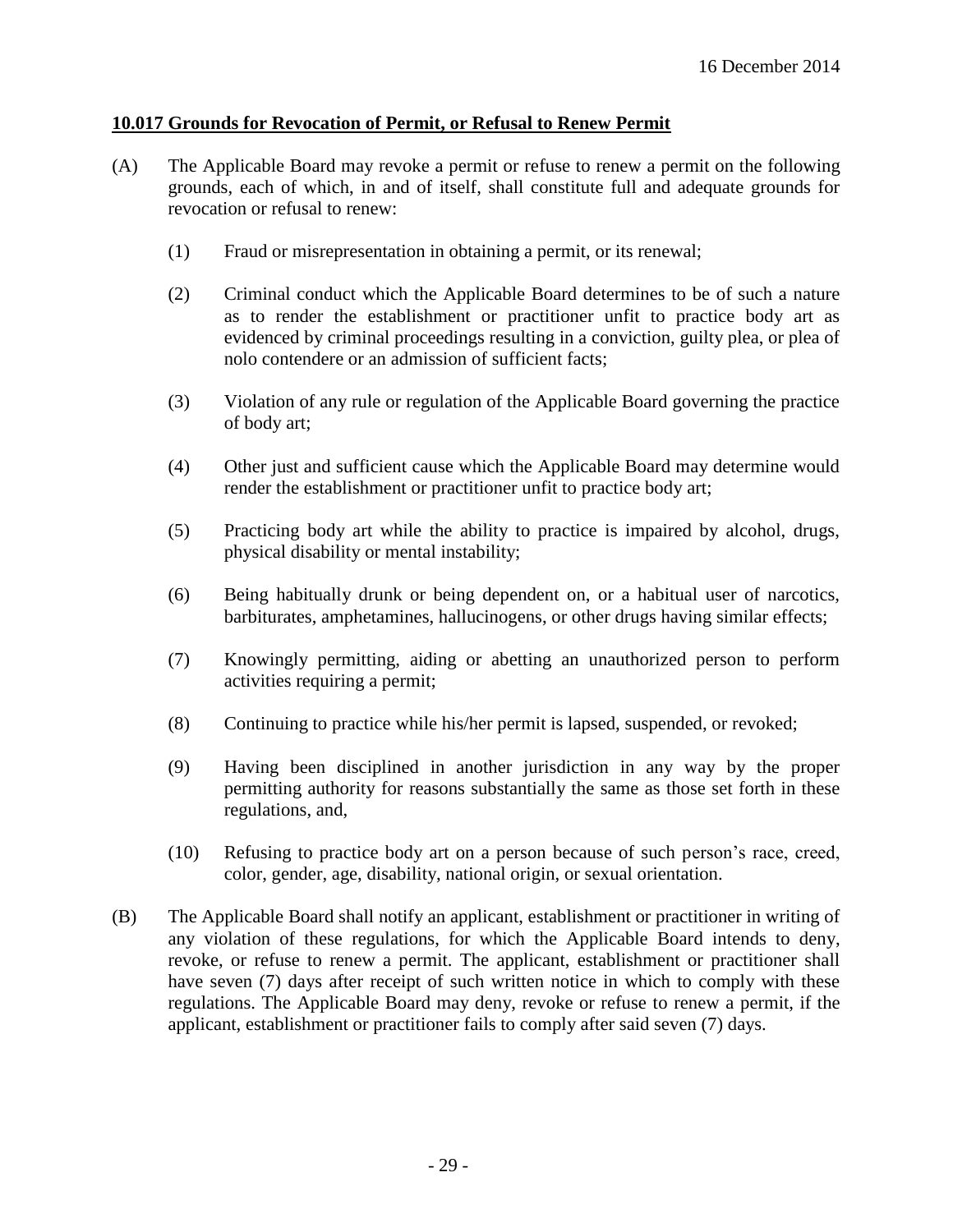## **10.018 Procedure for Hearings**

- (A) Suspension of a Permit.
	- (1) Upon written request to the Applicable Board, the establishment or practitioner shall be afforded an opportunity to be heard concerning the suspension of the permit by the Applicable Board.
	- (2) Such a hearing shall be initiated pursuant to 801 CMR 1.00 (Standard Adjudicatory Rules of Practice and Procedure), no later than twenty-one (21) calendar days after the effective date of the suspension.
	- (3) In cases of suspension of a permit, the hearing officer shall determine whether the Applicable Board has proved by a preponderance of the evidence that there existed immediately prior to or at the time of the suspension an immediate and serious threat to the public health, safety or welfare.
	- (4) The hearing officer shall issue a written decision, which contains a summary of the testimony and evidence considered and the reasons for the decision.
- (B) Denial, Revocation, or Refusal to Renew a Permit
	- (1) A permit may be denied, revoked or refused renewal only after a hearing conducted by the Applicable Board.
	- (2) If the Applicable Board determines that a permit shall be denied, revoked, or not renewed pursuant to these regulations, the Applicable Board shall initiate a hearing in accordance with 801 CMR 1.00.
	- (3) Following the hearing, the hearing officer shall issue a written decision that contains a summary of the testimony and evidence considered and the reasons for the decision.

## **10.019 Unauthorized Practice of Body Art**

The Applicable Board shall refer to the appropriate District Attorney, the Attorney General, or other appropriate law enforcement agency any incidents of unauthorized practice of body art that come to its attention.

## **10.020 General Administration**

Provisions of the State Sanitary Code Chapter 1 (105 CMR 400.200) shall apply to the administration and enforcement of this regulation and are annexed to this regulation by reference.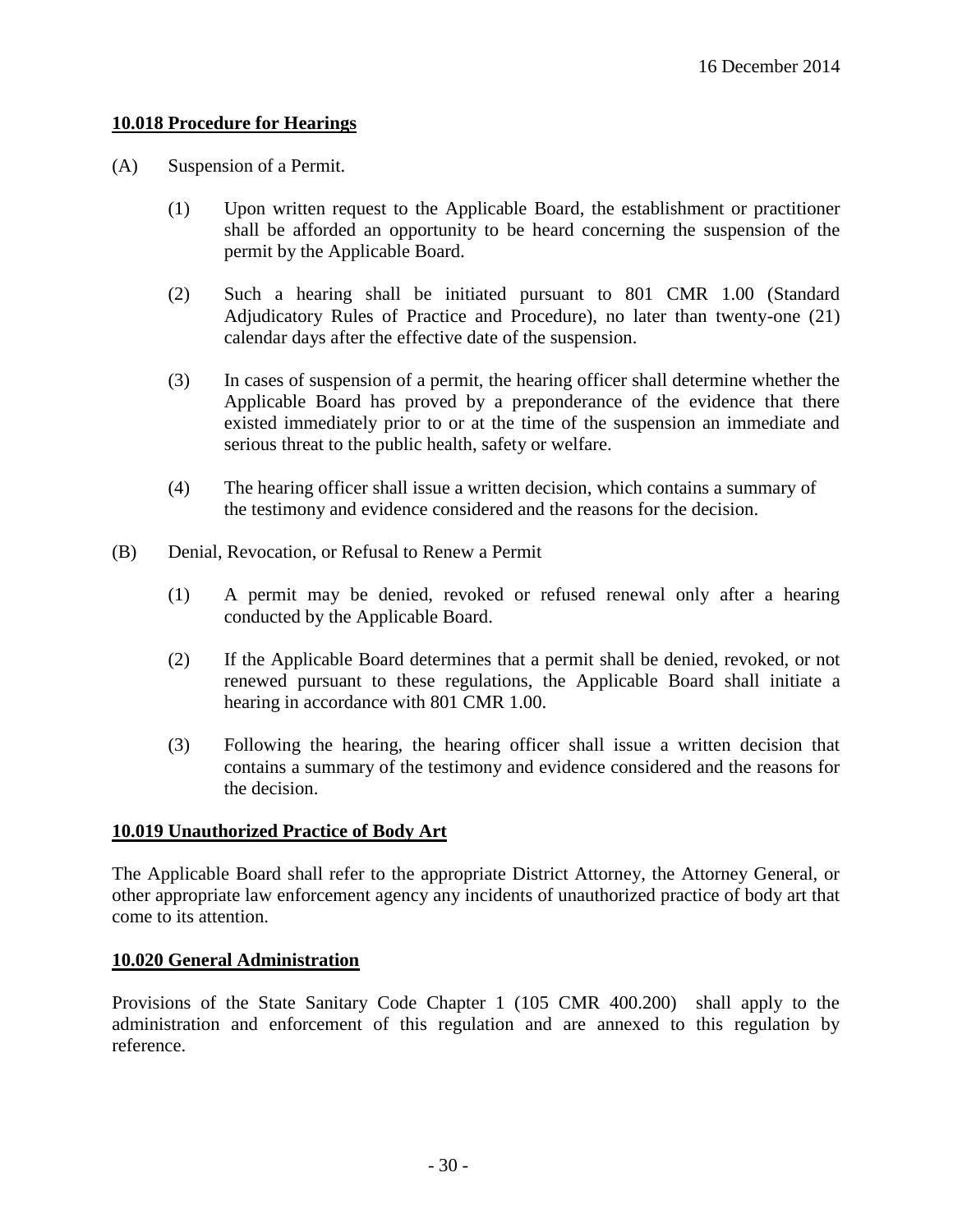## **ARTICLE XI - FLOOR DRAINS**

### **11.1 Purpose**

Whereas:

- Floor drains in industrial and commercial facilities are often tied to a system leading to a leaching structure (e.g. dry well, cesspool, leach field) or a septic system; and,
- Poor management practices and accidental and/or intentional discharges may lead petroleum and other toxic or hazardous materials into these drainage systems in facilities managing these products; and
- Improper maintenance or inappropriate use of these systems may allow the passage of contaminants or pollutants entering the drain to discharge from the leaching structure or septic system to the ground; and
- Discharges of hazardous wastes and other pollutants to floor drains leading to leaching structures and septic systems have repeatedly threatened surface and ground water quality throughout Massachusetts;

The Authority adopts the following regulation as a preventative measure for the purposes of preserving and protecting water resources from discharges of pollutants to the ground via floor drains and minimizing the threat of economic losses to the Authority and the Towns due to such discharges.

## **11.2 Scope of Authority**

The Authority adopts the following regulation pursuant to authorization granted by M.G.L. c. 111, §§ 31 and 122. The regulation shall apply, as specified herein, to all applicable facilities, existing and new, within NAS South Weymouth. All facilities subject to this regulation must still comply with the requirements of the State Plumbing Code.

## **11.3 Definitions**

For the purposes of this regulation, the following words and phrases shall have the following meanings:

- (a) Commercial and Industrial Facility means a public or private establishment where the principal use is the supply, sale, and/or manufacture of services, products, or information, including any and all Office/Commercial and Industrial Uses permitted under the By-Laws.
- (b) Department means the Massachusetts Department of Environmental Protection.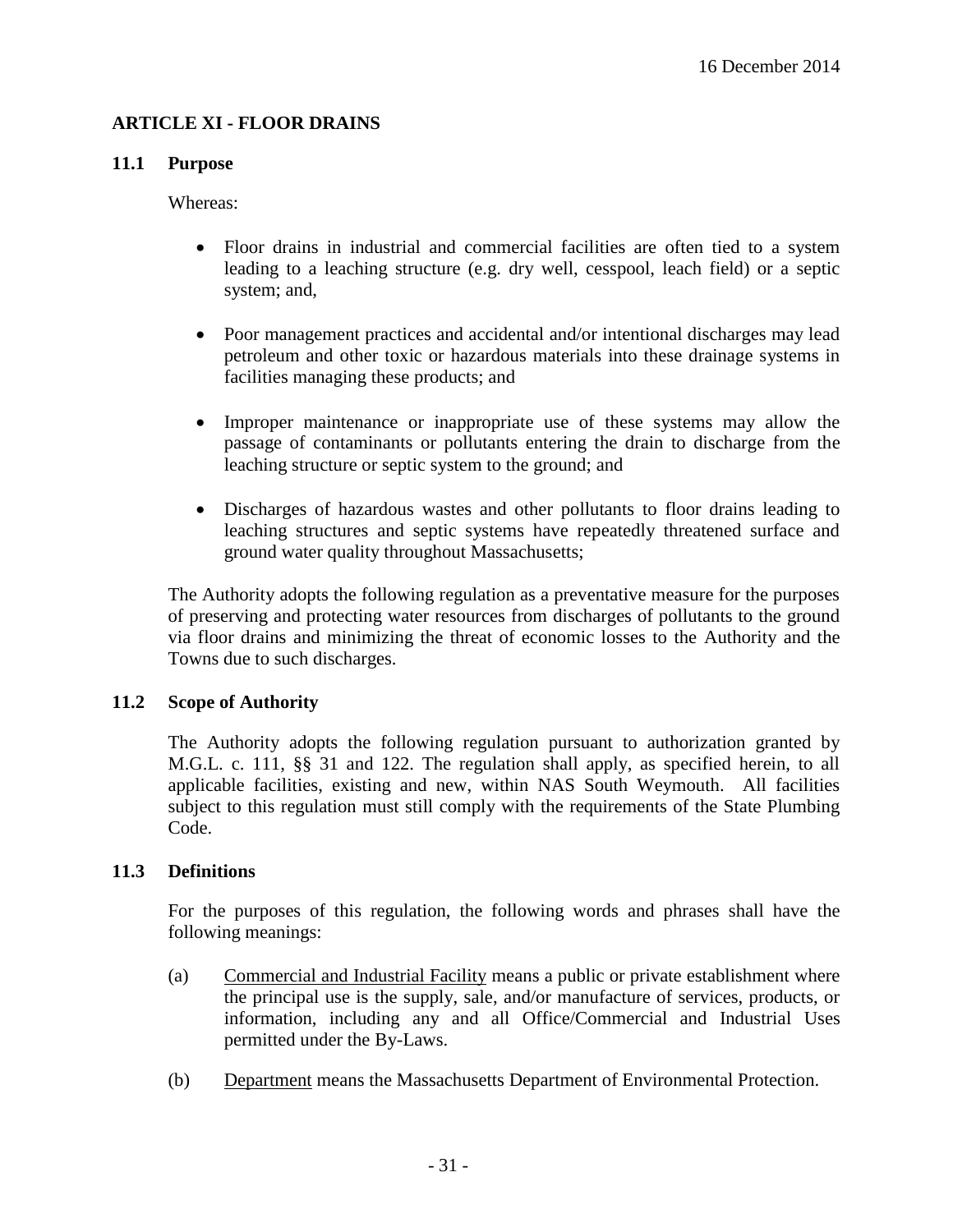- (c) Discharge means the accidental or intentional disposal, deposit, injection, dumping, spilling, leaking, incineration, or placing of toxic or hazardous material or waste upon or into any land or water so that such hazardous waste or any constituent thereof may enter the land or waters of the Commonwealth. Discharge includes, without limitation, leakage of such materials from failed or discarded containers or storage systems and disposal of such materials into any on-site leaching structure or sewage disposal system.
- (d) Floor Drain means an intended drainage point on a floor constructed to be otherwise impervious which serves as the point of entry into any subsurface drainage, treatment, disposal, containment, or other plumbing system.
- (e) Leaching Structure means any subsurface structure through which a fluid that is introduced will pass and, enter the environment, including, but not limited to, dry wells, leaching catch basins, leach fields, and oil/water separators that are not water-tight.
- (f) Oil/Water Separator means a device designed and installed so as to separate and retain petroleum based oil or grease, flammable wastes as well as sand and particles from normal wastes, while permitting normal sewage or liquid wastes to discharge into the drainage system by gravity. Other common names for such systems include MDC traps, gasoline and sand traps, grit and oil separators, grease traps, and interceptors.
- (g) Toxic or Hazardous Material means any substance or mixture of physical, chemical, or infectious characteristics posing a significant, actual, or potential hazard to water supplies or other hazards to human health or the environment if such substance or mixture were discharged to land or water of NAS South Weymouth. Toxic or hazardous materials include, without limitation, synthetic organic chemicals, petroleum products, heavy metals, radioactive or infectious wastes, acids and alkalis, and all substances defined as Toxic or Hazardous under M.G.L. c. 2lC and 2lE, the Massachusetts Hazardous Waste regulations (310 CMR 30.000) or any and all federal counterparts, and also include such products as solvents, thinners, and pesticides in quantities greater than normal household use.
- (h) Use of Toxic or Hazardous Material means the handling, generation, treatment, storage, or management of toxic or hazardous materials.

## **11.4 Prohibitions**

With the exception of discharges that have received (or have applied and will receive) a Department issued permit prior to the effective date of this regulation, no floor drain(s) shall be allowed to discharge, with or without pretreatment (such as an oil/water separator), to the ground, a leaching structure, or septic system in any industrial or commercial facility, if such floor drain is located in either: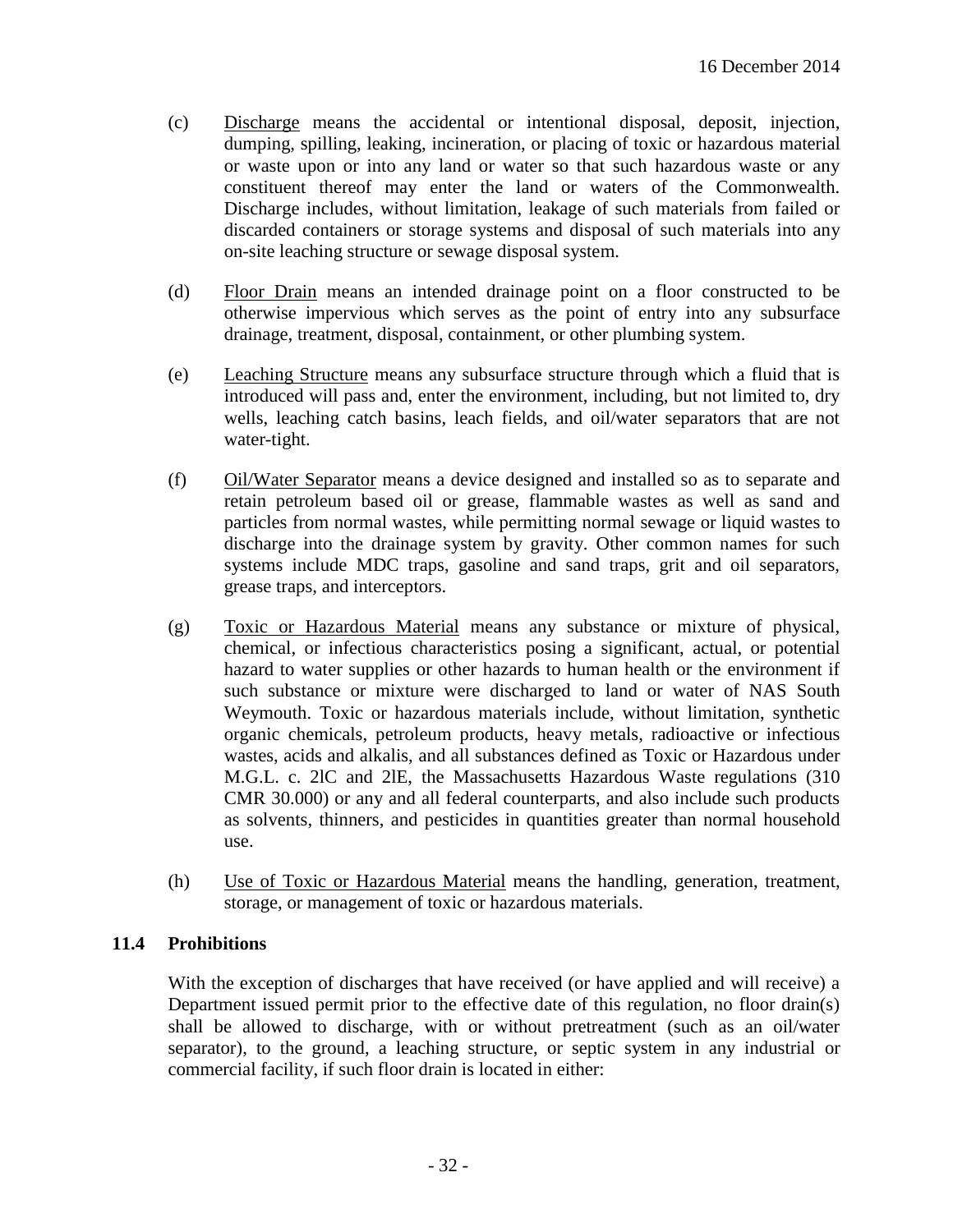- A. An industrial or commercial process area,
- B. A petroleum, toxic, or hazardous materials and/or waste storage area, or
- C. A leased facility without either A or B of this section but in which the potential for a change of use of the property to a use which does have either A or B is, in the opinion of the Applicable Board or its agent, sufficient to warrant the elimination of the ground discharge at the present.

## **11.5 Requirements for Existing Facilities**

- A. The owner of a facility in operation prior of the effective date this Regulation with a prohibited floor drain system shall:
	- (i) Disconnect and plug all applicable inlets to and outlets from (where possible) applicable leaching structures, oil/water separators and/or septic systems;
	- (ii) Remove all existing sludge in oil/water separators, septic systems, and where accessible, leaching structures. Any sludge determined to be a hazardous waste shall be disposed of in accordance with State Hazardous Waste Regulations 310 CMR 30.000. Remedial activity involving any excavation and/or soil or groundwater sampling must be performed in accordance with appropriate Department policies;
	- (iii) Alter the floor drain system so, that the floor drain shall be either:
		- (a) Connected to a holding tank that meets all applicable requirements of Department policies and regulations, with hauling records submitted to the Applicable Board at the time of hauling;
		- (b) Connected to a municipal sanitary sewer line, if available, with all applicable Department and local permits; or
		- (c) Permanently sealed. Any facility sealing a drain shall be required to submit for approval, to the Applicable Board, a hazardous waste management plan detailing the means of collecting, storing, and disposing any hazardous waste generated by the facility, including any spill or other discharge of hazardous materials or wastes.
- B. Any oil/water separator remaining in use shall be monitored weekly, cleaned not less than every 90 days, and restored to proper conditions after cleaning so as to ensure proper functioning. Records of the hauling of the removed contents of the separator shall be submitted to the Applicable Board at the time of hauling.
- C. Compliance with all provisions of this regulation must be accomplished in a manner consistent with Massachusetts Plumbing, Building, and Fire code requirements.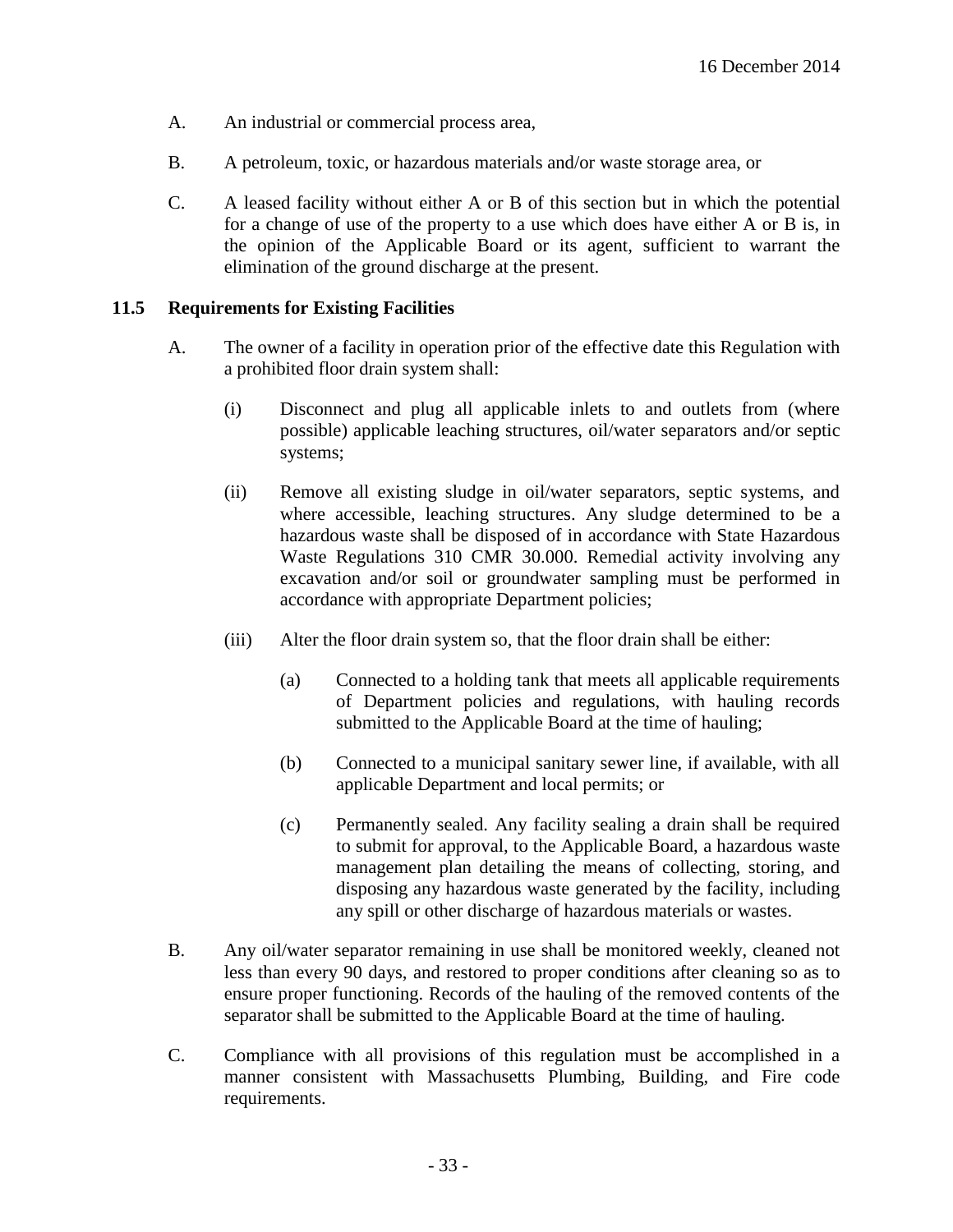D. Upon complying with one of the options listed in this regulation, the owner/operator of the facility shall notify the Department of the closure of said system by filing the Department's UIC Notification Form with the Department, and sending a copy to the Applicable Board.

## **11.6 Effective Date for All Facilities**

- A. Existing Facilities
	- (i) Owners/Operators of a facility affected by this Regulation shall comply with all of its provisions within one hundred (120) days of the effective date;
	- (ii) All applicable discharges to the leaching structures and septic systems shall be discontinued immediately through temporary isolation or sealing of the floor drain.
- B. New Facilities
	- (i) As of the effective date of the regulation, all new construction and/or applicable change of use within NAS South Weymouth shall comply with the provisions of this regulation.
	- (ii) Certification of conformance with the provisions of this regulation by the Applicable Board shall be required prior to issuance of construction and occupancy permits.
	- (iii) The use of any new oil/water separator shall comply with the same requirements as for existing systems, as specified above.

#### **11.7 Penalties**

Whoever violates any provision of the foregoing regulation or any order made thereunder shall be punished by a fine of not less than Two Hundred Dollars (\$200.00) but not more than One Thousand Dollars (\$1,000.00) for each day such violation continues.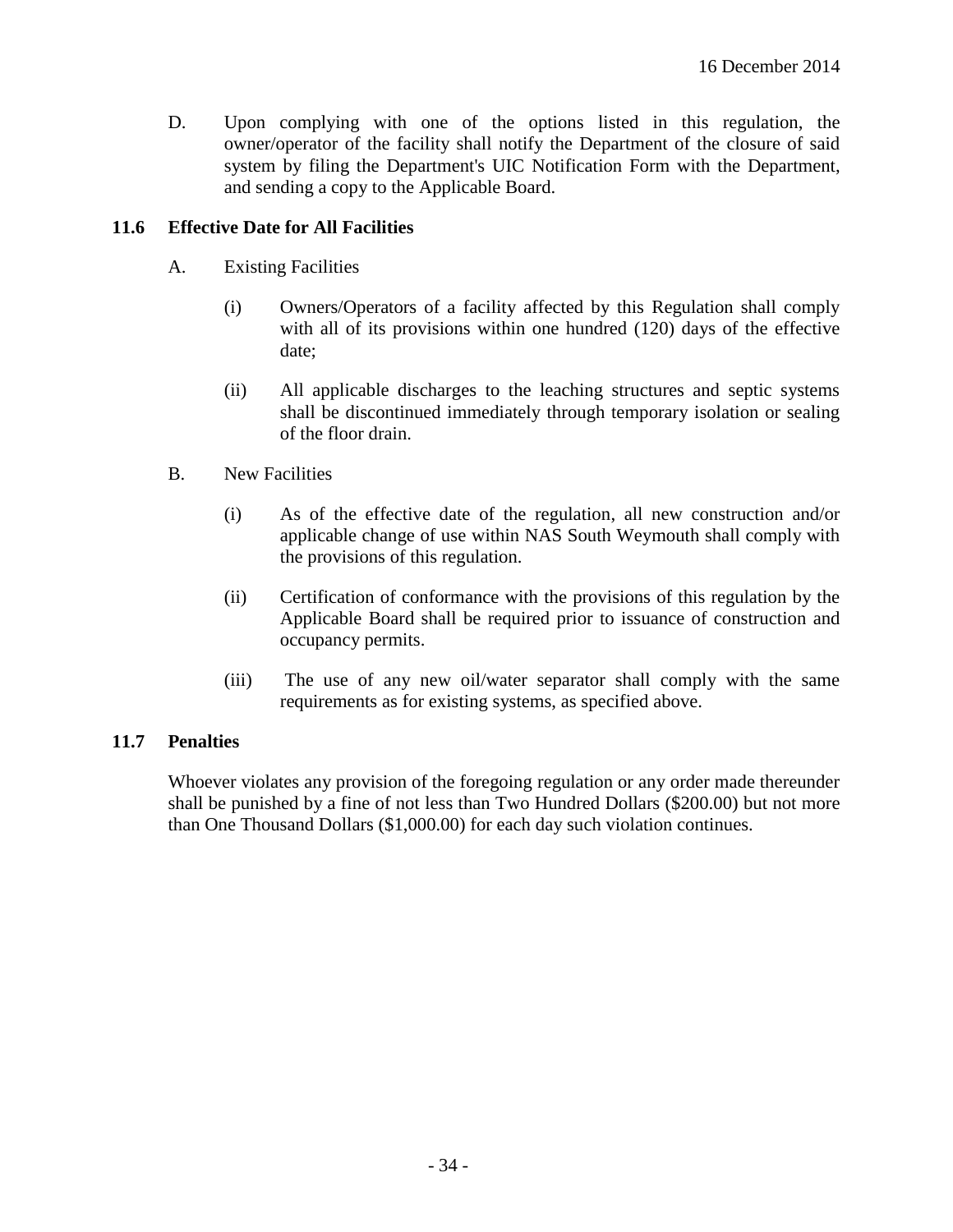## **ARTICLE XII - FATS, OIL, AND GREASE (FOG) PRETREATMENT SYSTEMS**

### **12.1 Authority**

The Authority acting under the authority of M.G.L. c. 111, § 31 and any amendments and additions thereto, and by any other power thereto enabling, has adopted the following regulation.

All references to 248 CMR shall mean the Code of Massachusetts Regulation for the Massachusetts State Plumbing Code.

#### **12.2 Purpose**

The purpose of this regulation is to protect residents, businesses and the environment within NAS South Weymouth from blockages of the Sanitary Sewers caused by Fats, Oils, and Grease (FOG) discharged from food service establishments located in NAS South Weymouth. All new and existing facilities that generate and discharge FOG in the wastewater flow shall install, operate, and maintain a FOG pretreatment system, as further defined herein. The requirements of this regulation shall supplement and be in addition to the requirements of any sewer use rules and regulations adopted by the Authority.

#### **12.3 Definitions**

- (a) Agent means, as applicable, any duly authorized agent of the Health Department, as specified under M.G.L. c. 111, § 30.
- (b) Director means the Director of the applicable Health Department.
- (c) Discharge Limit means one hundred (100) milligrams of Fats, Oils, and Grease per liter of wastewater, or a concentration which will cause blockage to the municipal sewer system.
- (d) Food Establishment means any establishment issued a Permit by the Applicable Board or its designated agent to operate a food establishment under Food Code 1- 201.10(B)(31), or any facility that prepares or sells food and as a byproduct discharges FOG into the municipal sewer system.
- (e) FOG means Fats, Oils, and Grease.
- (f) FOG Pretreatment System refers to one of the following grease removal systems:
	- (i) Indoor Passive Grease Traps.
	- (ii) Indoor Automatic Grease Traps.
	- (iii) Outdoor/Underground Grease Interceptors.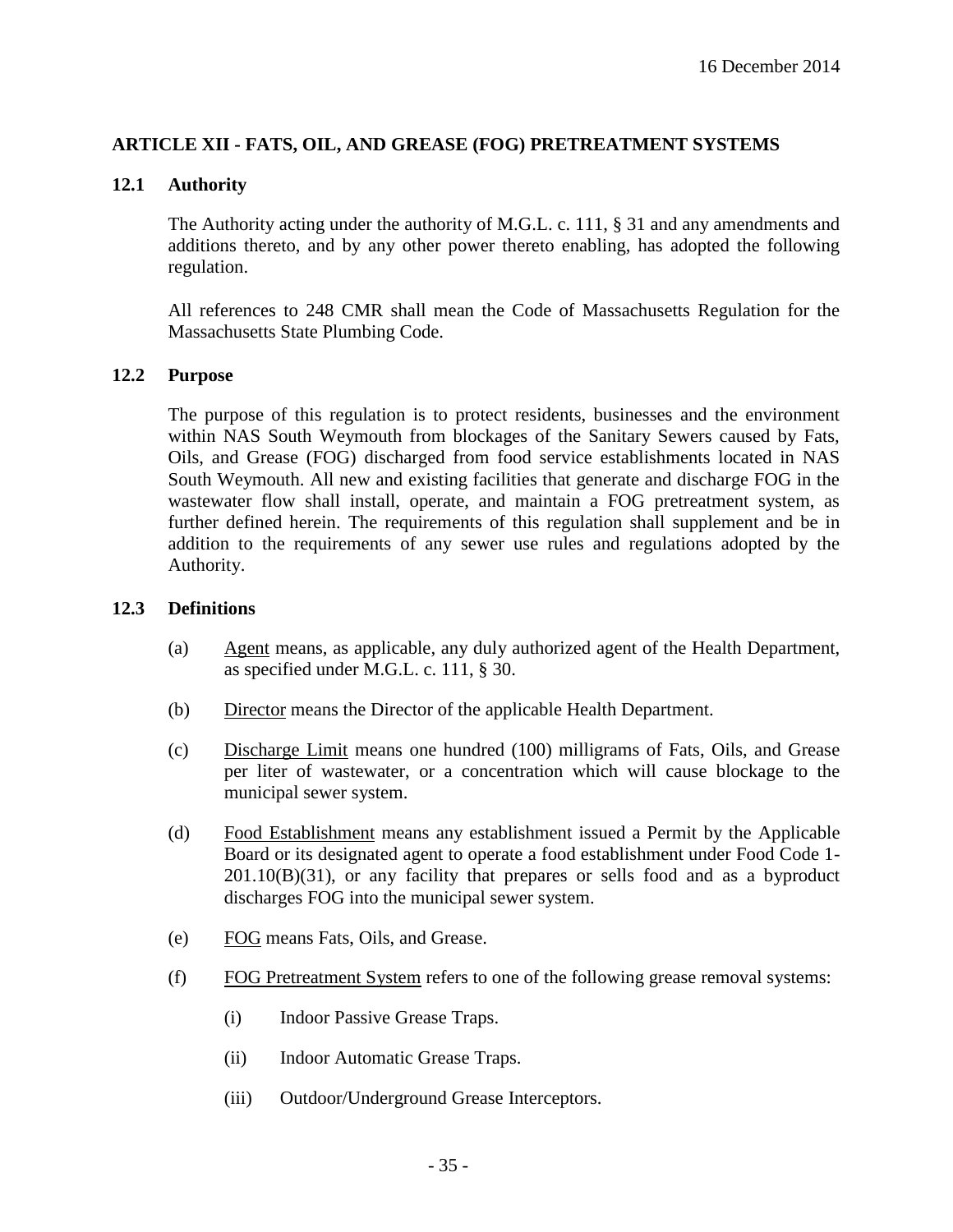- (g) Grease Trap also referred to as a grease interceptor by the State Plumbing Code, is a device designed to remove undissolved and/or suspended waste grease and oil from wastewater.
- (h) Indoor Automatic Grease Trap means an active automatic grease trap which separates and removes fats, oils, and grease from effluent discharge, and cleans itself of accumulated grease, fats and oils at least once every twenty-four (24) hours, utilizing electromechanical apparatus to accomplish removal.
- (i) Indoor Passive Grease Trap or Indoor Grease Trap means a passive grease trap installed inside a building and designed to remove fats, oils and grease from flowing wastewater while allowing wastewater to flow through it.
- (j) Officials means, as applicable, any representative from the Health Department, Building Department or the Water and Sewer Division.
- (k) Outdoor/Underground Grease Interceptor or Outside Grease Trap means a passive grease trap installed outside a building (having a capacity of 1500 Gallons or more) and designed to remove fats, oils and grease from flowing wastewater while allowing wastewater to flow through it.
- (l) Permitted Offal/Septage Hauler means any offal/septage hauler which is issued a Permit to haul FOG and/or septage by the applicable Health Department.
- (m) Sewer Pipe means any building or town sanitary sewer piping including but not limited to interior and exterior building sanitary sewer piping , any main, or lateral sanitary sewer piping regardless whether it is located on private or municipal land.
- (n) Substantial Renovations means any renovation to a food service establishment that would increase the number of existing permitted seats or would alter in any way the kitchen facility.
- (o) Waste Grease or Oil means waste grease or oil generated by a food service establishment during the cooking process.

## **12.4 General Provisions**

A. In every case where a food establishment is preparing or selling food, or other business in which FOG is a byproduct, a suitable FOG Pretreatment System that conforms to the Massachusetts State Plumbing Code 248 CMR 10.09(2), must be installed according to this regulation.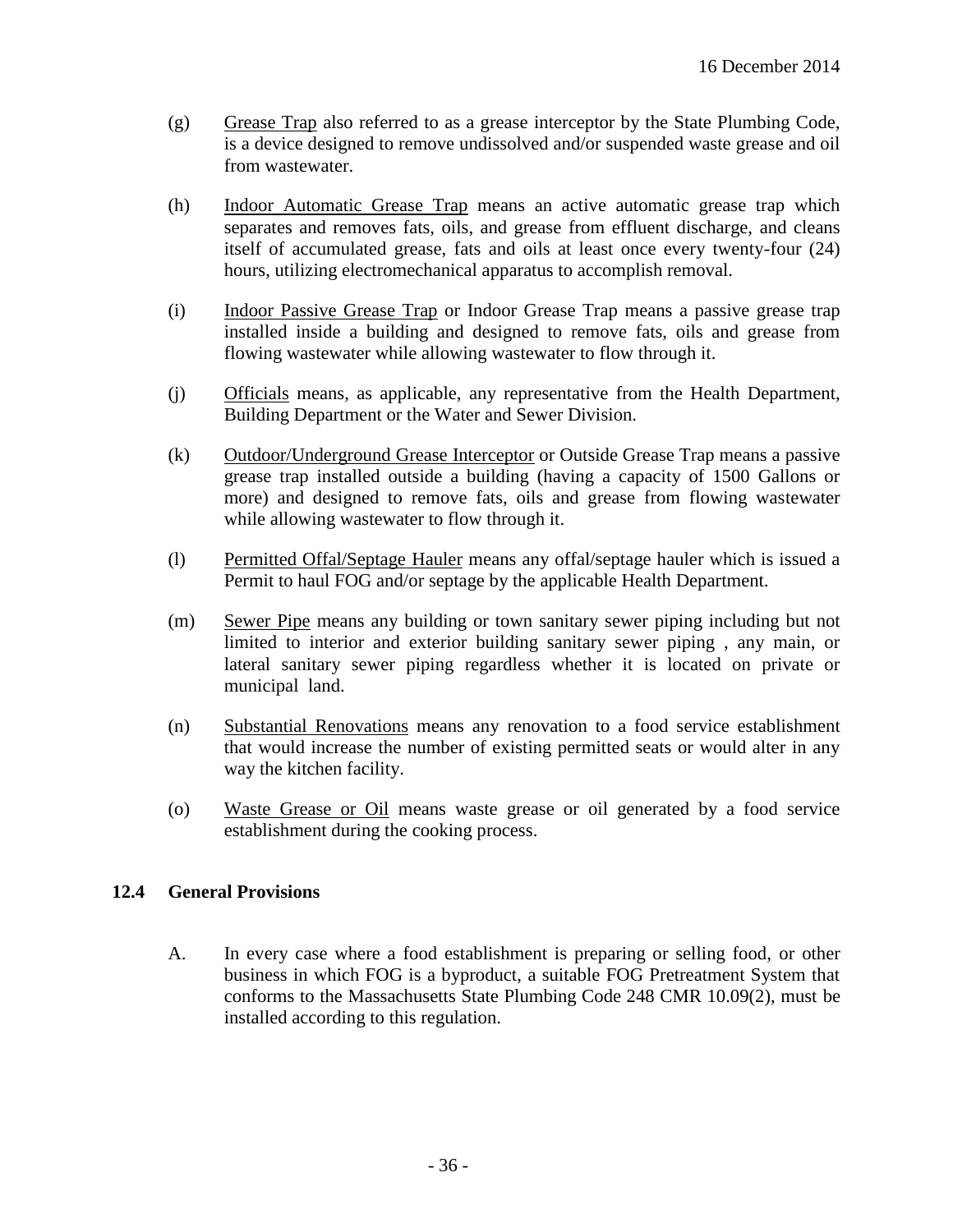- B. Every individual or entity that owns or operates a food establishment with a FOG Pretreatment System shall be familiar with the use and operation of the FOG Pretreatment System, including, but not limited to, the procedures to clean the system.
- C. The Applicable Board may at any time require the installation, upgrade and/or relocation of a FOG pretreatment system, as it may deem necessary to maintain any particular building sewer pipe, any lateral sewer pipe, or sewer main pipe free from obstructions caused by waste grease or oil emanating from a food establishment. Each establishment must pay all costs for installing and maintaining the systems.
- D. New or substantially remodeled food establishments must install an Outdoor/Underground Grease Interceptor, with a minimum 1500 gallon capacity, or an Indoor Automatic Grease Trap. Both must be sized according to the manufacturer and in compliance with 248 CMR.
- E. Indoor Passive Grease Traps will not be permitted, unless connected to an Outdoor/Underground Grease Interceptor.
- F. Indoor Passive Grease Traps and Indoor Automatic Grease Traps must be cleaned monthly (unless a variance is given by the Director), by a professional drain cleaner, licensed plumber, or permitted offal/septage hauler.
- G. Outdoor/Underground Grease Interceptors must be pumped and inspected by a permitted offal/septage hauler every three months or more frequently as to prevent any grease blockage.
- H. A copy of the Health Department Grease Trap Maintenance Log must be completed and kept onsite for any operation/maintenance to FOG pretreatment systems. The log must be readily accessible for Officials to review.
- I. All pumping and hauling records must be maintained on a monthly basis and be readily accessible to Officials.
- J. Waste grease and oil shall not be disposed by the sanitary sewer. All waste grease and oil must be collected in an appropriate container provided by an approved vendor and stored in an approved location on the premise. The container must be stored on an impervious surface such as concrete, or pavement. Containers must be capable of being sealed or be stored in a sheltered area to prevent entry of precipitation and vermin. All waste grease and oil shall be removed by a permitted offal/septage hauler, said material should be removed from the premises as needed. While being stored, all grease containers and surrounding areas must be kept in sanitary conditions at all times.
- K. All automatic electrical/mechanical grease removal units shall be sized in accordance with the manufacturers written recommendations and be in compliance with 248 CMR.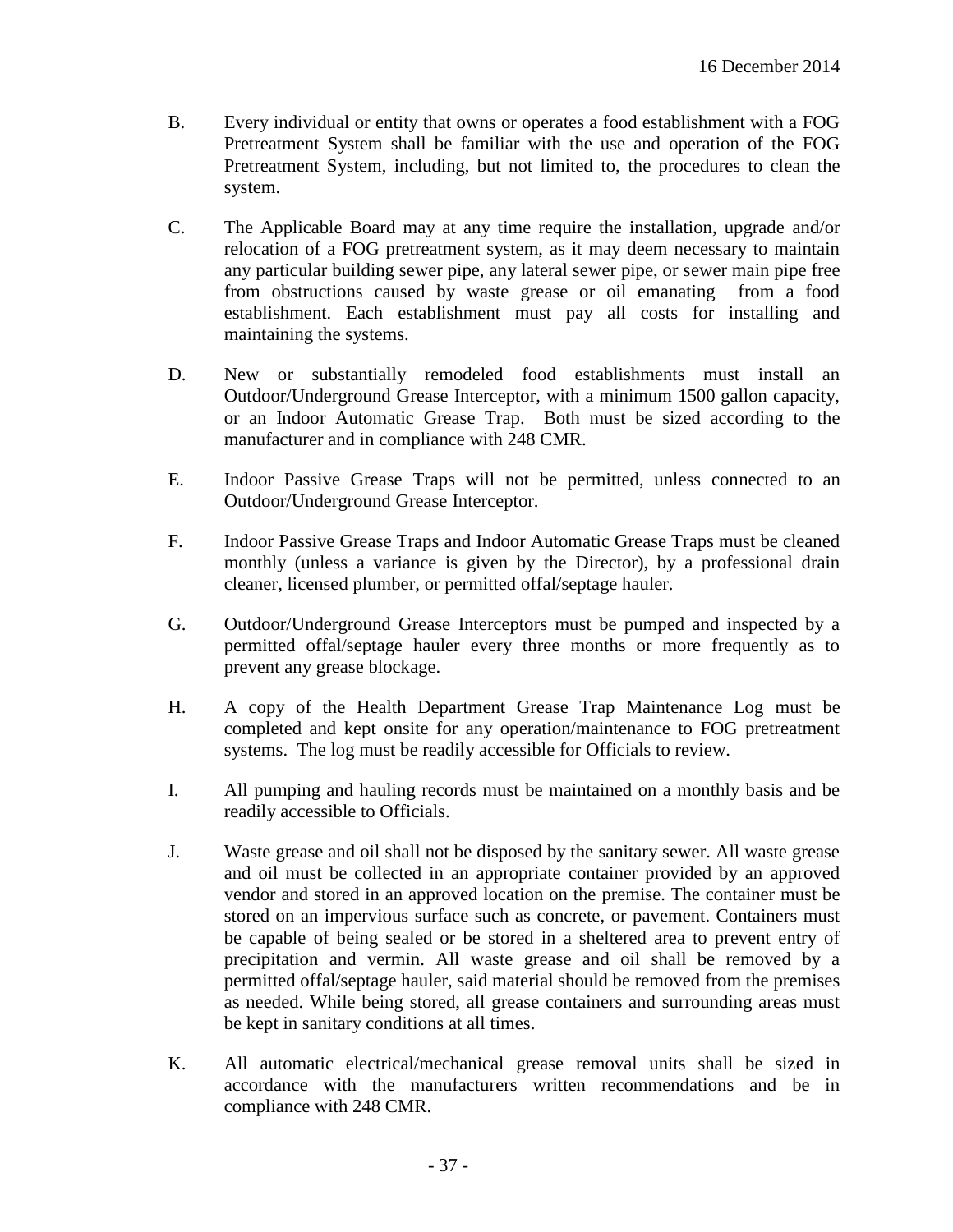- L. A separate suitable sampling location as approved by the Director or his/her designee shall be provided for sampling the discharge from any Indoor Passive Grease Traps or Indoor Automatic Grease Traps. The sampling valve must be installed on the discharge piping with a minimum clearance of eight (8) inches to allow samples to be taken by Agent and Officials.
- M. Dishwasher wastewater must discharge into the grease trap per 248 CMR 10.09  $(2)(c)(5)$ .
- N. Food waste grinders must comply with the requirements of 248 CMR 10.09  $(2)(f)(3)$ .
- O. All connections to the grease removal unit shall be equipped with a Flow Control Device. Flow Control Devices must conform to 248 CMR 10.09(2)(i).

### **12.5 Enforcement and Inspection**

- A. It shall be the responsibility of the Agents to review cleaning and maintenance records for all grease removal systems as part of regular foodservice inspections.
- B. All records pertaining to removal of grease, and waste products shall be retained by the owner or operator on premise for no less than two (2) years. Upon request by an Official, an owner or operator shall furnish all records required to enforce and monitor compliance with this regulation.
- C. Officials may use oil-soluble dyes to identify (by color) the FOG of any given establishment in order to determine if said establishment is a cause of failure or obstruction in a sewer lateral or main.
- D. Agents may order the suspension of a permit to operate a food establishment or the termination of one or more particular operations for:
	- (i) Serious or repeated violations of this regulation.
	- (ii) Interference with an Official in the performance of their duty.
	- (iii) For failure to maintain required records or keeping or submitting any misleading or false records or documents required by this regulation.

The effective date and length of a suspension will be determined by the Director.

- E. Two (2) or more suspensions at an individual food establishment may result in the revocation of the permit to operate.
- F. The applicable Sewer Department may inspect a facility if in its judgment feels that there has been an infraction of the discharge limits to the wastewater.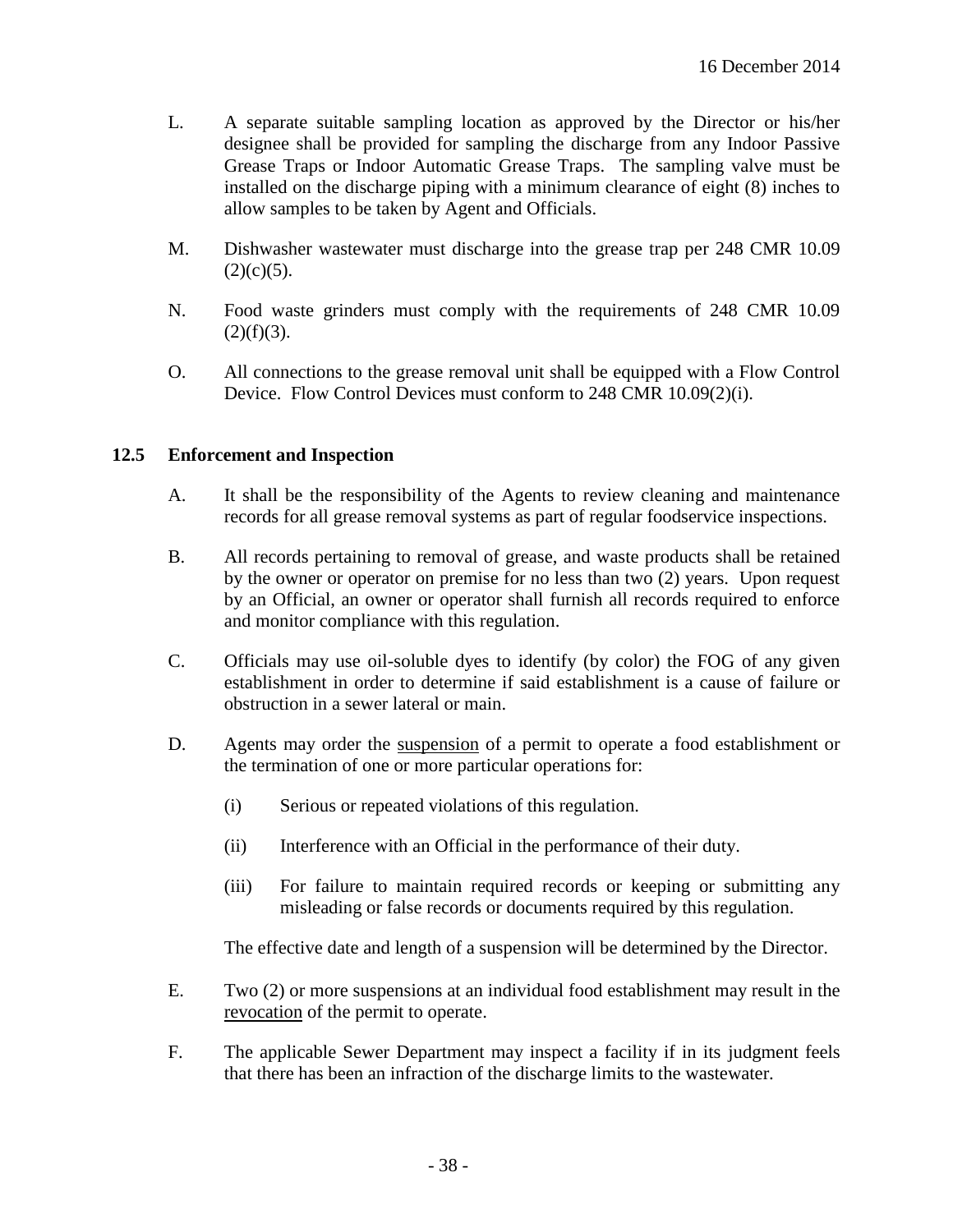## **12.6 Violations**

Written notice of any violation of this regulation shall be given to the owner and operator of the food establishment by an Agent, specifying the nature, time and date of the violation and any preventative measure required to avoid future violations, and a correction time frame.

### **12.7 Variances**

The Director may issue variances from the requirements of this regulation for:

- (i) Operation and maintenance (O&M) frequencies (applications for variances for O&M must be accompanied by a written letter from the food establishments O&M contractor).
- (ii) The type of FOG pretreatment system required.
- (iii) Timelines for connection.

Any requests for a variance must be applied for by completing the applicable form and returning it to the applicable Health Department. The reasons for the request must be clear and specific. Financial hardship will not be grounds for a variance.

Any request for a variance for a food establishment to use an alternative method, system or product that does not comply with 248 CMR 3.00 through 10.00 must apply for the variance in writing to the State Board for Plumbers and Gas Fitters per 248 CMR 3.04(2).

## **12.8 Hearing**

The person or persons to whom any order or notice is issued pursuant to this regulation, may request a hearing before the Director. Such request shall be in writing and shall be filed in the office of the applicable Health Department within seven (7) days after receipt.

#### **12.9 Penalty**

Whoever violates any provision of the foregoing regulation or any order made thereunder shall be punished by (i) a fine of not more than One Thousand Dollars (\$1,000.00) for each day such violation occurs, and/or (ii) a criminal complaint as provided by M.G.L. c. 111, § 31.

Failure to correct violations of any provision of this regulation may result in the suspension or revocation of a Permit to Operate a Food Establishment as provided in 105 CMR 590.12 or 105 CMR 590.014. Any person violating the provisions of this chapter shall be liable to the Authority or Towns for any loss, expense or damage, including consequential damage, caused by such violation. The Authority or Towns may enforce the provisions of this regulation by any and all civil and equitable procedures.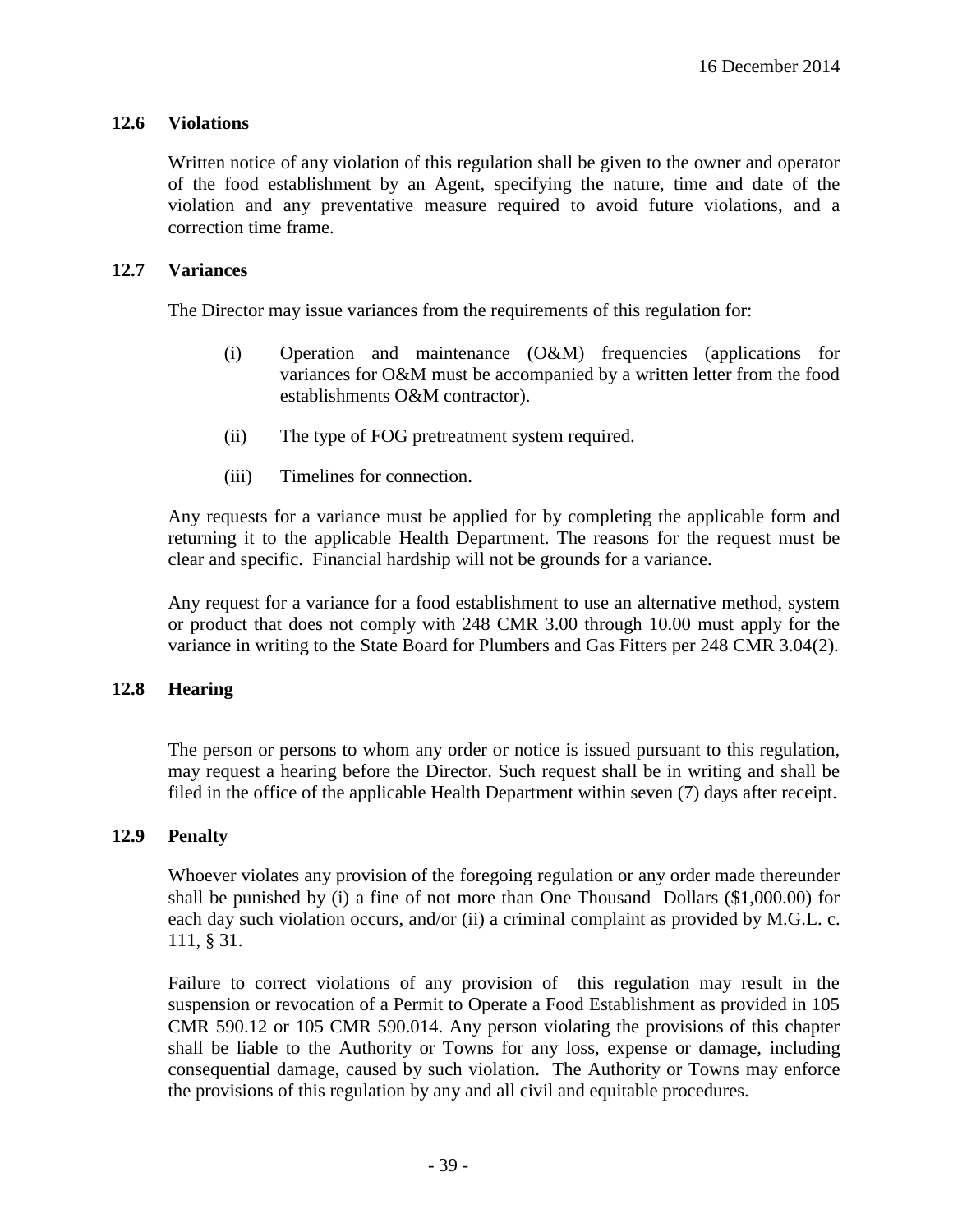### **12.10 Timeline for Connection**

- A. If a food establishment is found to be causing blockage to the municipal or other sewer system, the applicable Health Department may order the installation of either an Indoor Automatic Grease Trap or an Outdoor/Underground Passive Interceptor.
- B. Newly built food establishments or those undergoing substantial renovations must install the appropriate FOG pretreatment system according to this regulation as part of the building project. Locations of grease traps and interceptors must comply with 248 CMR 10.09 (2)(a)(b)(c).
- C. All other food establishments must install either an Indoor Automatic Grease Trap or an Outdoor/Underground Grease Interceptor within one (1) year of adoption of this regulation unless a variance is granted by the Director.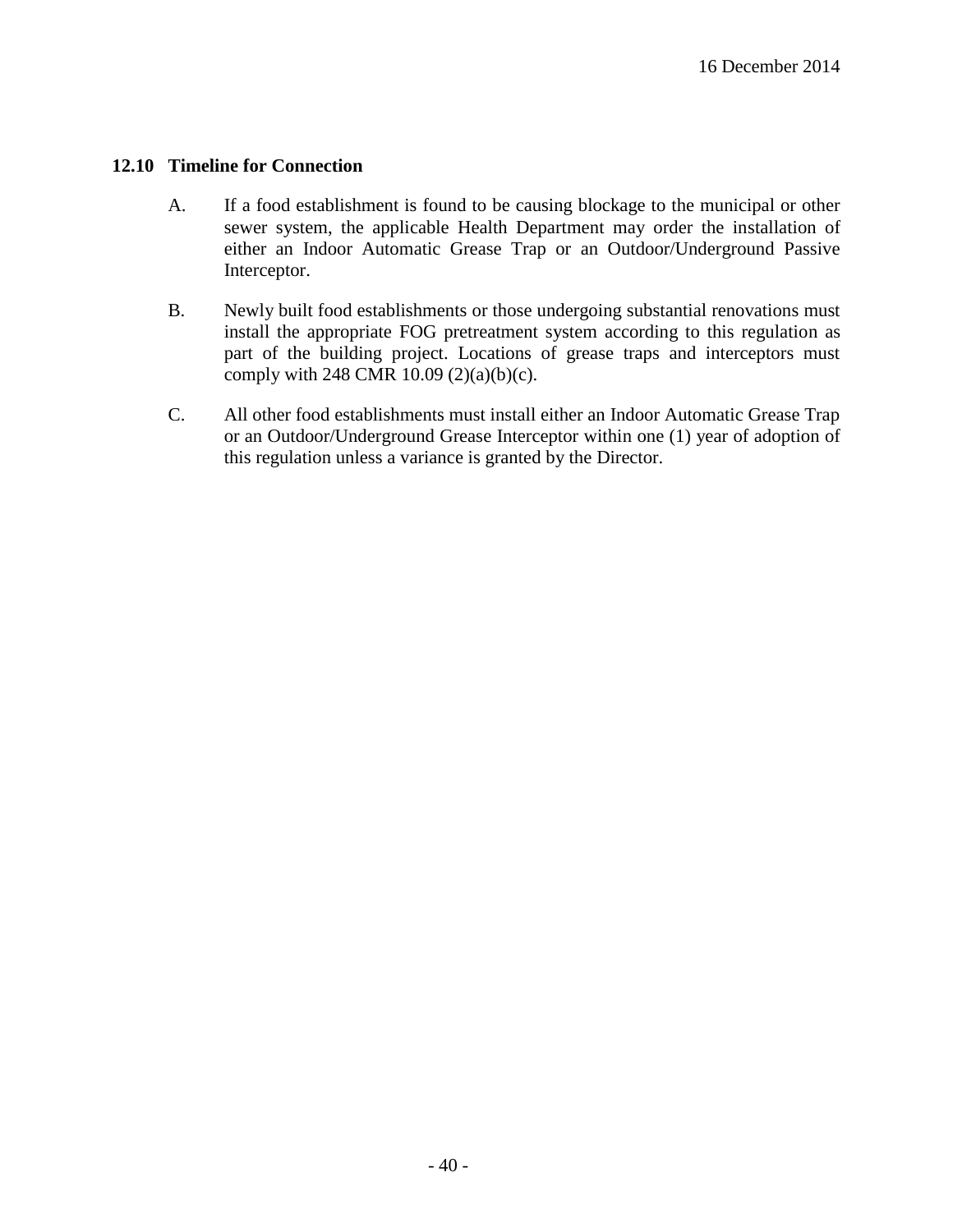## **ARTICLE XIII - DUMPSTERS**

### **13.1 Authority**

The Authority, acting under the authority of M.G.L. c. 111, §§ 31 and 122 and any amendments and additions thereto, and by any other power thereto enabling, has adopted the following regulation.

#### **13.2 Purpose**

The purpose of this Regulation is to protect residents, businesses and the environment within NAS South Weymouth from noise, odors, insects, birds, rodents, scavengers, discharges and other nuisances caused by dumpsters.

#### **13.3 Definitions**

- (a) Construction and Demolition (C&D) Material means waste generated from construction, renovation or demolition of buildings, but not including garbage or mixed garbage and rubbish.
- (b) Dumpster means any container two (2) cubic yards or larger, that is used to hold C&D material, garbage, rubbish, or recyclable materials.
- (c) Garbage means the animal**,** vegetable or other organic waste resulting from the handling, preparing, cooking, consumption or cultivation of food, and containers and cans which have contained food unless such containers and cans have been cleaned or prepared for recycling.
- (d) Rubbish means combustible and noncombustible waste materials, except garbage, and includes but is not limited to such material as paper, rags, cartons, boxes, wood, excelsior, rubber, leather, tin cans, metals, mineral matter, glass or any other discarded solid or liquid matter.
- (e) Hauler/Contractor means any person, entity, firm, corporation or company, which transports, delivers, removes, or stores dumpsters within NAS South Weymouth.

#### **13.4 Hauler/Contractor Requirements**

- A. No hauler/contractor shall install, maintain or empty a dumpster within NAS South Weymouth until it has been granted an annual permit by the applicable Health Department.
- B. The fee for an annual permit shall be One Hundred Dollars (\$100.00) for each dumpster.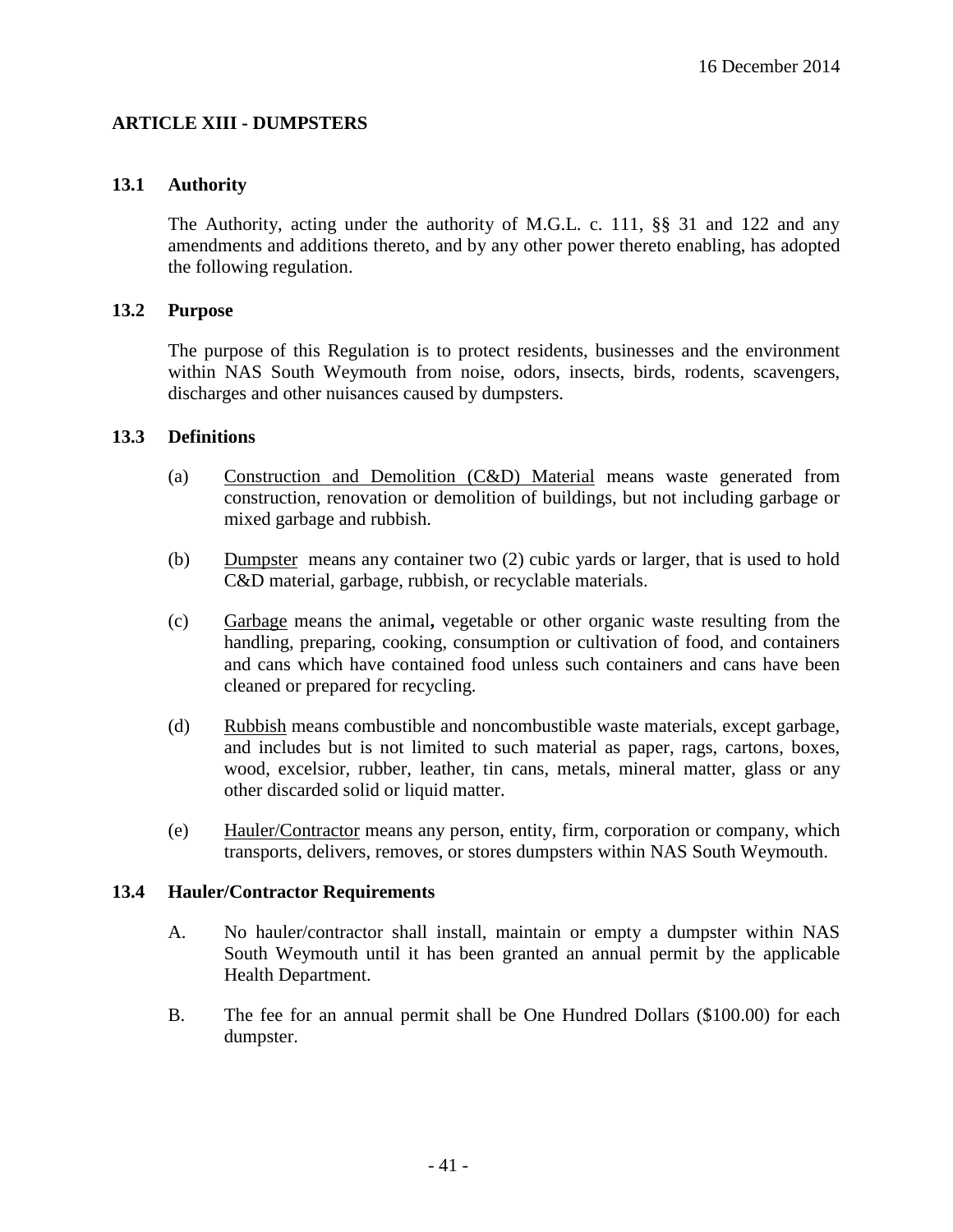- C. Dumpsters shall only be emptied, delivered or picked up between the hours of 7:00AM to 9:00 PM, unless otherwise ordered by the applicable Health Department.
- D. All haulers/contractors shall have the name and phone number of the company or individual owner on the transporting vehicle.
- E. All haulers/contractors shall ensure that dumpster contents are not spilled during removal or transportation.

### **13.5 Dumpster Requirements**

- A. Each dumpster owned, controlled or serviced by a hauler/contractor shall be conspicuously marked with the name and telephone number of said company.
- B. Dumpsters shall be of sufficient size and capacity to contain the waste accumulated between collections. No overflow of materials shall be stored in or outside them or in the immediate vicinity or enclosure.
- C. Dumpsters shall have tight fitting lids, and shall be kept closed at all times except when placing refuse in them.
- D. Dumpsters shall be constructed in such a way to be leak-proof and vermin proof with the exception of allowing a small built in drainage port as may be required.
- E. Dumpsters shall be cleaned and deodorized with sufficient frequency as to prevent objectionable conditions and odors. The applicable Health Department may at any time require cleaning or deodorizing or relocation to prevent objectionable odors.
- F. Dumpsters shall be located as to not interfere with the health, safety, or well being of any resident or business.
- G. The applicable Health Department may at any time order the relocation of a dumpster if it is deemed to be interfering with the health, safety or well being of others.
- H. Dumpsters shall be placed on a solid surface such as asphalt, concrete or stone block.
- I. If upon inspection a dumpster is found to be creating a nuisance condition, the applicable Health Department may order that it be enclosed, screened or other correction.

#### **13.6 Exemptions**

Dumpsters that solely contain C&D Material shall be exempt from Section 13.5(C) and (H).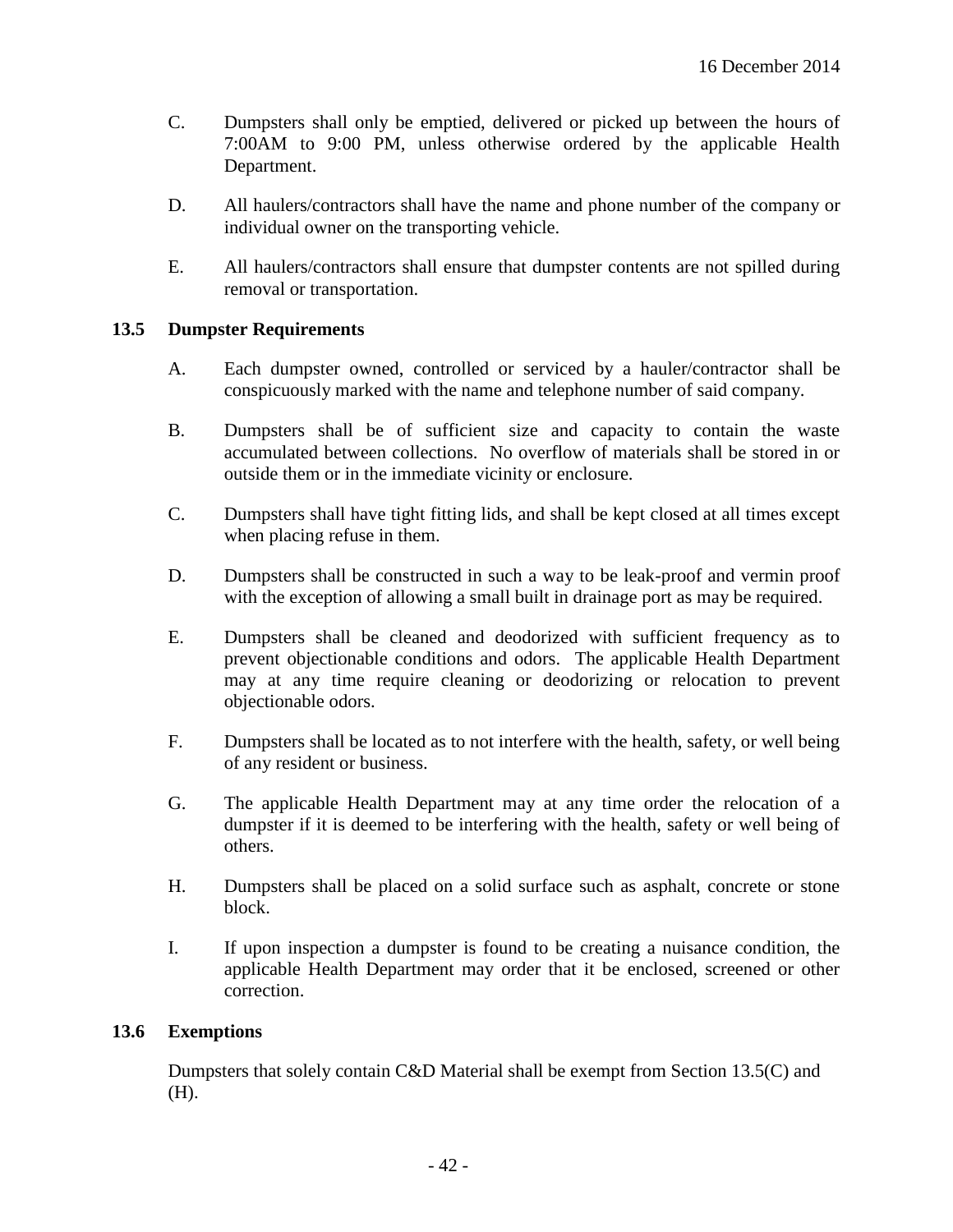## **13.7 Enforcement and Inspection**

- A. Both the owner/agent of the property on which the dumpster/container is located and the hauler/contractor of the dumpster/container shall be responsible for meeting the requirements of this regulation.
- B. The applicable Health Department shall investigate dumpster complaints/concerns and issue notices to property owners/agents or contractor/haulers or both as deemed necessary to correct the violation.
- C. For the purpose of this regulation, the applicable police department may act to document violations which will be forwarded to the applicable Health Department for enforcement.

### **13.8 Penalty**

Whoever violates any provision of the foregoing regulation or any order made thereunder shall be punished by (i) a fine of not more than Three Hundred Dollars (\$300.00) for each day such violation occurs, and/or (ii) a criminal complaint as provided by M.G.L. c. 111, § 31.

Failure by any hauler/contractor to correct violations of any provision of this regulation may result in the suspension or revocation of their permit under this regulation.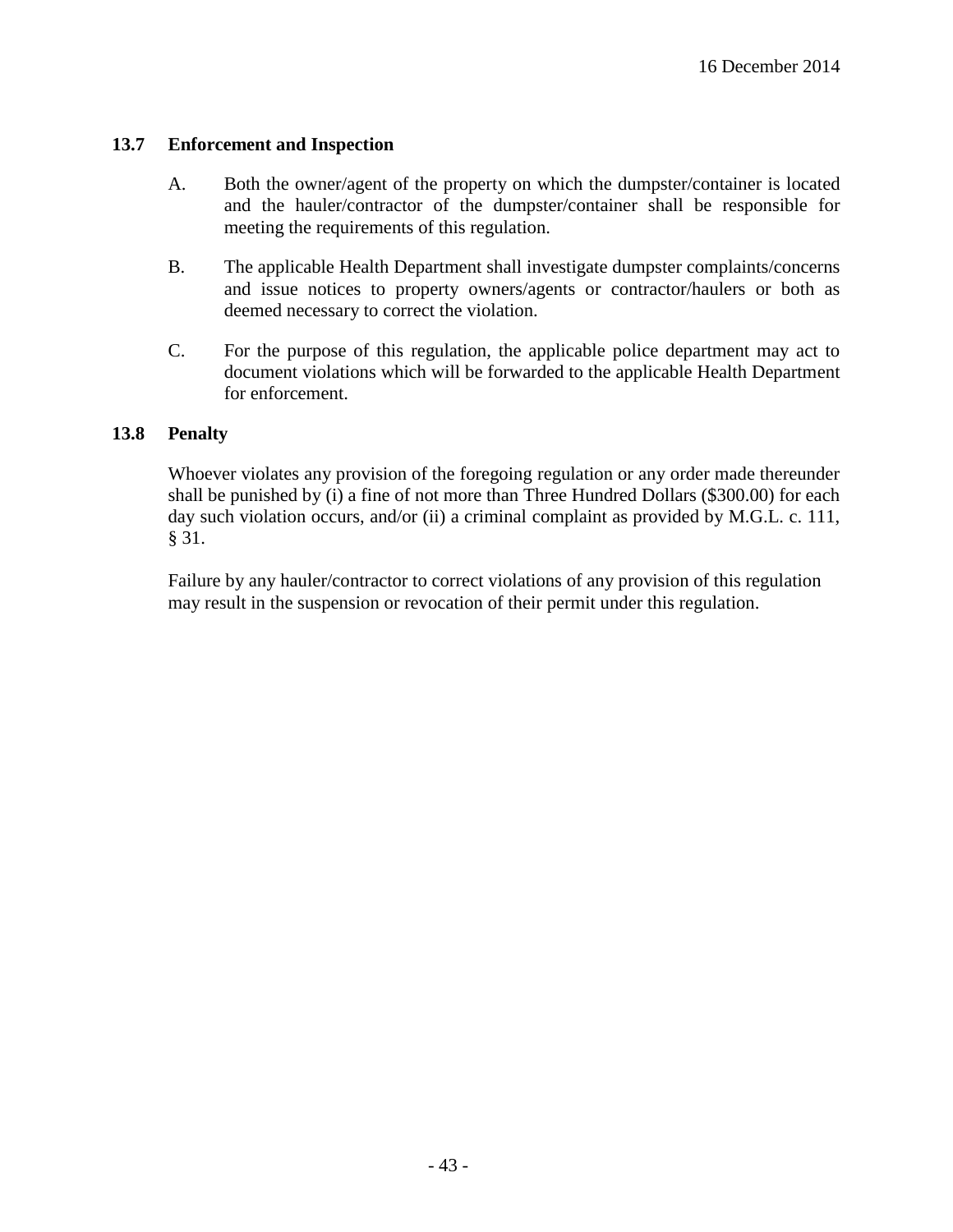## **ARTICLE XIV - WELL REGULATIONS**

### **14.1 Purpose**

These regulations are intended to protect the public health and general welfare by ensuring that private wells are constructed in a manner so as to reduce the risk of water quality degradation.

### **14.2 Authority**

These regulations are adopted by the Authority, as authorized by M.G.L. c. 111, § 31.

### **14.3 Prohibition on Potable Wells**

Potable wells are prohibited within NAS South Weymouth.

### **14.4 Definitions**

- (a) Agent means any designated representative of the Applicable Board authorized to execute these regulations. The agent shall have all the authority of the appointing Applicable Board and shall be directly responsible to the Applicable Board and under its direction and control.
- (b) Applicant means any person who intends to have a private well constructed by filing the appropriate application with the Applicable Board.
- (c) Aquifer means a water bearing geologic formation, group of formations, or part of a formation that contains sufficient saturated permeable material to yield significant quantities of water to wells and springs.
- (d) Casing means impervious durable pipe placed in a boring to prevent the walls from caving and to serve as a vertical conduit for water in a well.
- (e) Certified Laboratory means any laboratory currently certified by the Commonwealth of Massachusetts Department of Environmental Protection for the analysis of drinking water quality.
- (f) Person means an individual, corporation, company, association, trust, or partnership.
- (g) Private Well means any dug, driven, or drilled hole, with a depth greater than its largest surface diameter developed to supply water intended for irrigation purposes and/or groundwater source heat pump and not subject to regulation by 310 CMR 22.00. Private well shall not include any dug, driven, or drilled hole that is installed for the purposes of site investigation, site work or geotechnical or similar work.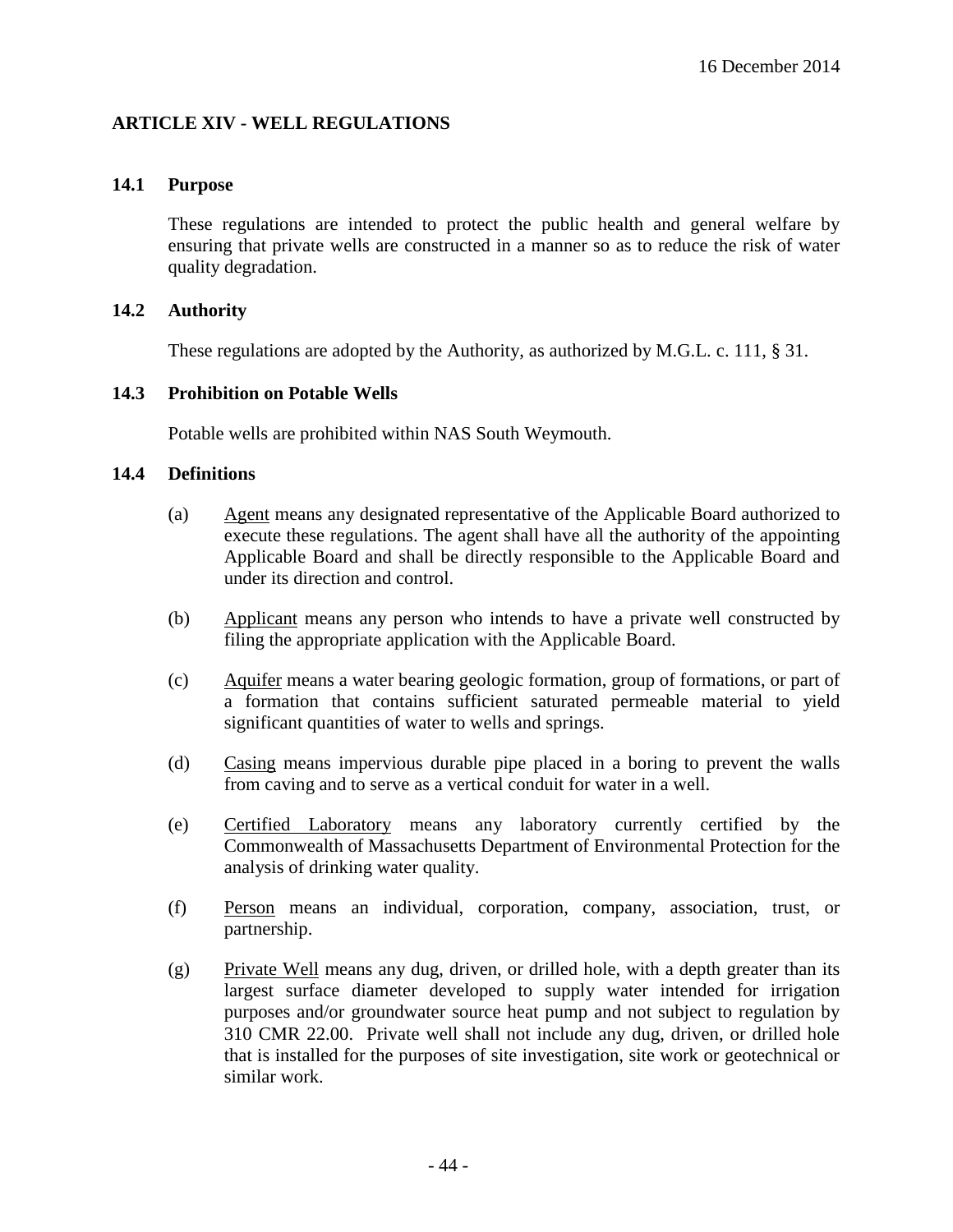- (h) Pumping Test means a procedure used to determine the characteristics of a well and adjacent aquifer by installing and operating a pump.
- (i) Registered Well Driller means any person registered with the Commonwealth of Massachusetts Department of Environmental Management/Office of Water Resources to dig or drill wells in the Commonwealth of Massachusetts.
- (j) Right of Way (ROW) means any roadway or thoroughfare on which public passage is made, and any corridor of land over which facilities such as railroads, pipelines, power lines, conduits, channel, or communications lines are located.
- (k) Structure means a combination of materials assembled at a fixed location to provide support or shelter, such as a building, framework, retaining wall, fence, or the like.

## **14.5 Well Construction Permit**

The property owner or his designated representative shall obtain a permit from the Applicable Board prior to the commencement of construction of any private well.

- A. Each permit application will be reviewed and approved by the Applicable Board and, as needed, a representative of the applicable department of public works before a permit to construct any well will be issued.
- B. Each permit application to construct a well shall include the following:
	- (i) the property owner's name and address.
	- (ii) the well driller's name and proof of valid state registration.
	- (iii) a plan drawn to a specific scale, signed by a surveyor or engineer registered in the Commonwealth of Massachusetts, showing the location of the proposed well in relation to existing or proposed above or below ground structures.
	- (iv) a description of visible prior and current land uses within two hundred (200) feet of the proposed well location, which represent a potential source of contamination, including but not limited to the following:
		- (a) existing and proposed structures.
		- (b) subsurface sewage disposal systems.
		- (c) subsurface fuel storage tanks.
		- (d) public ways.
		- (e) utility rights-of-way.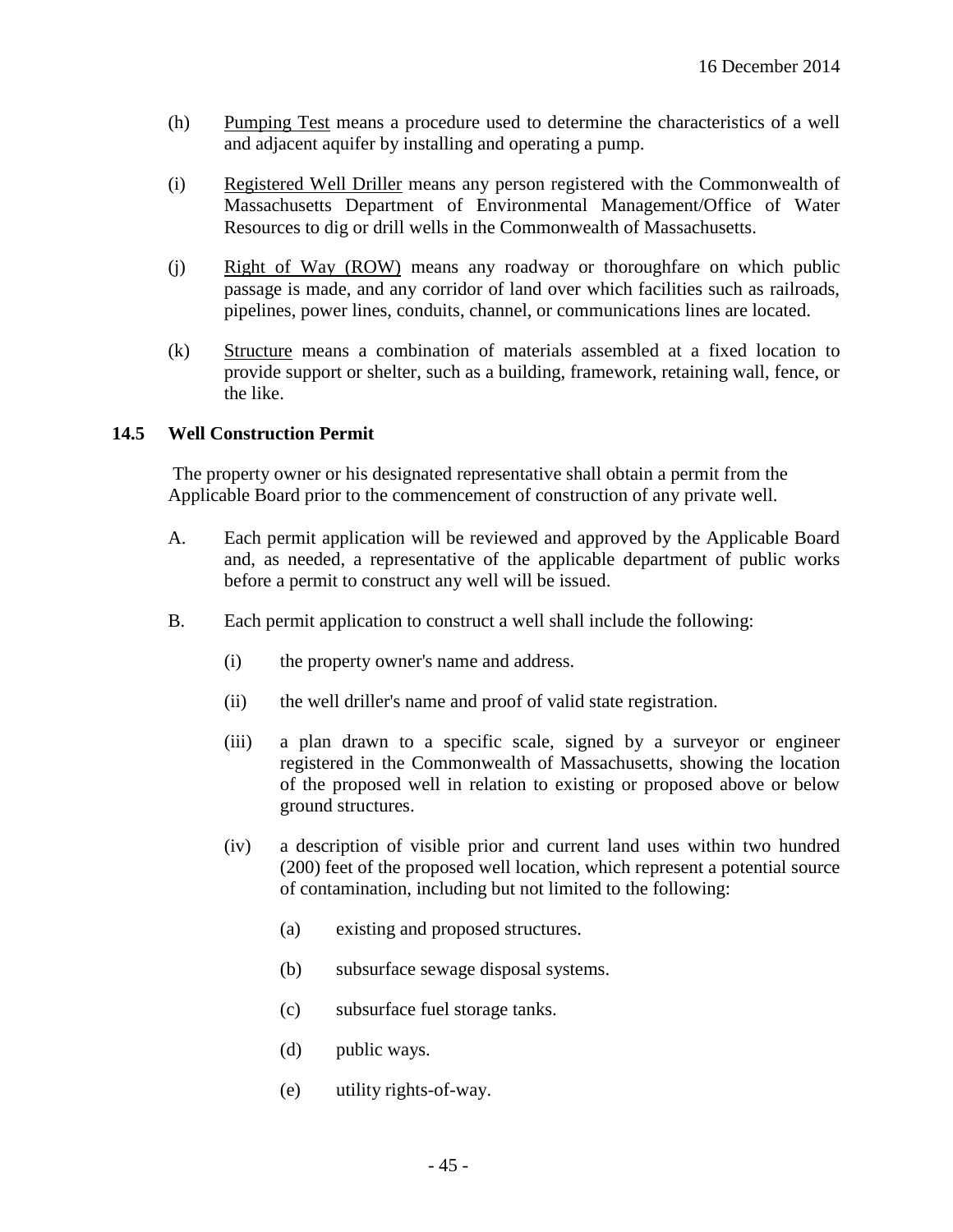- (f) water lines.
- (g) sewer lines.
- (h) property lines.
- (i) surface and subsurface drains, including drywells and water quality BMP's (Best Management Practices).
- (v) A permit fee of \$100.00 in a check form made payable to the Applicable Board.
- C. The permit shall be on site at all times that construction of the well is taking place. Each permit shall expire one (1) year from the date of issuance unless revoked for cause. Permits may be extended for one additional six (6) months period provided that a written request is received by the Applicable Board within thirty (30) days prior to the one year expiration date.
- D. Well Construction Permits are not transferable.

### **14.6 Well Location and Use Requirements**

In locating a well, the applicant shall identify all potential sources of contamination which exist or are proposed within five hundred (500) feet of the site. When possible, the well shall be located up-gradient of all potential sources of contamination and shall be as far removed from potential sources of contamination as possible, given the layout of the premises.

- A. Each private well shall be accessible for repair, maintenance, testing, and inspection.
- B. The well shall be constructed in a water bearing formation that will produce the required quantity of water under foreseeable extreme operating conditions.
- C. Minimum well site distance requirements are as follows, unless a greater distance is provided for in any statutes or regulations of the Commonwealth of Massachusetts, including, but not limited to Title 5 of the State Environmental Code:

| Cesspool              | 100 feet |
|-----------------------|----------|
| Leaching area         | 100 feet |
| Reserve leaching area | 100 feet |
| Septic tank           | 50 feet  |
| Property lines        | 25 feet  |
| Subsurface drains     | 100 feet |
| Surface water         | 100 feet |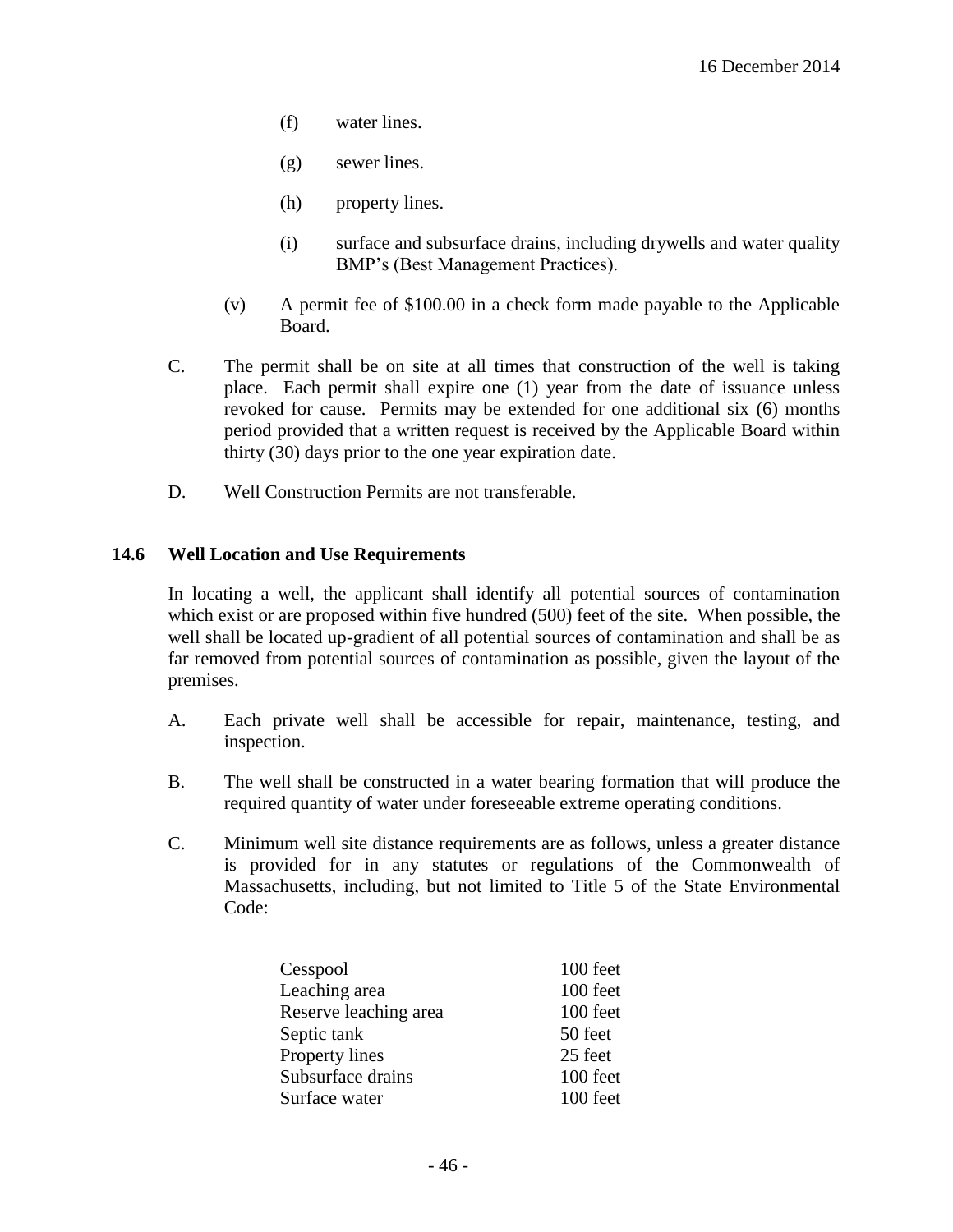| <b>Rights of Way/Easements</b>  | 25 feet |
|---------------------------------|---------|
| Municipal sewer, building sewer | 50 feet |
| Subsurface fuel storage tanks   | 50 feet |

- D. The Applicable Board reserves the right to impose minimum lateral distance requirements from other potential sources of contamination not listed above. All such special well location requirements shall be listed, in writing, as a condition of the well construction permit.
- E. No private well, or its associated distribution system, shall be connected to either the distribution system of a public water supply system or any type of waste distribution system.
- F. Irrigation wells must be posted with a permanently fixed sign located at the pump outlet. The sign must be constructed of a sturdy weather resistant material, either plastic or non-corrosive metal, the sign must be at least 10 inches by 10 inches with legible writing, the sign must state: "This well is permitted for irrigation use only, not for human consumption."
- G. No private well permitted under this regulation shall be used for human consumption.
- H. No private well shall be used for its intended purpose until a final inspection has been completed by an agent of the Applicable Board and written approval has been given by the Applicable Board to the Applicant indicating that compliance with these regulations has been met.

## **14.7 Water Quality Testing Requirements**

Water quality may be required to conform to standards of the Commonwealth of Massachusetts for public water supplies.

A. The Applicable Board reserves the right to require retesting, or testing for additional parameters when, in the opinion of the Applicable Board, it is necessary due to local conditions or for the protection of the public health, safety and welfare. All costs and laboratory arrangements for the water testing are the responsibility of the Applicant.

#### **14.8 Well Construction Requirements**

Pursuant to 313 CMR 3.00, no person in the business of digging or drilling shall construct a well unless registered with the Commonwealth of Massachusetts.

A. Any work involving the connection of the private well to the irrigation distribution system of the residence must conform to all applicable plumbing codes. All electrical connections between the well and the pump controls and all piping between the well and the storage and/or pressure tank in the house must be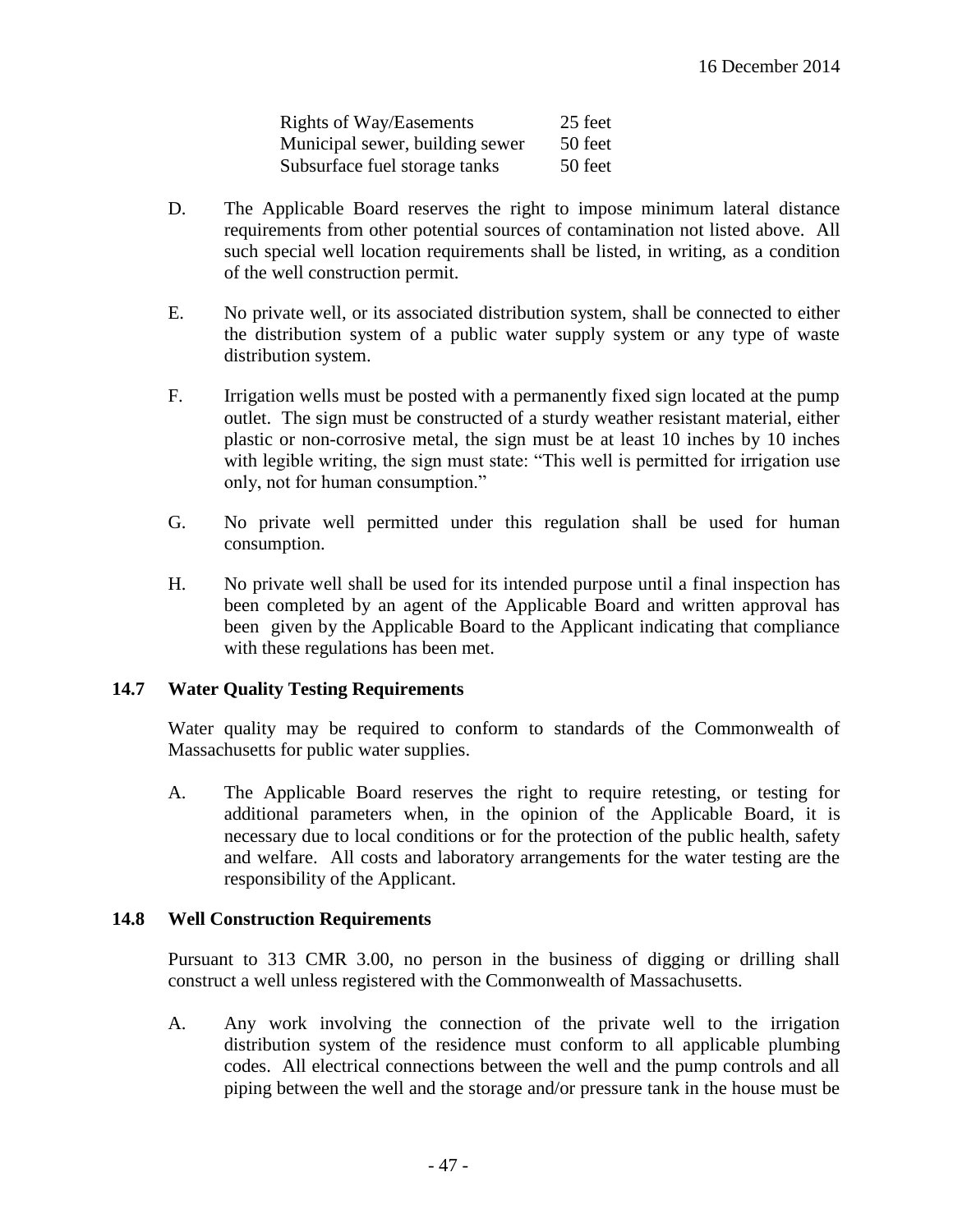made by a pump installer or registered well driller in conformance with all applicable electrical codes.

- B. A physical connection is not permitted between a water supply which satisfies the requirements of these regulations and another water supply that does not meet the requirements of these regulations without prior approval of the Applicable Board.
- C. There shall be no direct discharge of any unfiltered water byproducts produced during the well drilling into any catch basins, storm drains and/or surface water.
- D. It shall be the well drillers responsibility to correct any damage to town owned property or ways and/or utilities caused during the well construction process.
- E. All private water supply wells shall be designed such that:
	- (i) the materials used for the permanent construction are durable in the specific hydrogeologic environment that occurs at the well site, and
	- (ii) no unsealed opening will be left around the well that could conduct surface water or contaminated groundwater vertically to the intake portion of the well or transfer water from one formation to another.
- F. Permanent construction materials shall not impart toxic substances, taste, odors, or bacterial contamination to the water in the well.
- G. The space surrounding the well casing should be sealed with a water tight grouting extending from the surface of the ground to a depth of ten (10) feet.

#### **14.9 Decommissioning Requirements**

Abandoned wells, test holes, and borings shall be decommissioned so as to prevent the well, including the annular space outside the casing, from being a channel allowing the vertical movement of water.

- A. The owner of the private well shall decommission the well if the well meets any of the following criteria:
	- (i) construction of the well is terminated prior to completion of the well,
	- (ii) the well owner notifies the Applicable Board that the use of the well is to be permanently discontinued,
	- (iii) the well has been out of service for at least three years,
	- (iv) the well is a potential hazard to public health or safety and the situation cannot be corrected,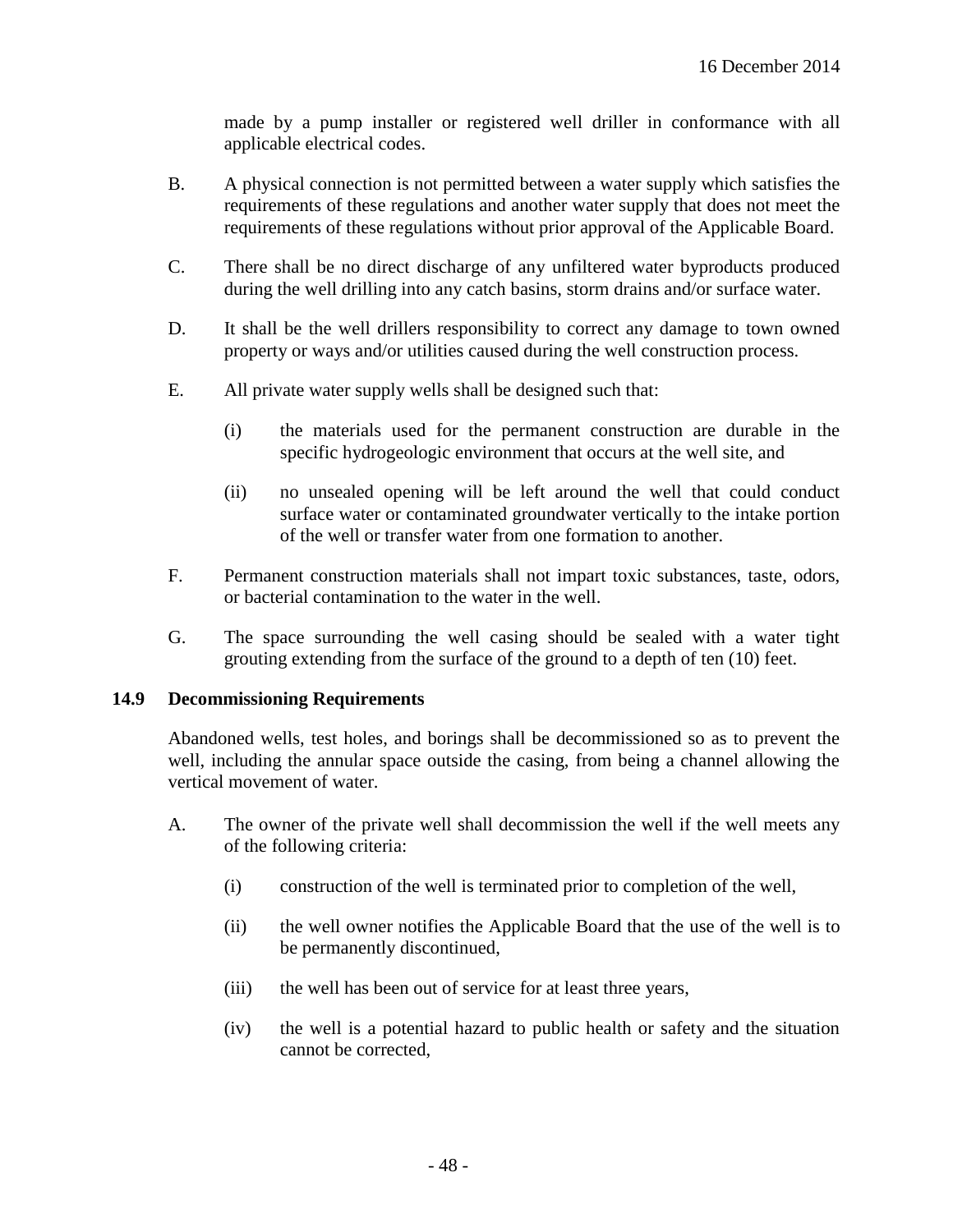- (v) the well is in such a state of disrepair that its continued use is impractical, and
- (vi) the well has the potential for transmitting contaminants from the land surface into an aquifer or from one aquifer to another and the situation cannot be corrected.
- B. The property owner shall be responsible for ensuring that all abandoned wells and test holes or borings associated with private well installation are properly plugged. Only registered well drillers may plug abandoned wells, test holes, and borings.
- C. In the case of new well construction, all test holes and borings shall be plugged before the well driller completes work at the site.

### **14.10 Enforcement**

The Applicable Board shall investigate violations of these regulations and may take such actions as the Applicable Board deems necessary for the protection of the public health and the enforcement of these regulations.

- A. If any investigation reveals a violation of these regulations, the Applicable Board shall order the private well owner to comply with the violated provisions(s). These orders shall be in writing and served in the following manner:
	- (i) personally, by any person authorized to serve civil process;
	- (ii) by any person authorized to serve civic process by leaving a copy of the order at the well owner's last and usual place of abode;
	- (iii) by sending the well owner a copy of the order by registered or certified mail, return receipt requested, if the well owner is within the Commonwealth; or
	- (iv) if the well owner's last and usual place of abode is unknown or outside the Commonwealth, by posting a copy of the order in a conspicuous place on or about the premises and by advertising it for at least three out of five consecutive days in one or more newspapers of general circulation within the Central Redevelopment Area or the Towns.

## **14.11 Hearing**

The private well owner to whom any order has been served may request a hearing before the Applicable Board by filing with the Applicable Board within seven (7) days after the day the order was served, a written petition requesting a hearing on the matter. Upon receipt of such petition, the Applicable Board shall set a time and place for such hearing and shall inform the well owner thereof in writing. The hearing shall be commenced not later than thirty (30) days after the day on which the order was served. The Applicable Board, upon application of the well owner, may postpone the date of hearing for a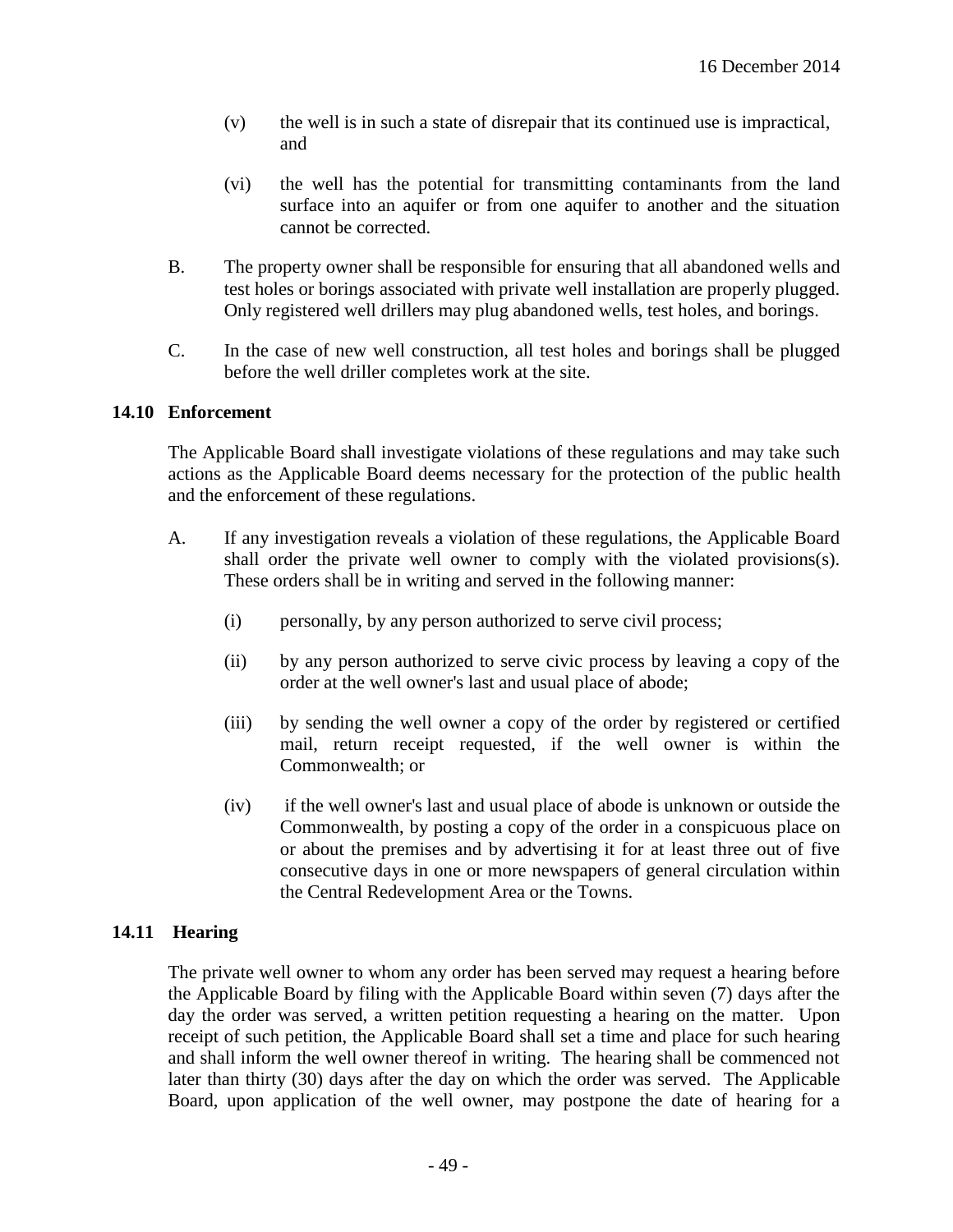reasonable time beyond such thirty (30) day period if in the judgment of the Applicable Board the well owner has submitted a good and sufficient reason for such postponement. At the hearing, the well owner shall be given an opportunity to be heard and show why the order should be modified or withdrawn. After the hearing, the Applicable Board shall sustain, modify, or withdraw the order and shall inform the well owner in writing of its decision. If the Applicable Board sustains or modifies the original order, it shall be carried out within the time period allotted in the original order or in the modification.

Every notice, order, or other record prepared by the Applicable Board in connection with the hearing shall be entered as a matter of public record in the office of the clerk of the Authority or Towns, as applicable, or in the office of the Applicable Board.

### **14.12 Penalties**

Whoever violates any provision of the foregoing regulation or any order made thereunder shall be punished by a fine of not more than Three Hundred Dollars (\$300.00) for each day such violation continues.

### **14.13 Variance**

The Applicable Board may, after a public hearing, grant a variance to the application of these regulations when, in its opinion, the enforcement thereof would do manifest injustice, and the applicant has demonstrated that the equivalent degree of protection will still be provided to the private water supply without strict application to particular provisions of these regulations.

Every request for a variance shall be made in writing and shall state the specific variance sought and the reasons therefore. The request shall contain all the information needed to assure the Applicable Board that, despite the issuance of a variance, the public health and environment will be protected. Notice of the hearing shall be given by the Applicable Board, at the applicant's expense, at least ten (10) days prior thereto, by certified mail to all abutters of the property upon which the private well is located and by publication in a newspaper of general circulation in the town in which the private well is located. The notice shall include a statement of the variance sought and the reasons therefore. Any grant or denial of a variance shall be in writing and shall contain a brief statement of the reasons for approving or denying the variance. A copy of each variance shall be conspicuously posted for thirty (30) days following its issuance and shall be available to the public at all reasonable hours in the Office of the Town Clerk in the applicable Town if a Town Board of Health is the Applicable Board, and the Authority's office if the Authority is the Applicable Board, as well as in the office of the Applicable Board. No work shall be done under any variance until thirty (30) days elapse from its issuance, unless the Applicable Board certifies in writing that an emergency exists.

Any variance may be subject to such qualification, revocation, suspension, condition, or expiration as is provided in these regulations or as the Applicable Board expresses in its grant of the variance. A variance may otherwise be revoked, modified or suspended, in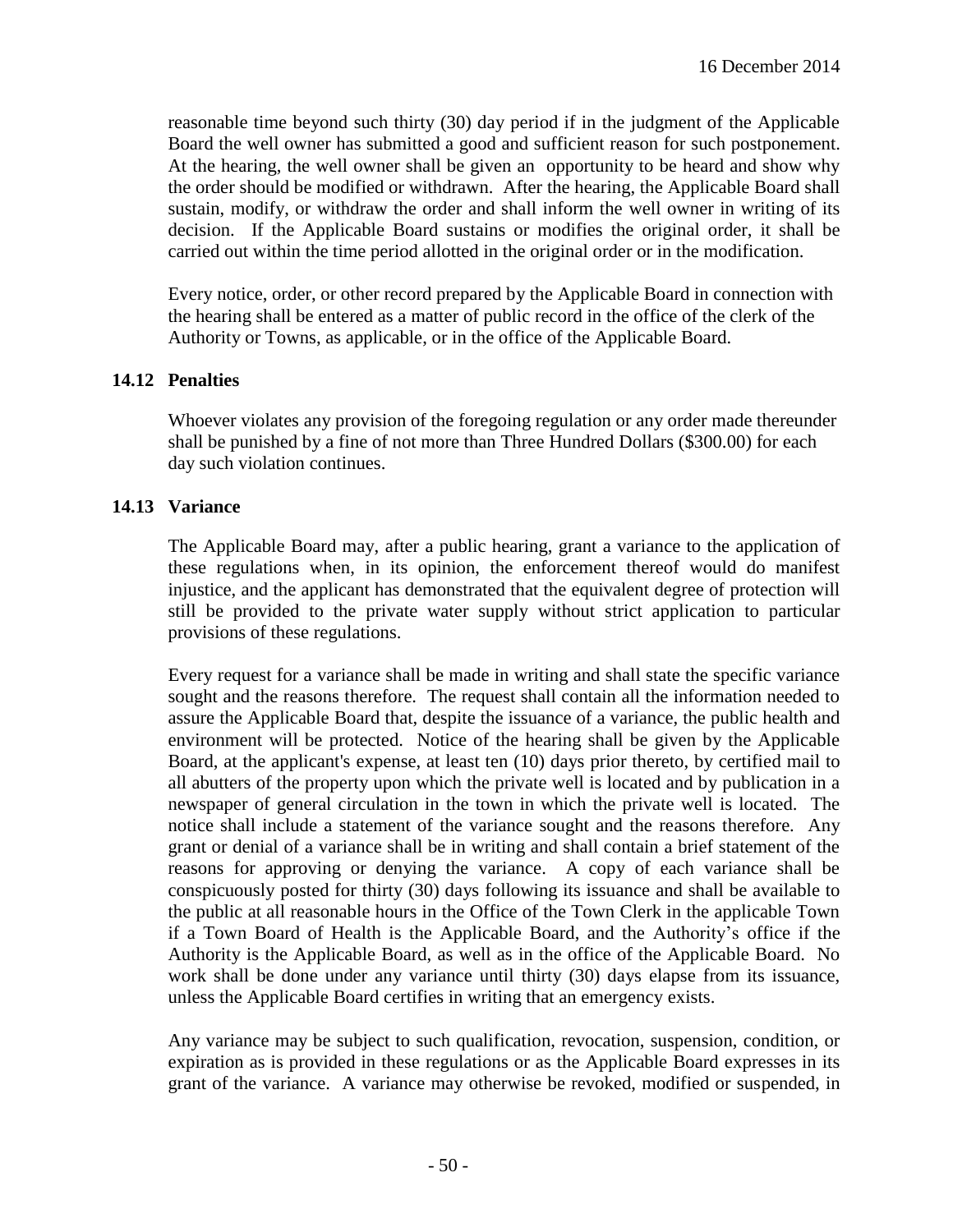whole or in part, only after the holder thereof has been notified in writing and has been given an opportunity to be heard, pursuant to this regulation.

## **14.14 Disclaimer**

The issuance of a well permit shall not be construed as a guarantee by the Applicable Board or its agents that the water system will function satisfactorily nor that the water supply will be of sufficient quality or quantity for its intended use.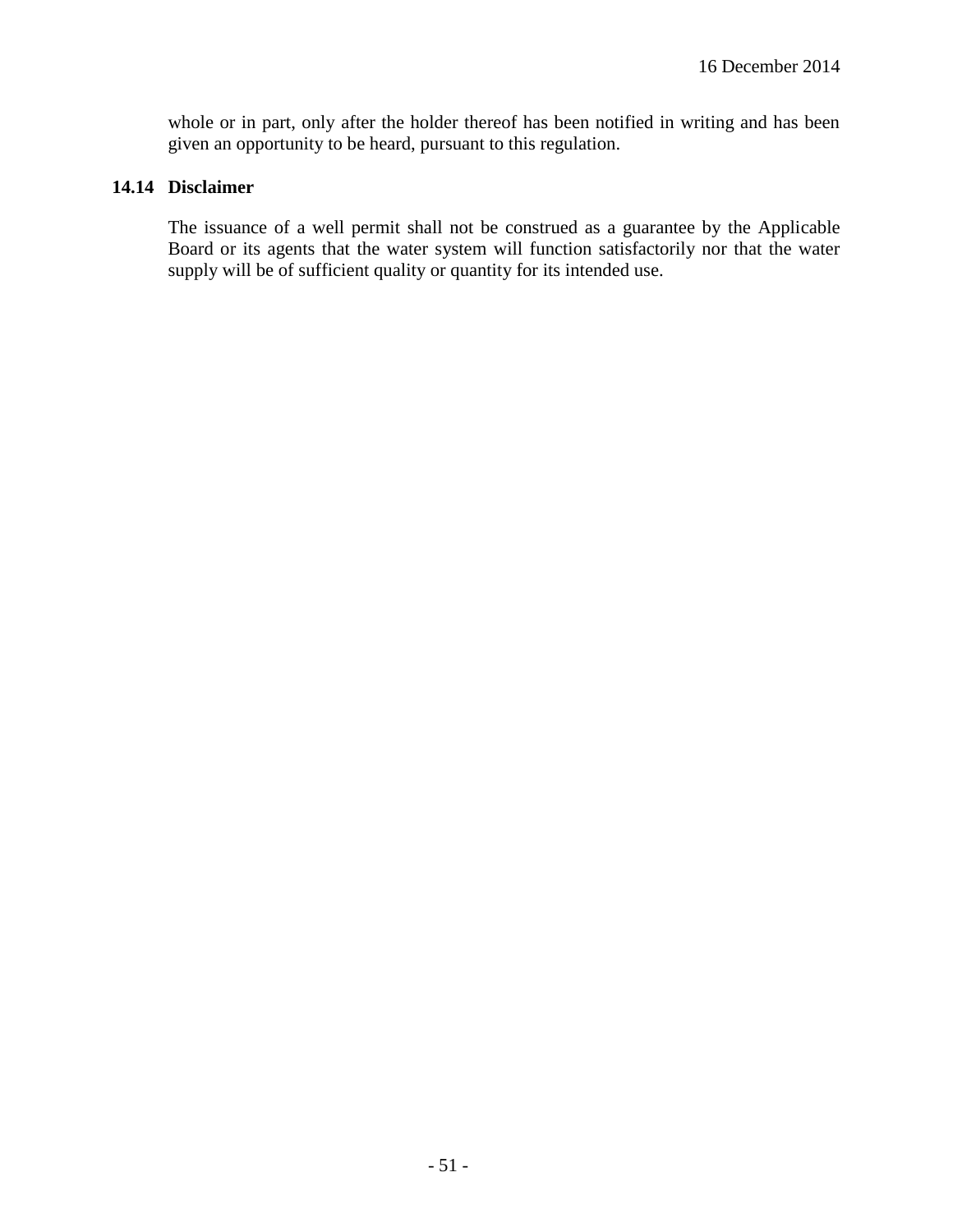## **ARTICLE XV - RECOMBINANT DNA REGULATIONS**

### **15.1 Purpose**

All use of recombinant DNA ("rDNA") within NAS South Weymouth shall be undertaken only in strict conformity with the Guidelines (as hereinafter defined) and the other requirements of this Article.

### **15.2 Definitions**

- (a) "Guidelines" shall mean:
	- (i) National Institutes of Health (NIH) Guidelines for Research Involving Recombinant DNA Molecules, published in the Federal Register of April 2002.
	- (ii) Any amendments, revisions, or substitutions made to the above-referenced Guidelines.
	- (iii) In the event that the National Institutes of Health discontinues or abolishes the Guidelines, those Guidelines in effect and approved by the Applicable Board at the time of such discontinuance shall remain in effect.
- (b) "Institution" shall mean any person, natural or otherwise, sole proprietor, corporation, limited liability company, partnership, trust, association, public or private organization, federal, state or local government agency, or any other individual or entity acting in its own or any representative capacity.
- (c) "Recombinant DNA" shall mean (i) molecules constructed outside living cells by joining natural or synthetic DNA or RNA segments to DNA or RNA molecules that can replicate a living cell, or (ii) molecules that result from the replication of those described in (i) above, which definition shall be amended by any amendments made to the definition of recombinant DNA within the Guidelines.
- (d) All other terms used herein shall have the meanings as set forth in the Guidelines.

## **15.3 Permit Application & Requirements**

- (a) All institutions proposing to use rDNA shall submit a permit application to the Applicable Board, which application is on file with the Applicable Board. In addition to the application, the submittal shall, at a minimum, include the following:
	- (i) The institution's training program, setting forth safeguards and procedures for personnel using rDNA;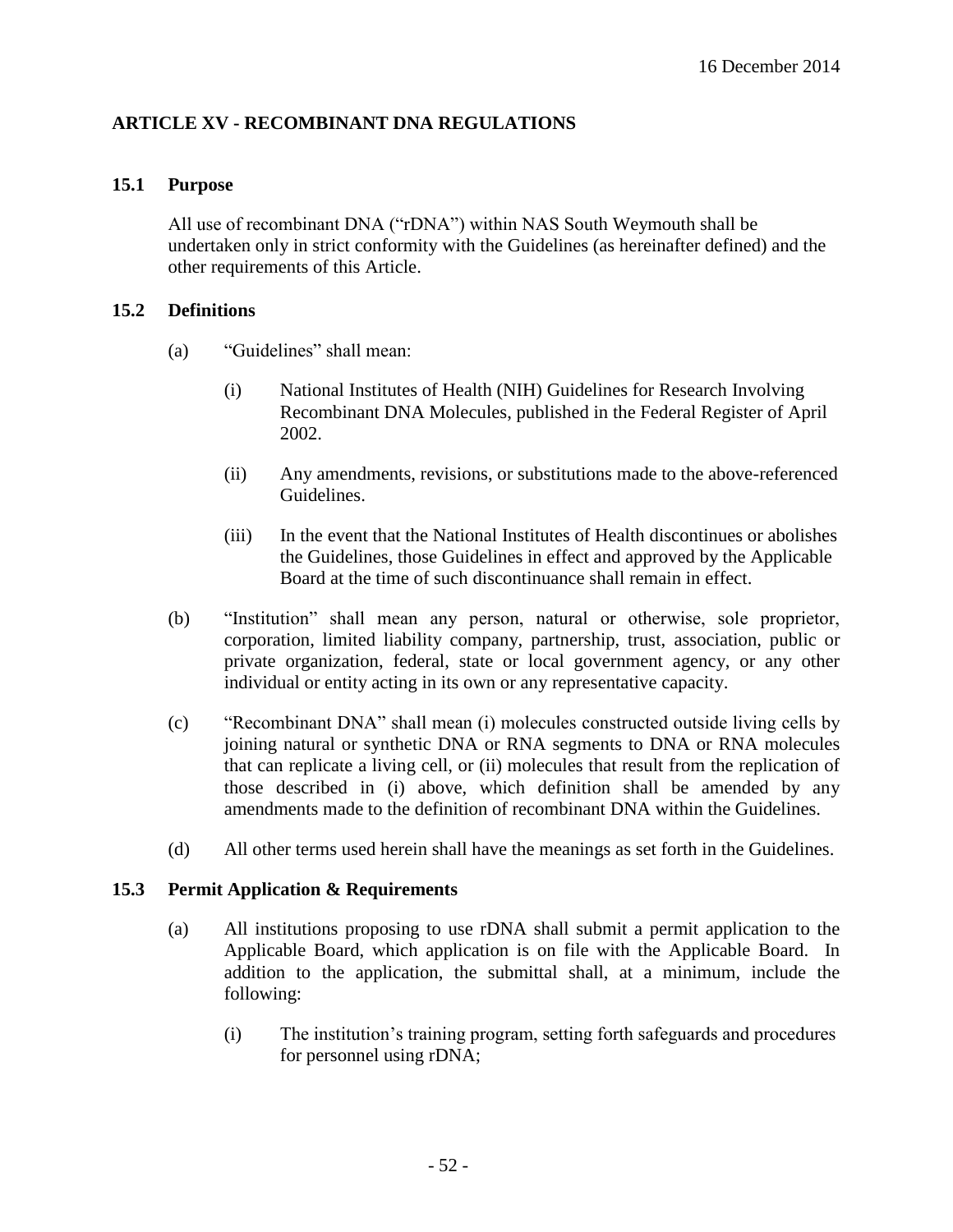- (ii) A health and safety manual, containing all procedures relevant to the use of rDNA at all levels of containment in use at the institution;
- (iii) Documentation of the institution's waste disposal program, evidencing compliance with all applicable federal, state and local laws;
- (iv) A detailed membership list of the Institutional Biosafety Committee (as hereinafter defined);
- (v) The institution's rodent and insect control program;
- (vi) The institution's medical surveillance program (as established by that institution's Institutional Biosafety Committee); and
- (vii) A permit fee of \$300.
- (b) All permit applicants must establish an Institutional Biosafety Committee ("IBC") in accordance with the Guidelines, except that the required composition of each IBC shall include at least one (1) representative who is a resident of one of the three Towns and one (1) member of the Applicable Board or its designee. The community representative shall be appointed by the Applicable Board. These members shall be bound to the same provisions as to non-disclosure and non-use of proprietary information and trade secrets as all other members of the IBC, except to the extent necessary to alleviate any public health hazard. The IBC shall be the final arbiter within an institution with regard to the implementation of the Guidelines. All minutes of IBC meetings shall be sent to the Applicable Board within thirty (30) days of the meeting after first removing any proprietary information and trade secrets therefrom.
- (c) All permit holders must allow reasonable inspections of facilities and pertinent records by the Applicable Board.
- (d) All permit holders must follow the Guidelines as defined in this Article, and any regulations duly adopted by the Applicable Board pursuant to the provisions of this Article, and must also adhere to any restrictions that may be required by the Applicable Board as a condition of granting such permit.

## **15.4 Permit Procedure**

- (a) The Applicable Board shall hold a public meeting within twenty-one (21) days of receipt of a completed permit application or letter of intent to renew a permit. The Applicable Board shall issue its approval or denial, in writing and with conditions or reasons therefor, within twenty-one (21) days of the close of the public meeting.
- (b) Permits shall take effect on the date on which they are issued and shall expire one (1) year after the date of issuance. In order to renew a permit, an institution must,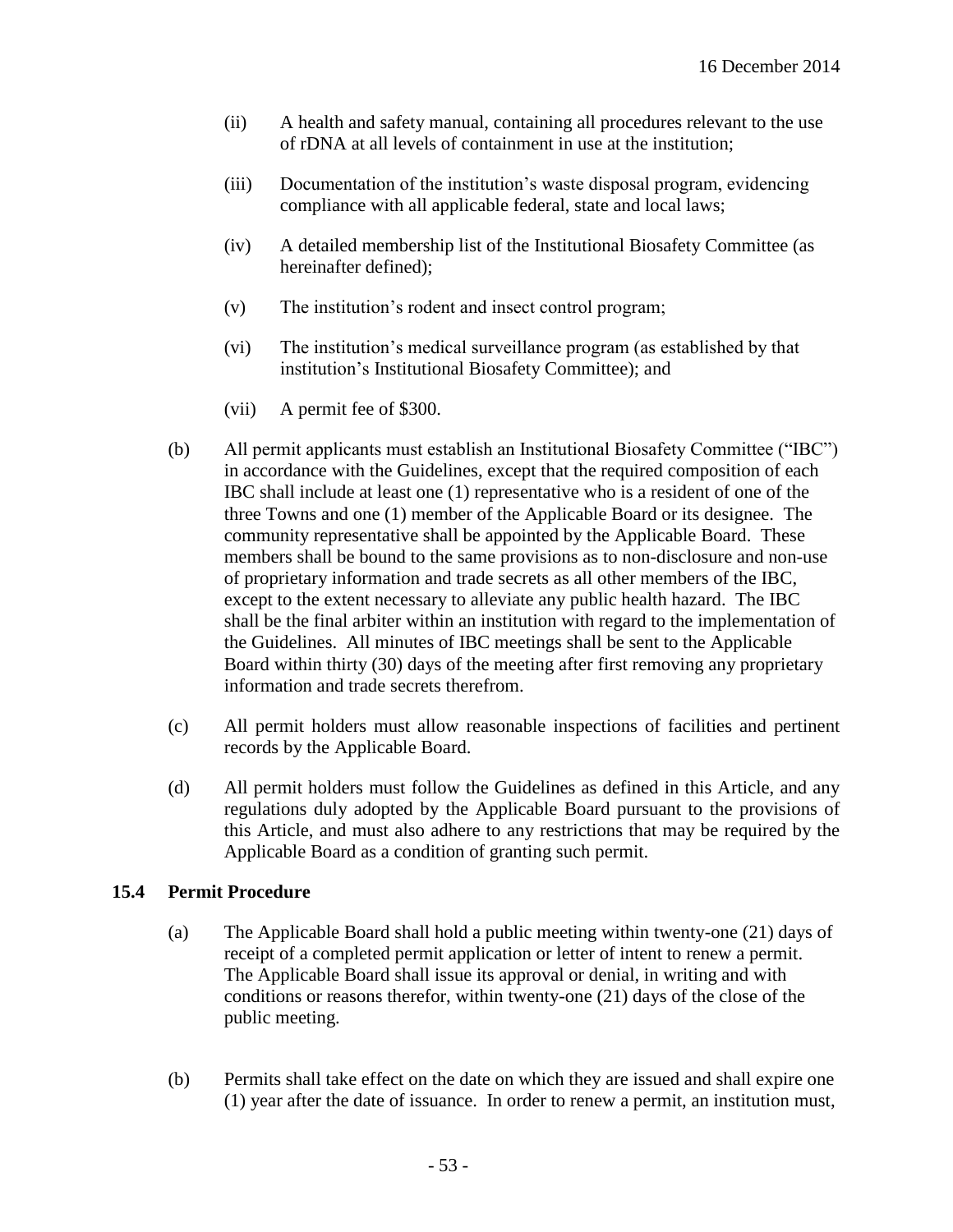within thirty (30) days prior to the expiration date, submit a letter of intent to renew and any substantive information relating to changes in the institution's program. The fee for renewal of any such permit shall be \$300.

### **15.5 Restrictions**

Experimentation with, or use of, rDNA technology classified by the Guidelines as requiring BL-4 or P4 level of containment shall not be permitted.

### **15.6 Board Notification**

- (a) The permit holder shall report, within seven (7) days, to the Applicable Board any violations of the Guidelines or this Article, or any rDNA-related accidents or illnesses.
- (b) Any release of rDNA molecules from the physical containment facilities or into the environment which represents a potential hazard to employees or the public or the environment shall be reported to the Applicable Board immediately, and in no case more than twenty-four (24) hours after the release.

### **15.7 Penalties for Violation**

- (a) A violation of any of the provisions of this Article shall subject the violator to a fine of \$300 per day. Each day of violation shall constitute a separate and distinct offense.
- (b) Once a permit has been issued, it may be revoked, suspended, modified or not renewed by the Applicable Board only upon a determination by the Applicable Board, after due notice and hearing, that the permit holder has failed to comply with this Article, the permit or the Guidelines.
- (c) Notwithstanding the above, the Applicable Board, upon a determination that any violation constitutes an immediate and severe threat to the public health and safety, may order the immediate closure of any premises or laboratory engaging in or contributing to such threat, without prior notice and hearing but with subsequent notice and hearing.

#### **15.8 Assessment of Expenses**

The salaries and expenses paid by the Applicable Board for inspections, reviews, staff and consultants for work directly related to carrying out the requirements of this Article may be assessed, if necessary, to the institutions holding permits under this Article. Upon request, an accounting of these costs will be furnished annually to each institution.